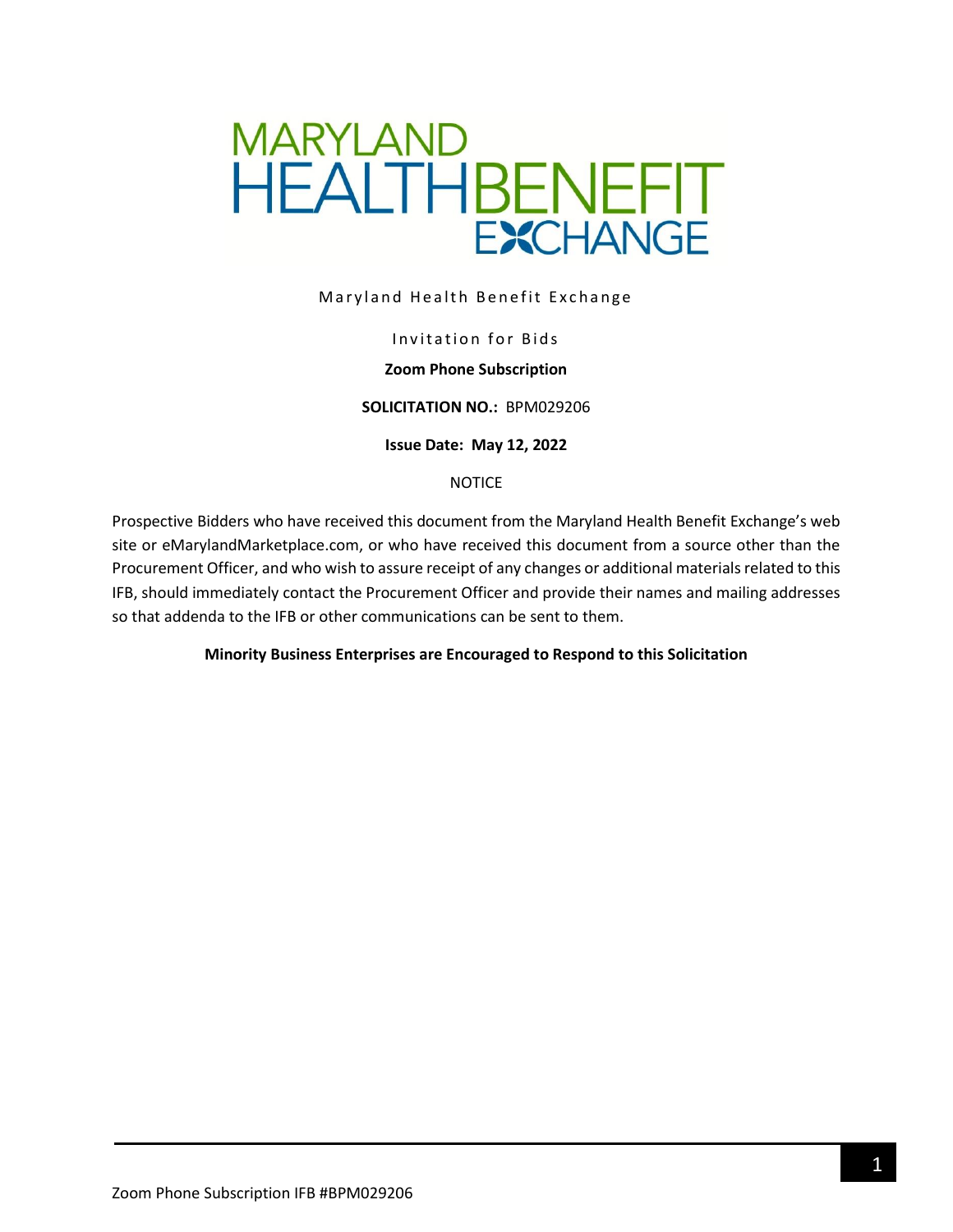# **MARYLAND HEALTH BENEFIT EXCHANGE KEY INFORMATION SUMMARY SHEET Zoom Phone Subscription Invitation for Bids # - BPM029206**

| <b>Invitation For Bids:</b>                                    | Zoom Phone Subscription                                                                                                                                                                                                                                                                                                             |  |  |
|----------------------------------------------------------------|-------------------------------------------------------------------------------------------------------------------------------------------------------------------------------------------------------------------------------------------------------------------------------------------------------------------------------------|--|--|
| <b>Issue Date:</b>                                             | May 12, 2022                                                                                                                                                                                                                                                                                                                        |  |  |
| <b>Procurement Officer:</b>                                    | Tracey D. Gamble<br><b>Procurement Officer</b><br>750 E. Pratt Street<br>6th Floor<br>Baltimore, MD 21202<br>Phone Number: 410-547-152<br>Email: hix.procurement@maryland.gov                                                                                                                                                       |  |  |
| <b>Contract Monitor:</b>                                       | Mr. Amardeep Muppidi<br>750 East Pratt Street<br>6 <sup>th</sup> Floor<br>Baltimore, MD 21202<br>amardeep.muppidi@maryland.gov                                                                                                                                                                                                      |  |  |
| <b>Procurement Method:</b>                                     | Competitive Sealed Bids (Firm Fixed Price)                                                                                                                                                                                                                                                                                          |  |  |
| Bids are to be sent to (email<br>delivery strongly preferred): | Maryland Health Benefit Exchange<br>750 East Pratt Street<br>6 <sup>th</sup> Floor<br>Baltimore, MD 21202<br>Attn: Tracey D. Gamble<br>or via email in pdf format<br>https://marylandhealthconnection.sharefile.com/r-<br>r2bfce691fdda4031b85cba5996d0e1e0<br>A confirmation email will be sent within 24 hours of receipt of bid. |  |  |
| <b>Closing Date and Time:</b>                                  | 11:00 AM Eastern Standard Time (EST) on 06/13/2022                                                                                                                                                                                                                                                                                  |  |  |
| <b>Bid Opening Date and Time:</b>                              | 11:30 AM Eastern Standard Time (EST) on 06/13/2022 at 750 E. Pratt<br>Street, 6 <sup>th</sup> Floor, Baltimore, MD 21202 (Registration Required)                                                                                                                                                                                    |  |  |
| <b>MBE Subcontracting Goal:</b>                                | 0%                                                                                                                                                                                                                                                                                                                                  |  |  |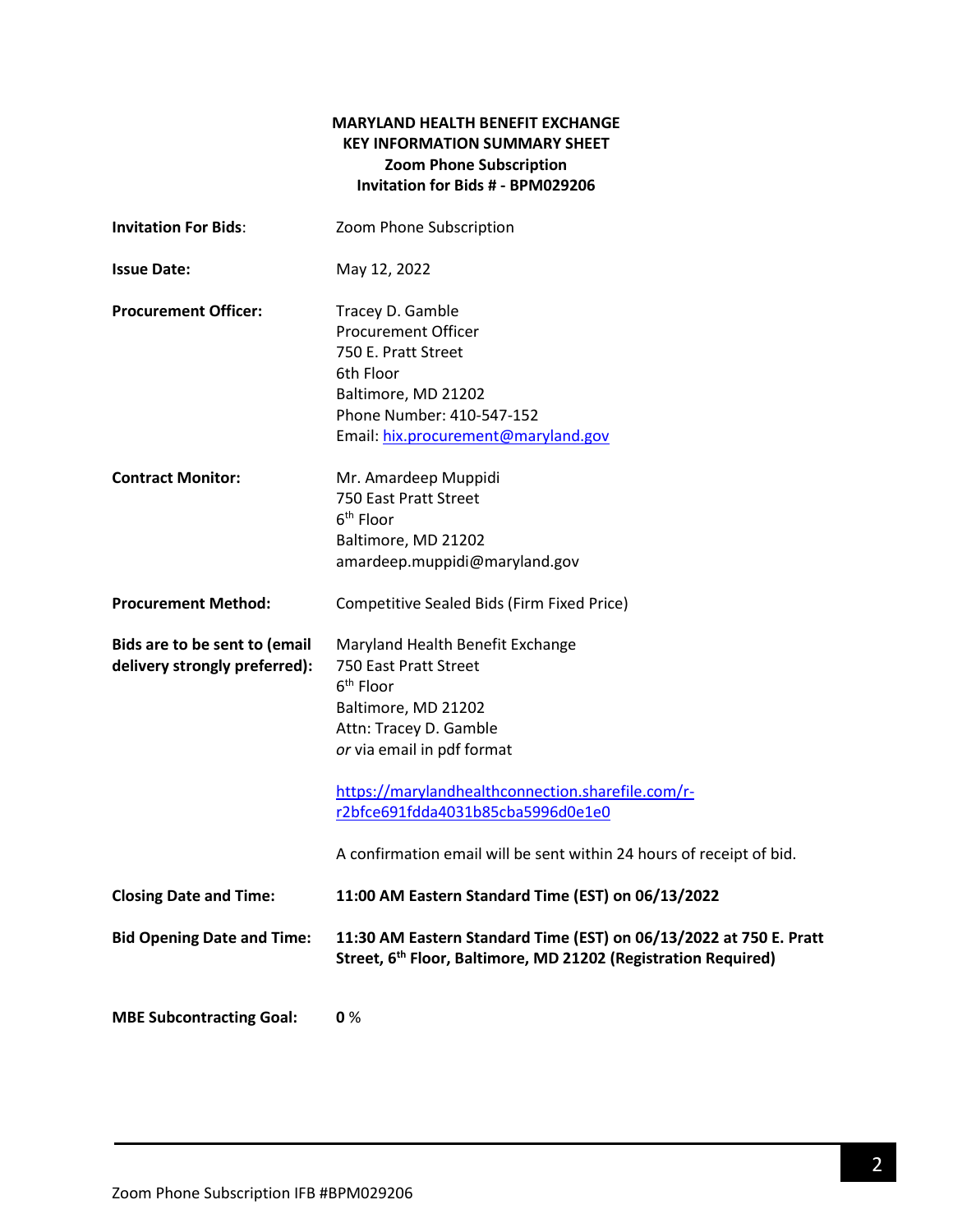NOTE: Bidders must agree to the terms and conditions of the IFB including Attachment A – Contract. MHBE is issuing this IFB separate from any other State Master Contract. In addition, Bidders must complete Attachment D – Bid Form as is, please see bid form instruction

#### Table of Contents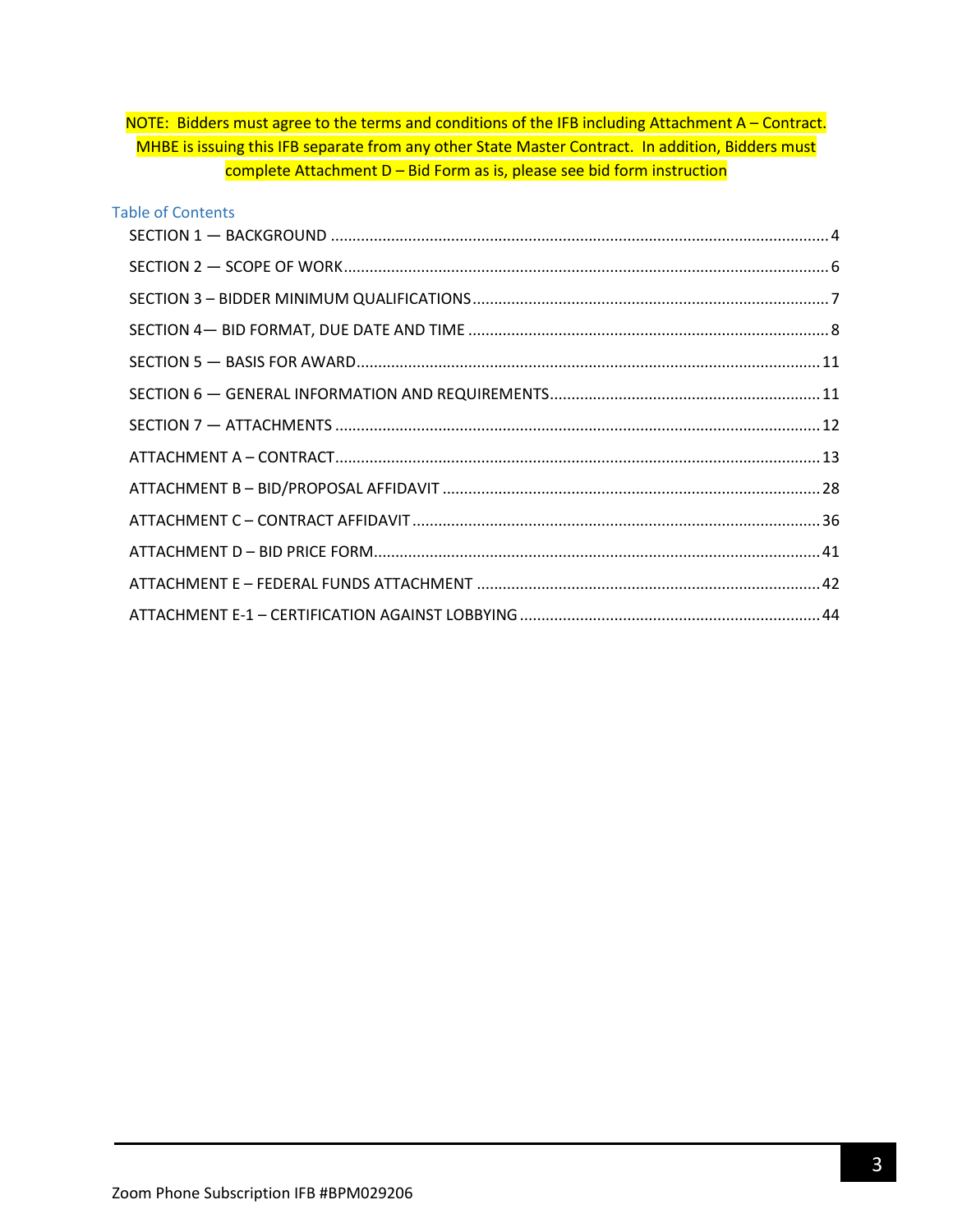## **SECTION 1 — BACKGROUND**

# <span id="page-3-0"></span>**1.1 Background on the Affordable Care Act**

The Maryland Health Benefit Exchange ("MHBE") is an independent unit of State government established to provide Maryland's residents and small businesses with the opportunity to compare rates, benefits, and quality among health insurance plans and to facilitate individuals' enrollment in plans that best suit their needs. MHBE also evaluates eligibility for expanded Medicaid coverage, advanced premium tax credits ("APTC") and other cost-sharing programs designed to make coverage more affordable for individuals with household incomes below 400 percent of the federal poverty level ("FPL").

# **1.2 Background on Maryland Health Benefit Exchange Procurement**

Under § 31-103 of the Insurance Article of the Maryland Code, the MHBE is subject to the provisions of State law governing procurement by "exempt units." See Md. Code Ann., State Fin. & Proc. § 12-401. The principal body that oversees MHBE procurements is the Maryland Health Benefit Exchange Board of Trustees. This procurement method is Competitive Sealed Bidding (Firm Fixed Price) as allowed under II. A. of the Maryland Health Benefit Exchange Procurement Policies and Procedures, which the Board of Trustees adopted in a resolution dated June 27, 2011.

### **1.3 Federal Funding Acknowledgement**

This procurement contains federal funds from the following source: Medicaid Funds, CFDA number 93.778. Execution of a Contract awarded as a result of this bid indicates the Contractor's agreement with all federal funding terms and conditions that apply to contractors receiving federal funds from these sources, including the applicable provisions described in Attachment E.

### **1.4 Receipt, Opening and Recording of Bids**

- 1.4.1 Upon receipt, each Bid and any timely modification(s) to a Bid shall remain unopened until the time and date set for Bid opening. Before Bid opening, the State may not disclose the identity of any Bidder.
- 1.4.2 Bids and timely modifications to Bids shall be opened publicly at the time, date and place set forth in the Key Information Summary Sheet. The name of each Bidder, the Total Bid Price, and such other information as is deemed appropriate shall be read aloud or otherwise made available. The MHBE requests that Bidders interested in attending the Bid Opening inform the MHBE via email 2 days prior to the Bid Opening Date identified in the Key Information Summary Sheet. Registration to attend the Bid opening is required.

### **1.5 Confidentiality of Bids**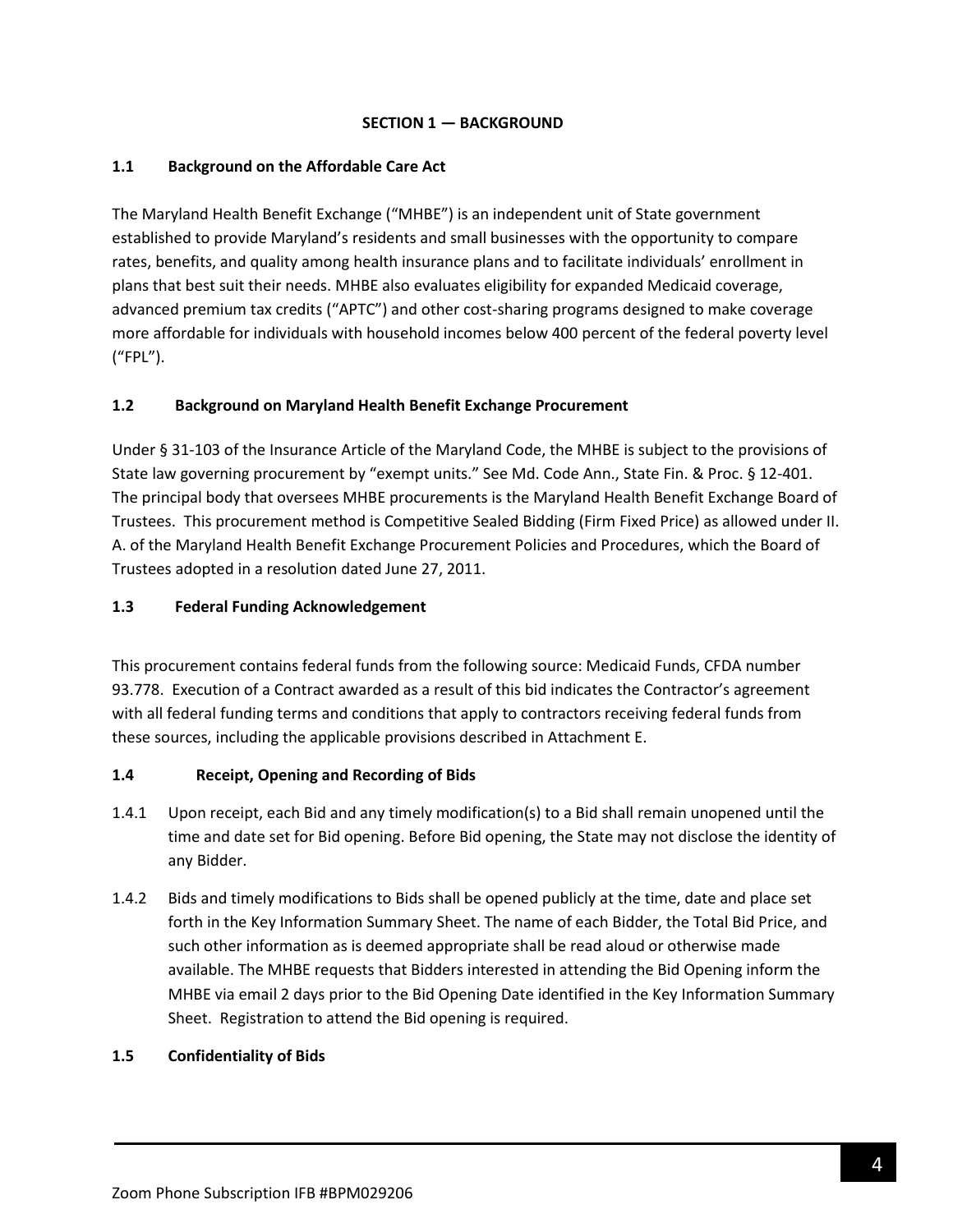1.5.1 The Bids shall be tabulated, or a Bid abstract made. The opened Bids shall be available for public inspection at a reasonable time after Bid opening, but in any case, before Contract award, except to the extent the Bidder designates trade secrets or other proprietary data to be confidential as set forth in this solicitation. See Sections 1.6, 4.1.3 for further information.

#### **1.6 Public Information Act Notice**

1.6.1 A Bidder should give specific attention to the clear identification of those portions of its submission that it considers confidential and/or proprietary commercial information or trade secrets, and provide justification why such materials, upon request, should not be disclosed by the State under the Public Information Act, Md. Code Ann., General Provisions Article, Title 4.

Bidders are advised that, upon request for this information from a third party, the MHBE is required to make an independent determination whether the information must be disclosed.

### **1.7 Protest/Disputes**

Any protest or dispute related, respectively, to this solicitation or the resulting Contract shall be subject to the provisions of Section VII of the MHBE Procurement Policies & Procedures and the Dispute provisions of the Contract resulting from this IFB (Refer to IFB Attachment A).

### **REMAINDER OF PAGE INTENTIONALLY LEFT BLANK**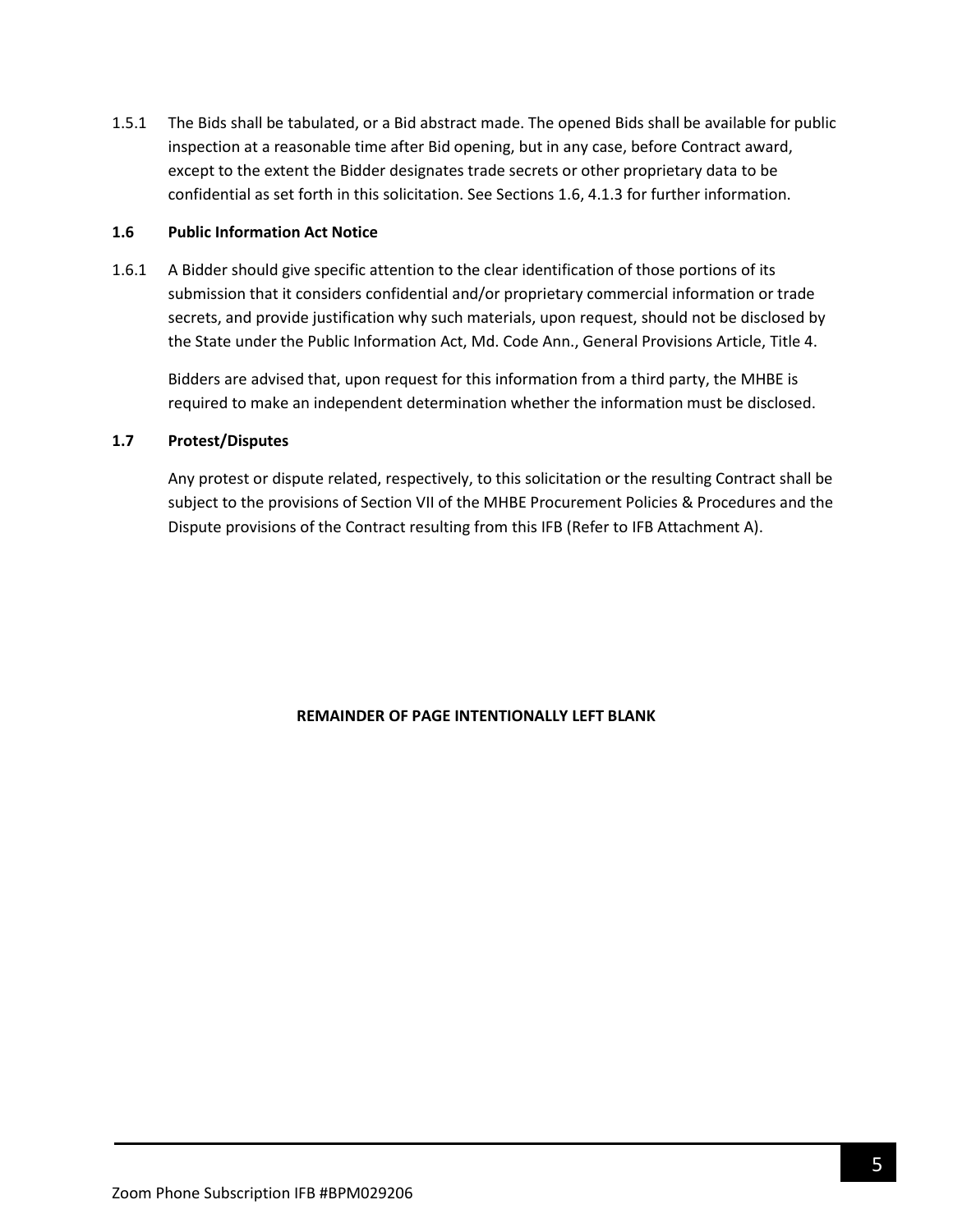### **SECTION 2 — SCOPE OF WORK**

# <span id="page-5-0"></span>**Section 2.1 Purpose:**

The purpose of this solicitation is to procure a subscription to Zoom Phone along with Zoom's Premier Support for a 12-month duration as mentioned in Section 2 below.

# **Section 2.2 Requirements:**

The vendor shall provide the following Zoom Phone Subscription to the MHBE for a 12-month period and will include Enterprise Maintenance & Support in the total cost.

|                        | <b>Description</b>                                    | Quantity  |
|------------------------|-------------------------------------------------------|-----------|
| $\overline{\text{No}}$ |                                                       |           |
|                        | <b>FedRAMP</b> Zoom Phone US/Canada Unlimited Calling | 225       |
|                        | Named User Annual                                     |           |
|                        | <b>FedRAMP</b> Zoom Phone Monthly Usage - overage fee | <b>NA</b> |
| 3.                     | FedRAMP Zoom Phone Pay As You Go                      |           |
|                        | <b>FedRAMP</b> TS-Premier Annual                      |           |

## **Section 2.3: Scope of Maintenance & Support**

As part of this subscription, MHBE shall receive Premier Support from Zoom for the duration of the subscription. The scope of Premier support is as mentioned:

| Features                                  | Premier Support from Zoom |
|-------------------------------------------|---------------------------|
| 24x7 Global Access                        | All members & admins      |
| Self Service & Chatbot                    | All members & admins      |
| Frontline Tier 1 (Chat,<br>Ticket)        | Licensed Members          |
| Frontline Tier (Phone)                    | Licensed Members          |
| <b>Priority Response</b>                  | Included                  |
| Direct Tier 2 (Chat, Ticket<br>and Phone) | Licensed Admins           |

### **Priority Response Times for Premier Support:**

| <b>Priority</b>                                                                     | <b>Response Times</b> |
|-------------------------------------------------------------------------------------|-----------------------|
| P1: The Service is down, operation of the Service is severely degraded, or there is | 1 hour                |
| a critical impact to the Service due to a fault with the network or other software  |                       |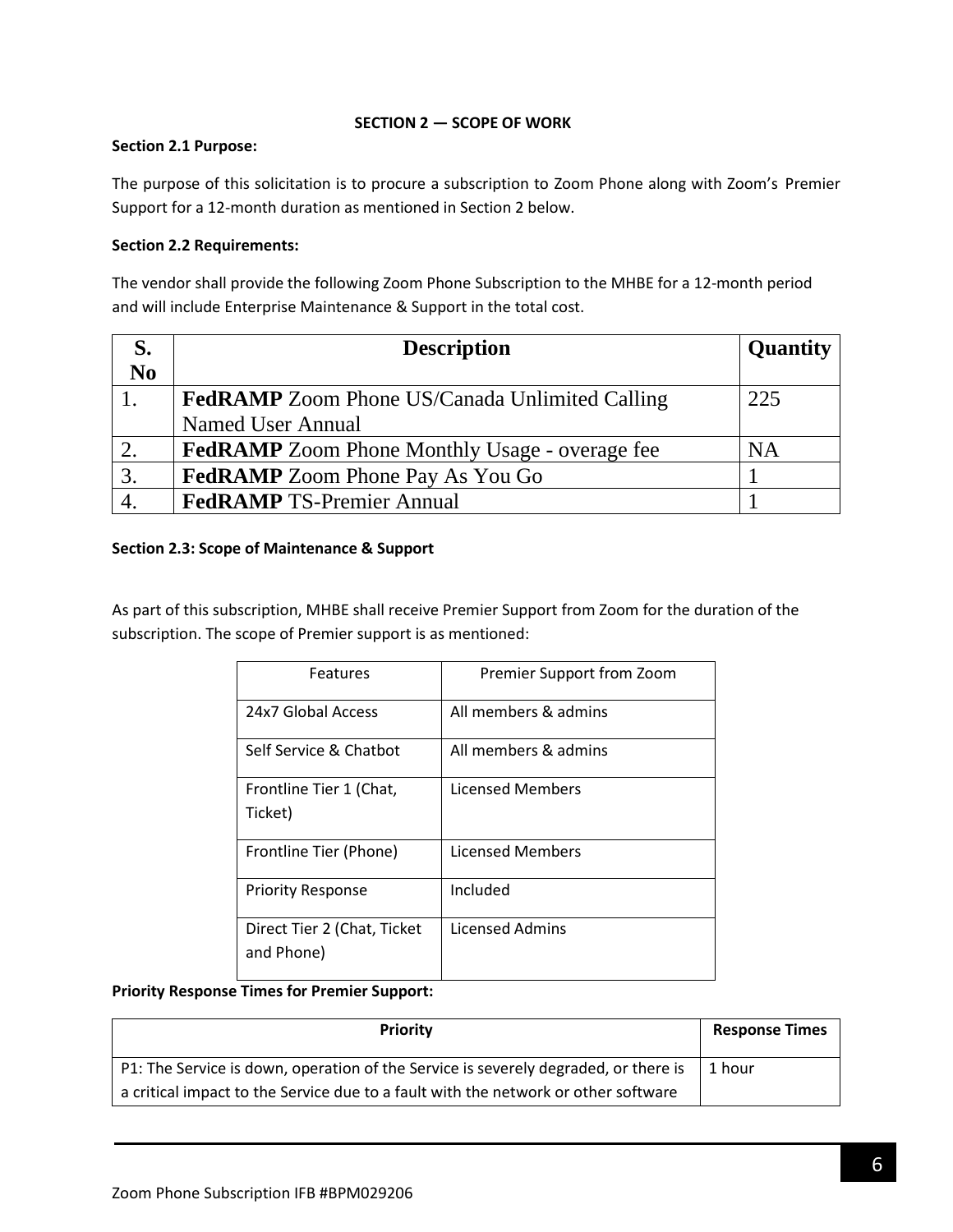| issue. No workarounds. Examples include failures of Zoom's transmission services |          |
|----------------------------------------------------------------------------------|----------|
| or software functions.                                                           |          |
|                                                                                  |          |
| P2: Significant aspects of the Service are negatively affected by inadequate     | 4 hours  |
| performance of the network or other software issues. Partial or no workarounds.  |          |
| P3: General issues related to a feature or a set of features. Operational        | 23 hours |
| performance of the service is not impaired                                       |          |
|                                                                                  |          |
| P4: MHBE requires information or assistance with service's capabilities,         | 24 hours |
| installation or configuration and there is little to no effect on its business   |          |
| operations. Included are requests for information, assistance, features, alpha/  |          |
| beta and others                                                                  |          |
|                                                                                  |          |

# **2.4 Invoicing**

All invoices shall be submitted by the Contractor within 30 days of receipt of equipment, software or services and shall include, at the minimum, the following information:

- Name and address of the MHBE
- Contractor name
- Products(s) and/or service(s) purchased listed separately including the amount for each individual charge (i.e., 5 – ABC Hardware @ \$2,000 Total \$10,000.00, Support @ \$100.00 Total \$200.00)
- Supporting Documentation
- E-mail address/phone number of Contractor's POC
- Remittance address
- Federal taxpayer identification or (if owned by an individual) Contractor's social security number
- Invoice period, invoice date, invoice number and amount due
- Purchase Order # being billed

Invoices submitted without the required information will not be processed for payment until the Contractor provides the required information. The MHBE is generally exempt from Federal excise taxes, Maryland sales and use taxes, District of Columbia sales taxes and transportation taxes. The Contractor, however, is not exempt from such sales and use taxes and may be liable for the same.

### **SECTION 3 – BIDDER MINIMUM QUALIFICATIONS**

<span id="page-6-0"></span>The Bidder must be an authorized reseller of Zoom. As proof, the Bidder must submit with the bid a letter of authorization from the manufacturer or providing evidence of the rights to resell all products and services required by this IFB.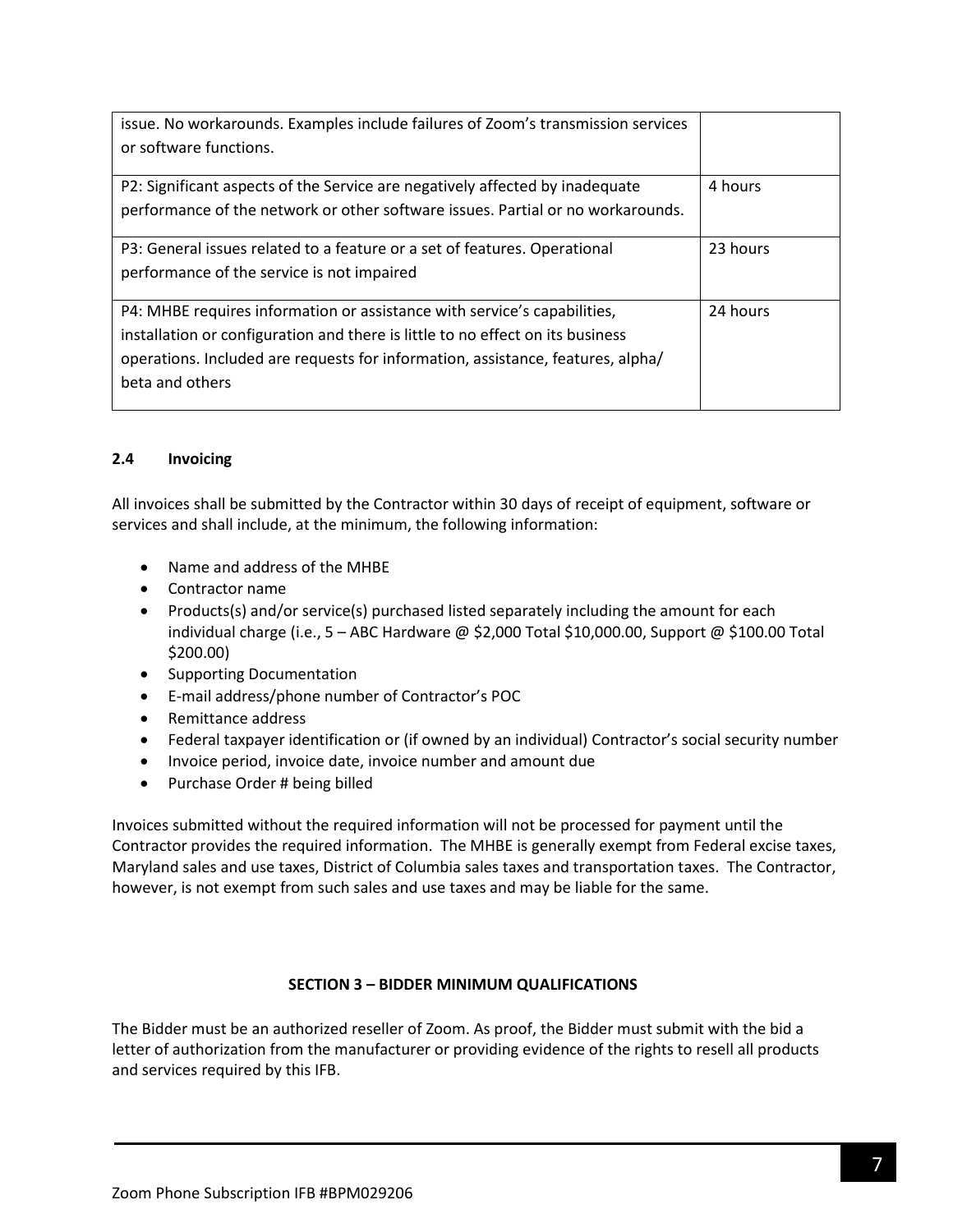### **SECTION 4— BID FORMAT, DUE DATE AND TIME**

### <span id="page-7-0"></span>**4.1 One Part Submission**

### 4.1.1 **To minimize duplication costs, MHBE strongly desires e-mail delivery of Bids***.*

- 4.1.2 Bidders submitting via email must submit their bids and all required attachments in pdf format to <https://marylandhealthconnection.sharefile.com/r-rf1effd485f914ea485839aa99dd23c96> Bidders must submit with their Bid the required minimum qualification documentation (see Section 3), and any required bid submissions (see Section 4.2.4) with one document clearly labeled as "Bid, Zoom Phone Subscription # BPM029206" in time to be received by **11:00 AM, Eastern Standard Time, June 13 2022**.
- 4.1.3 A second attachment labeled "Bid, Zoom Phone Subscription # BPM029206 PIA", in searchable Adobe .pdf format for Public Information Act (PIA) requests (this copy shall be redacted so that confidential and/or proprietary information has been removed (see Section 1.6 "Public Information Act Notice"). If a Bidder chooses to submit its Bid without identifying any information that is confidential/proprietary, it should still provide the second attachment required here and label it "PIA", even though no information therein will be redacted.
- 4.1.4 Bidders choosing to provide paper submissions shall email the Procurement Officer at the email address specified in the Key Information summary sheet for submission instructions.

### 4.1.5 **Bids delivered by facsimile shall not be considered**.

1.1.6 The Procurement Officer must receive all files by the IFB due date and time specified in the Key Information Summary Sheet and Section 4.1.2. If submitted via e-mail, the date and time of submission is determined by the date and time of arrival in the <https://marylandhealthconnection.sharefile.com/r-rf1effd485f914ea485839aa99dd23c96> e-mail box. Requests for extension of this date and time will not be granted. Except as provided in COMAR 21.05.02.10, Bids received by the Procurement Officer after the due date will not be considered.

### **4.2 Required Bid Submissions**

Bidders shall include the following with their Bid:

# 4.2.1 **Transmittal Letter:**

A Transmittal Letter shall accompany the Bid. The purpose of this letter is to transmit the Bid and acknowledge the receipt of any addenda. The Transmittal Letter should be brief and signed by an individual who is authorized to commit the Bidder to the services and requirements as stated in this IFB. The Transmittal Letter should include the following:

- Name and address of the Bidder;
- Name, title, e-mail address, and telephone number of primary contact for the Bidder;
- "Zoom Phone Subscription # BPM029206" and Solicitation Number that the Bid is in response to;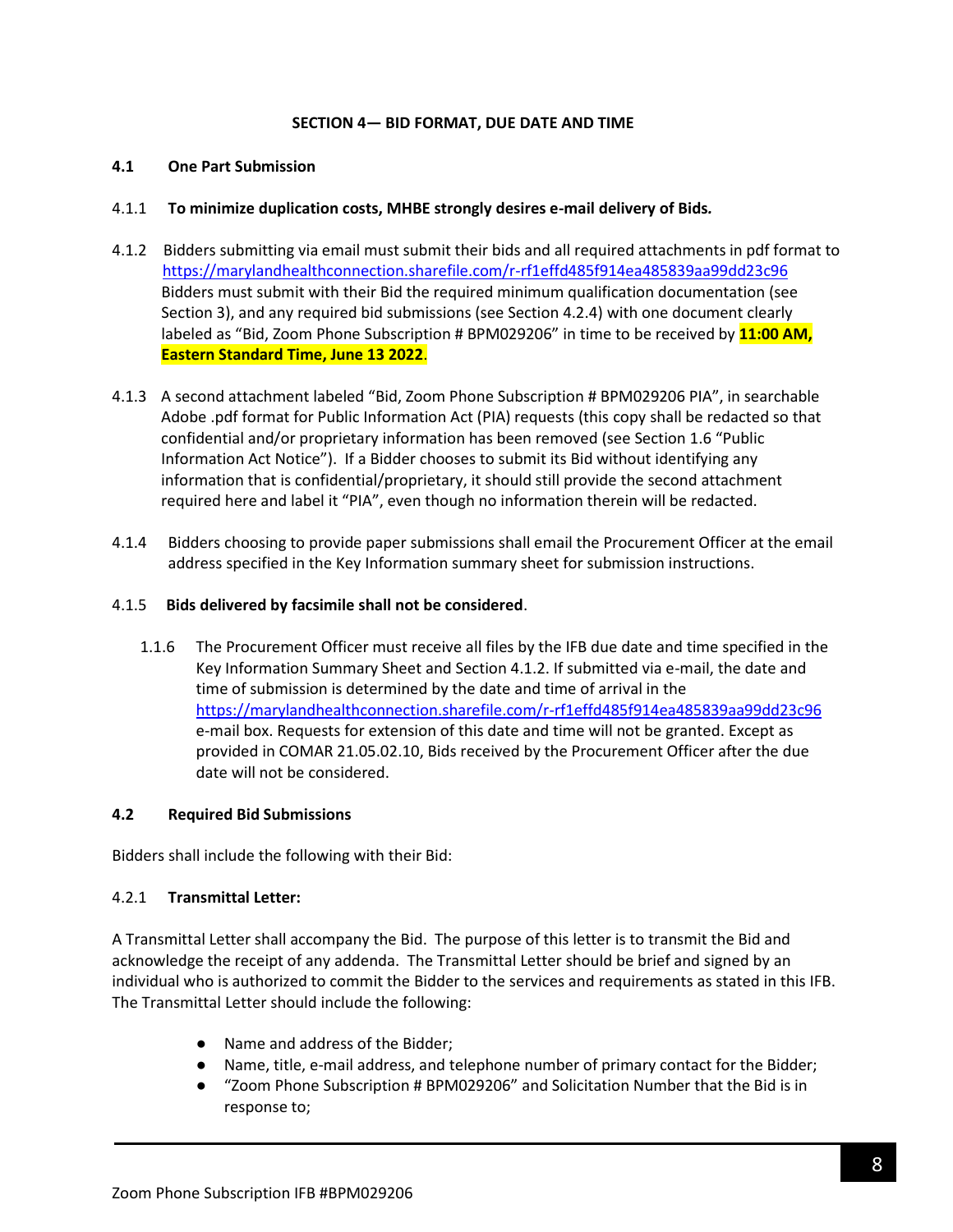- Signature, typed name, and title of an individual authorized to commit the Bidder to its Bid;
- Federal Employer Identification Number (FEIN) of the Bidder, or if a single individual, that individual's Social Security Number (SSN);
- Bidder's eMMA number;
- Bidder's MBE certification number (if applicable);
- Acceptance of all State IFB and Contract terms and conditions; and
- Acknowledgement of all addenda to this IFB.

# 4.2.2 **Minimum Qualifications Documentation:**

The Bidder shall submit any Minimum Qualifications documentation that may be required, as forth in Section 3 "Bidder Minimum Qualifications."

## 4.2.3 **Bid Price Form**

The Bid shall contain all price information in the format specified on **IFB Attachment D - Bid Form.** Complete the Bid Form only as provided in the Bid Pricing Instructions. **Do not amend, alter, or leave blank any items on the Bid Form or include additional clarifying or contingent language on or attached to the Bid Form**. Failure to adhere to any of these instructions may result in the Bid being determined to be non-responsive and rejected by MHBE.

## 4.2.4 **Completed Required Attachments**

For email submissions, submit one (1) copy of each with original signatures.

- Attachment B Bid/Proposal Affidavit
- Attachment E Federal Funds Attachment, **including E-1 and E-2**

# **4.3 Electronic Transactions Authorized**

- 4.3.1 This procurement authorizes electronic transactions in keeping with COMAR 21.03.05 *et seq*. and pursuant to the Maryland Uniform Electronic Transactions Act, Maryland Code Annotated, Commercial Law Article, Title 21.
- 4.3.2 In addition to specific electronic transactions specifically authorized in other sections of this IFB, including its attachments (e.g., Sections 4.1 (One Part Submission Via Email Preferred) and 6 (Bidder agrees to accept payments by electronic funds transfer)) and subject to the exclusions noted in Section 4.3.3, below, the following transactions are authorized to be conducted by electronic means on the terms described:
	- A. The Procurement Officer may conduct the procurement using eMMA, the Maryland Health Benefit Exchange website a[t https://www.marylandhbe.com/solicitations/](https://www.marylandhbe.com/solicitations/) or e-mail to issue:
		- a) the solicitation (e.g., the IFB/RFP);
		- b) any amendments;
		- c) pre-Bid/Proposal conference documents;
		- d) questions and responses;
		- e) communications regarding the solicitation or Bid/Proposal to any Bidder/Offeror or potential Bidder/Offeror;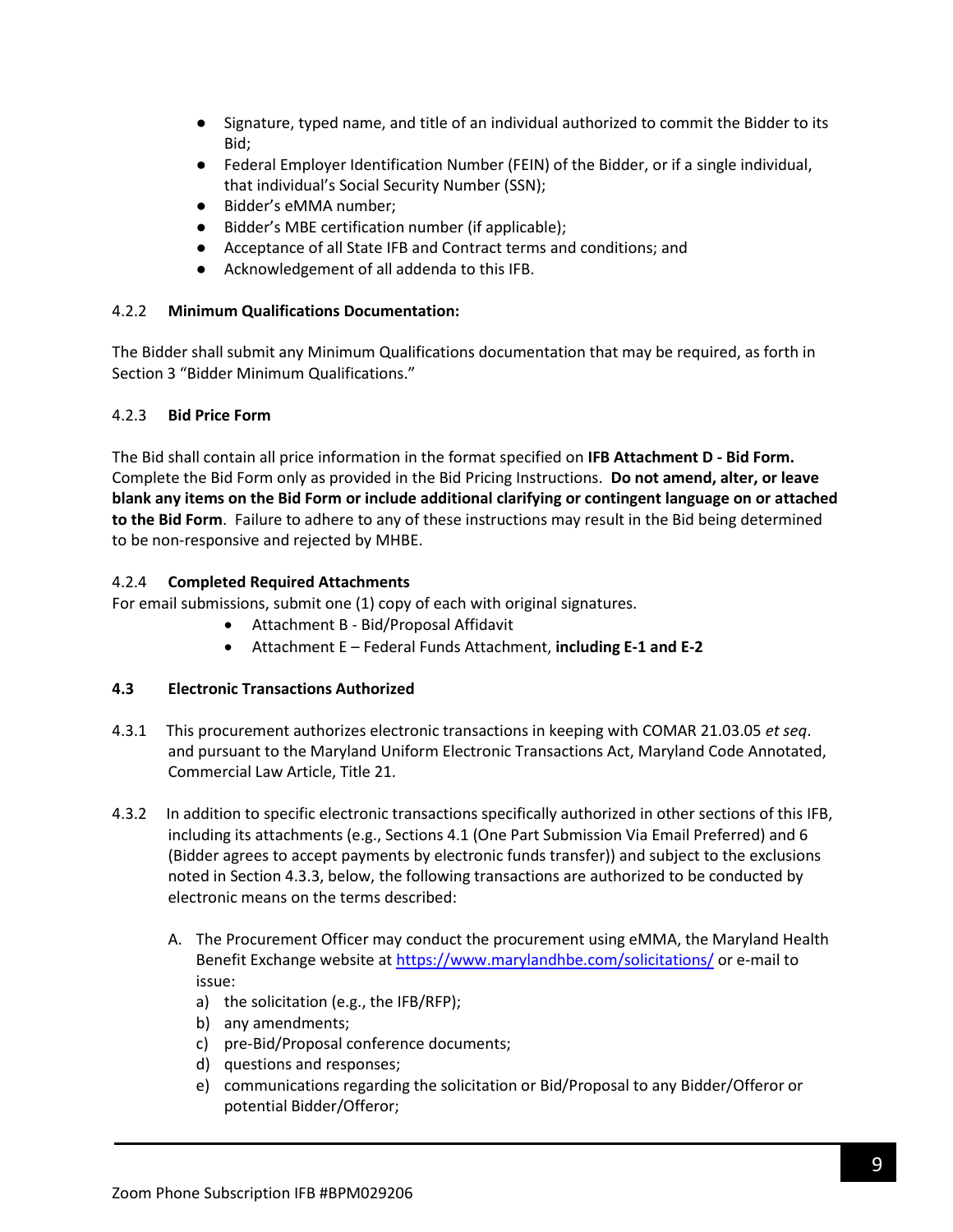- f) notices of award selection or non-selection; and
- g) the Procurement Officer's decision on any Bid protest or Contract claim.
- h) Contract award
- i) Contract Modifications
- B. A Bidder/Offeror or potential Bidder/Offeror may use e-mail to:
	- a) submission of initial Bids or Proposals;
	- b) ask questions regarding the solicitation;
	- c) reply to any material received from the Procurement Officer by electronic means that includes a Procurement Officer's request or direction to reply by e-mail or facsimile, but only on the terms specifically approved and directed by the Procurement Officer;
	- d) submit a "No Bid/Proposal Response" to the solicitation.
	- e) submit a Pre-Proposal Conference Response Form
	- f) submit a signed Contract, Contract Affidavit, Non-Exchange Entity Agreement, Non-Disclosure Agreement or other attachment required to be returned with an executed Contract or within five days of award
	- g) submit a signed Contract Modification
- C. The Procurement Officer, the Contract Monitor, and the Contractor may conduct day-to-day Contract administration, except as outlined in Section E of this subsection utilizing e-mail, facsimile, or other electronic means if authorized by the Procurement Officer or Contract Monitor.
- 4.3.3 The following transactions related to this procurement and any Contract awarded pursuant to it are *not authorized* to be conducted by electronic means:
	- a) filing of Bid Protests;
	- b) filing of Contract Claims; or
	- c) any transaction, submission, or communication where the Procurement Officer has specifically directed that a response from the Contractor or Bidder/Offeror be provided in writing or hard copy.
- 4.3.4 Any facsimile or e-mail transmission is only authorized to the facsimile numbers or e-mail addresses for the identified person as provided in the solicitation, the Contract, or in the direction from the Procurement Officer or Contract Monitor.
- 4.3.5 MHBE requires original signatures on all submissions that this IFB or the document form requires to be signed, including but not limited to all Transmittal Letters, Bids, the Contract or Contract Modifications resulting from this IFB. However, the Contractor may scan and submit electronically any document containing such original signature(s). The Contract and other contractual documents each may be signed by the Parties in counterparts, each of which shall be deemed to be an original but all of which, taken together, shall constitute one and the same Contract.

### **4.4 Documents Required upon Notice of Recommendation for Contract Award**

Upon receipt of a Notification of Recommendation for Contract Award, the following documents shall be completed and submitted electronically, via email, by the recommended awardee within five (5) Business Days, unless noted otherwise: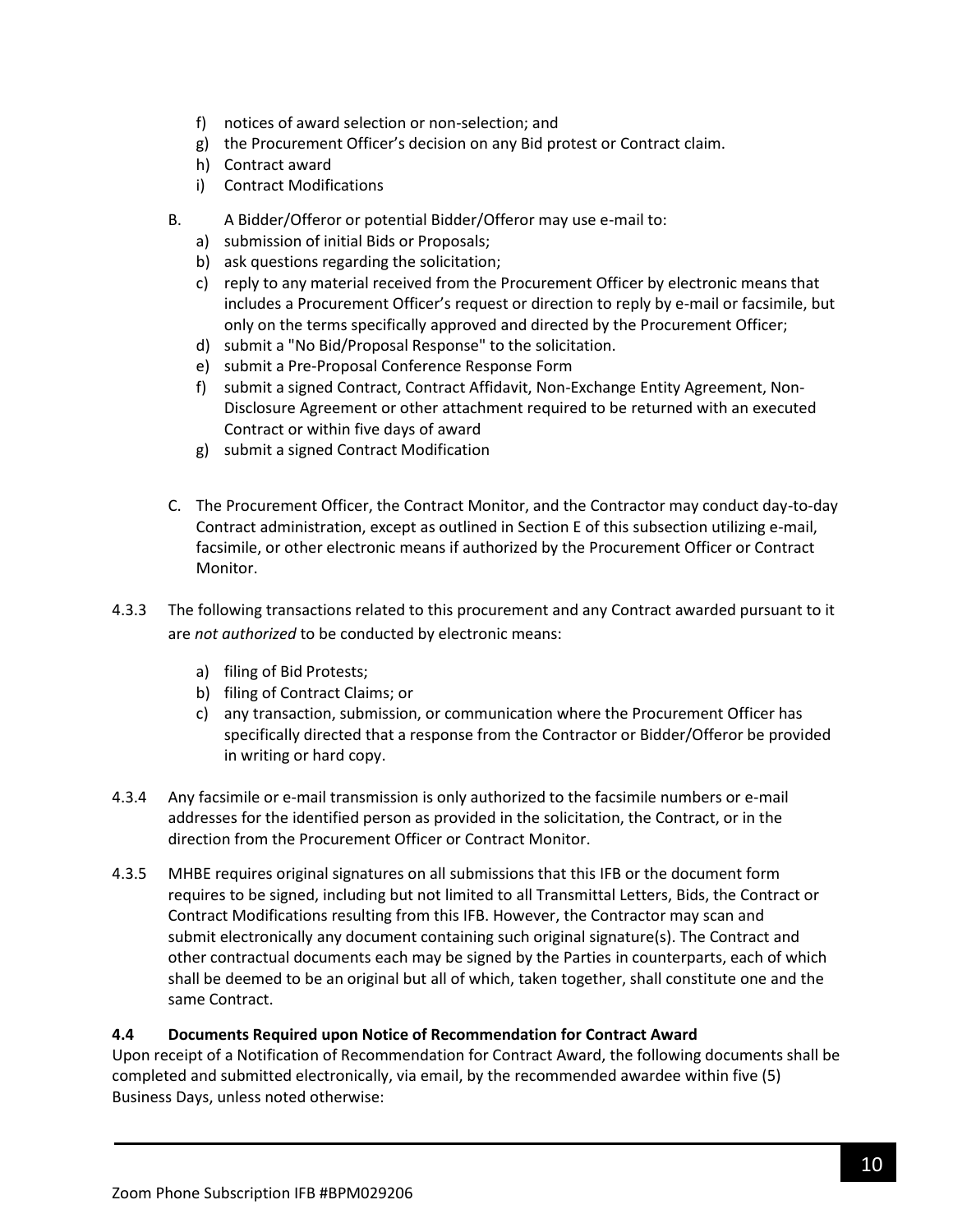- Attachment A Standard Contract
- Attachment C Contract Affidavit

### **SECTION 5 — BASIS FOR AWARD**

<span id="page-10-0"></span>A contract shall be awarded to the responsible Bidder submitting a responsive Bid with the most favorable Total Bid Price for providing the products/services as specified in this IFB. **The most favorable Total Bid Price will be the lowest price on IFB Attachment D - Bid Form.**

### **SECTION 6 — GENERAL INFORMATION AND REQUIREMENTS**

- <span id="page-10-1"></span>• The Contract that results from this IFB shall be a firm fixed price contract.
- The Contract resulting from this IFB shall commence as of the date of the full execution by the Parties and, from that date, run a full 12 months. The anticipated end date is at or around June 15, 2023. The Contractor shall provide services upon receipt of a written Notice to Proceed. Audit, confidentiality, document retention, patents, copyrights & intellectual property, warranty and indemnification obligations under the Contract and any other obligations specifically identified in the Contract shall survive termination of the Contract.
- If it becomes necessary to revise this IFB before the due date for bids, addenda will be provided to all prospective Bidders who were sent this IFB or otherwise are known by the Procurement Officer to have obtained this IFB. In addition, addenda to the IFB will be posted on the MHBE web page and through eMaryland Marketplace Advantage. Addenda made after the due date for bids will be sent only to those Bidders who submitted a timely bid.
- The MHBE reserves the right to cancel this IFB, accept or reject any and all bids (in whole or in part) received in response to this IFB, to waive or permit cure of minor irregularities. The MHBE also reserves the right, in its sole discretion, to award a Contract based upon the written bids received without prior discussions or negotiations.
- The MHBE is not responsible for Contractor's costs incurred in preparing and submitting a bid or in performing any other activities relative to this solicitation.
- By submitting a response to this solicitation, the Bidder agrees to accept payments by electronic funds transfer if selected for Contract unless the State Comptroller's Office grants an exemption. Payment by electronic funds transfer is mandatory for contracts exceeding \$100,000. The selected Contractor shall register using the COT/GAD X-10 Vendor Electronic Funds (EFT) Registration.
- Request Form. Any request for exemption must be submitted to the State Comptroller's Office for approval at the address specified on the COT/GAD X-10 form and must include the business identification information as stated on the form and include the reason for the exemption. The COT/GAD X-10 form can be downloaded at[: http://compnet.comp.state.md.us/gad/pdf/GADX-10.pdf.](http://compnet.comp.state.md.us/gad/pdf/GADX-10.pdf)
- The sole point of contact at the MHBE for purposes of this IFB, prior to the award of any contract, is the Procurement Officer at the address listed below: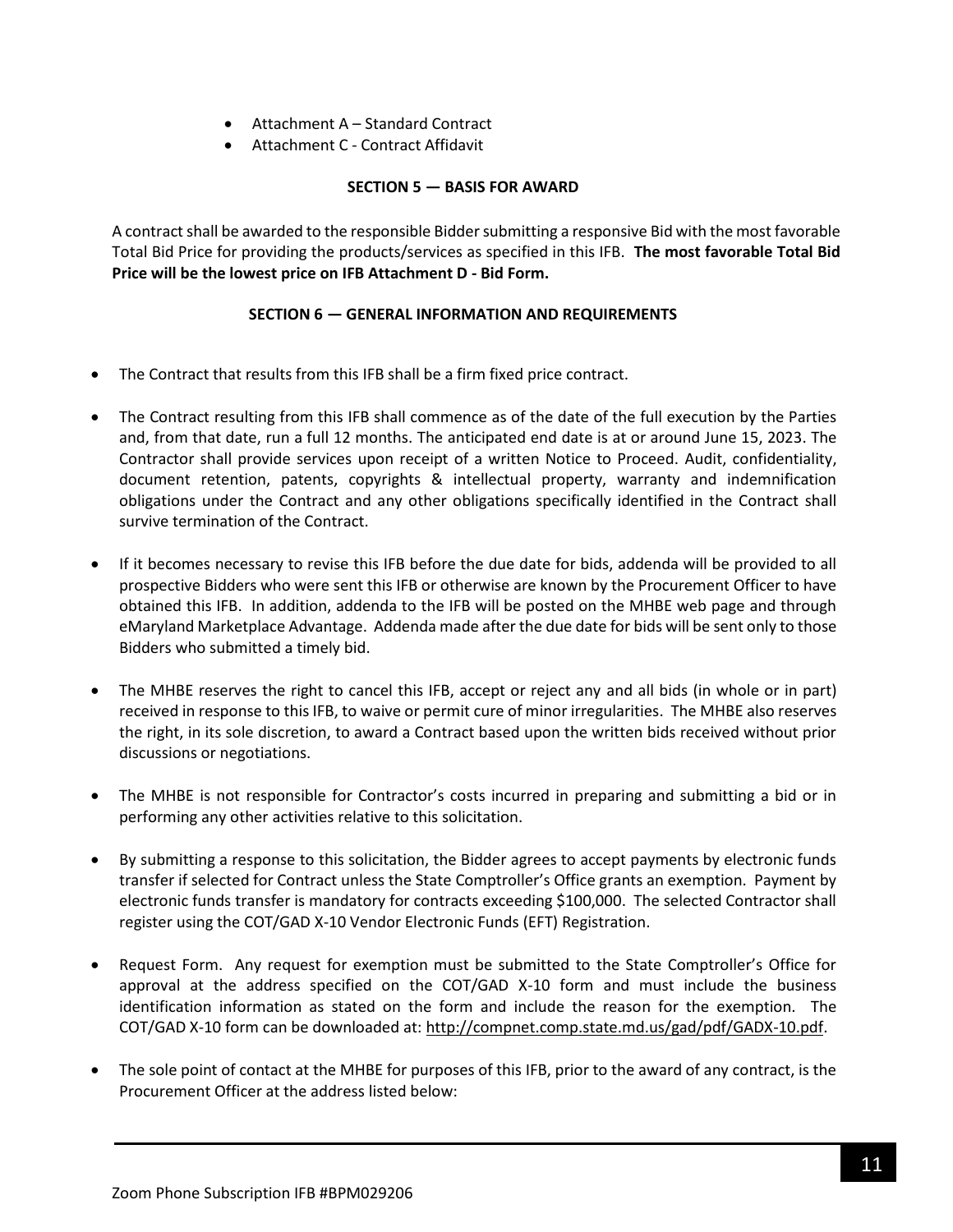Tracey D. Gamble Title: Procurement Officer Address: 750 E. Pratt Street, 6th Floor, Baltimore, MD 21202 Email Address: [hix.procurement@maryland.gov](mailto:hix.procurement@maryland.gov)

- The MHBE may change the Procurement Officer and/or the Contract Monitor at any time by written notice.
- The individual responsible for day-to-day administration and management of the Contract issued pursuant to this IFB shall be the Contract Monitor identified below:

Name: Amardeep Muppidi Address: 750 East Pratt Street, 6<sup>th</sup> Floor, Baltimore, MD 21202 Email address: [amardeep.muppidi@maryland.gov](mailto:amardeep.muppidi@maryland.gov) 

- The MHBE may change the Procurement Officer and/or the Contract Monitor at any time by written notice.
- Bids submitted in response to this IFB are irrevocable for 120 days following the closing date of bids. This period may be extended at the Procurement Officer's request only with the Bidder's written agreement.

# **SECTION 7 — ATTACHMENTS**

- <span id="page-11-0"></span>• Attachment A - Standard Contract – Must be signed and submitted within five (5) business days of notification of proposed Contract award
- Attachment B Bid/Proposal Affidavit Must be completed and submitted with the Bid
- Attachment C State Contract Affidavit Must be completed and submitted within five (5) business days of notification of proposed Contract award
- Attachment D Bid Form Must be completed and submitted with the Bid
- Attachment E Federal Funds Attachment This attachment describes requirements and restrictions associated with the federal funds to be used in this Contract. Execution of a Contract awarded as a result of this IFB indicates a Contractor's agreement with all applicable requirements and restrictions. This attachment must be completed and submitted with the Bid.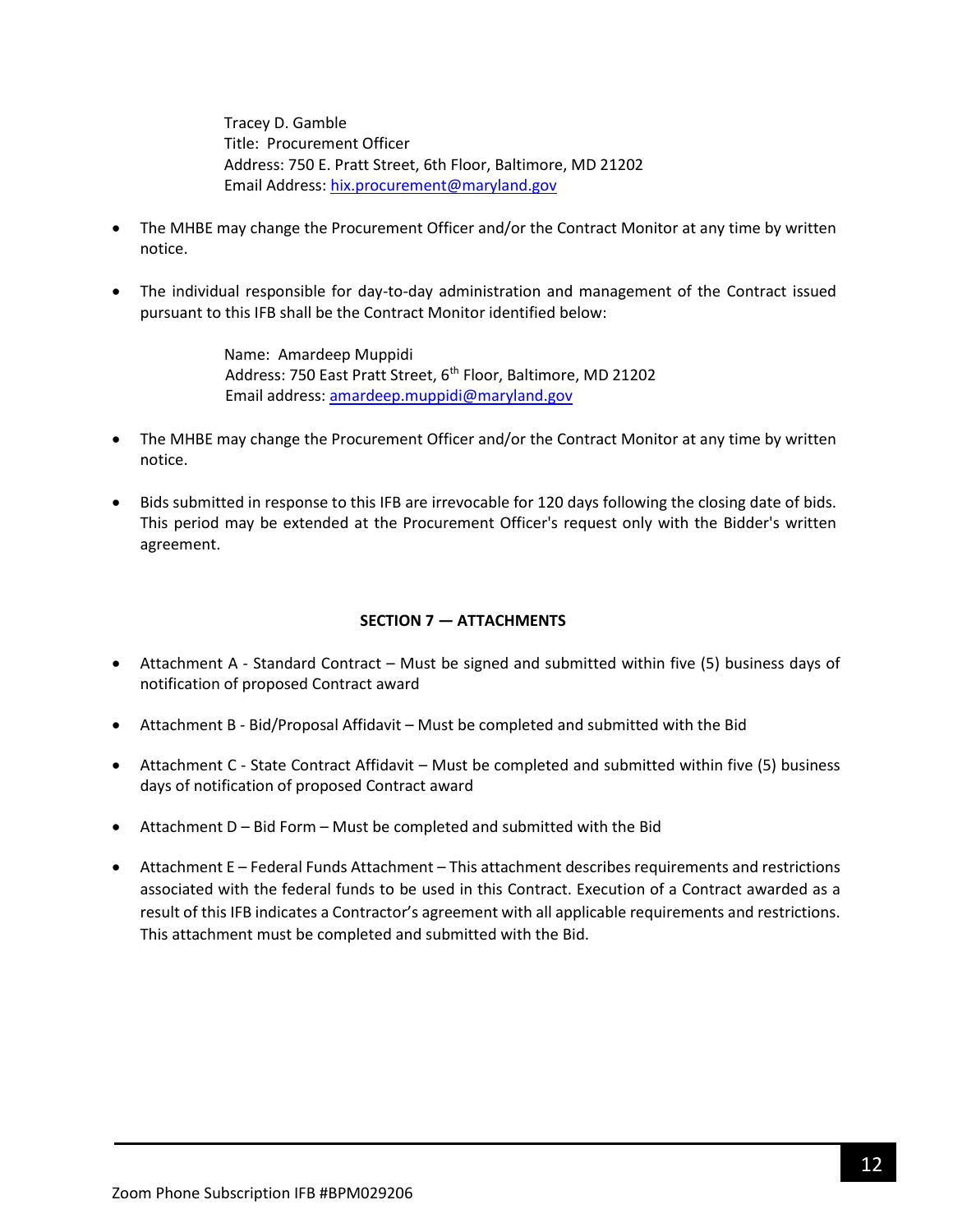# **ATTACHMENT A – CONTRACT Zoom Phone Subscription IFB # BPM029206**

<span id="page-12-0"></span>THIS CONTRACT (the "Contract") is made as of the Effective Date defined below by and between [Contractor's name] (the "Contractor") and the MARYLAND HEALTH BENEFIT EXCHANGE, a unit of the STATE OF MARYLAND (the "MHBE"). The Contractor and the MHBE each are a "Party" and, together, are the "Parties".

In consideration of the premises and the covenants herein contained, the Parties agree as follows:

### **1. Definitions**

In this Contract, the following words have the meanings indicated:

- 1.1 "Bid" means the Contractor's Bid dated .
- 1.2 "COMAR" means Code of Maryland Regulations.
- 1.3 "Contract Monitor" means the MHBE employee identified in Section 6 of the IFB as the Contract Monitor or a successor designated by the MHBE.
- 1.4 "Contractor" means \_\_\_\_\_\_\_\_\_\_\_\_\_\_\_\_\_\_\_\_\_\_\_\_\_\_\_\_\_\_\_\_ [Contractor's name] whose principal business address is \_\_\_\_\_\_\_\_\_\_\_\_\_\_\_\_\_\_\_\_\_\_\_\_\_\_\_\_\_\_\_\_\_\_\_\_\_[Contractor's primary address] and whose principal office in Maryland is \_\_\_\_\_\_\_\_\_\_\_\_\_\_\_\_\_\_\_\_\_\_\_\_\_\_\_\_\_\_\_[Contractor's local address.
- 1.5 "Effective Date" means the date on which the last of the two Parties signs this Contract.
- 1.6 "MHBE" means the Maryland Health Benefit Exchange.
- 1.7 "IFB" means the Invitation for Bids for Zoom Phone Subscription # BPM029206, and any addenda thereto issued in writing by the MHBE.
- 1.8 "Procurement Officer" means the MHBE employee identified in Section 6 of the IFB as the Procurement Officer or a successor designated by the MHBE.
- 1.9 "Software" means the object code version of computer programs licensed pursuant to this Contract. Embedded code, firmware, internal code, microcode, and any other term referring to software that is necessary for proper operation is included in this definition of Software. Software includes all prior, current, and future versions of the Software and all maintenance updates and error corrections. "Software" also includes any upgrades, updates, bug fixes or modified versions or backup copies of the Software licensed to the MHBE by Contractor or an authorized distributor.
- 1.10 "State" means the State of Maryland.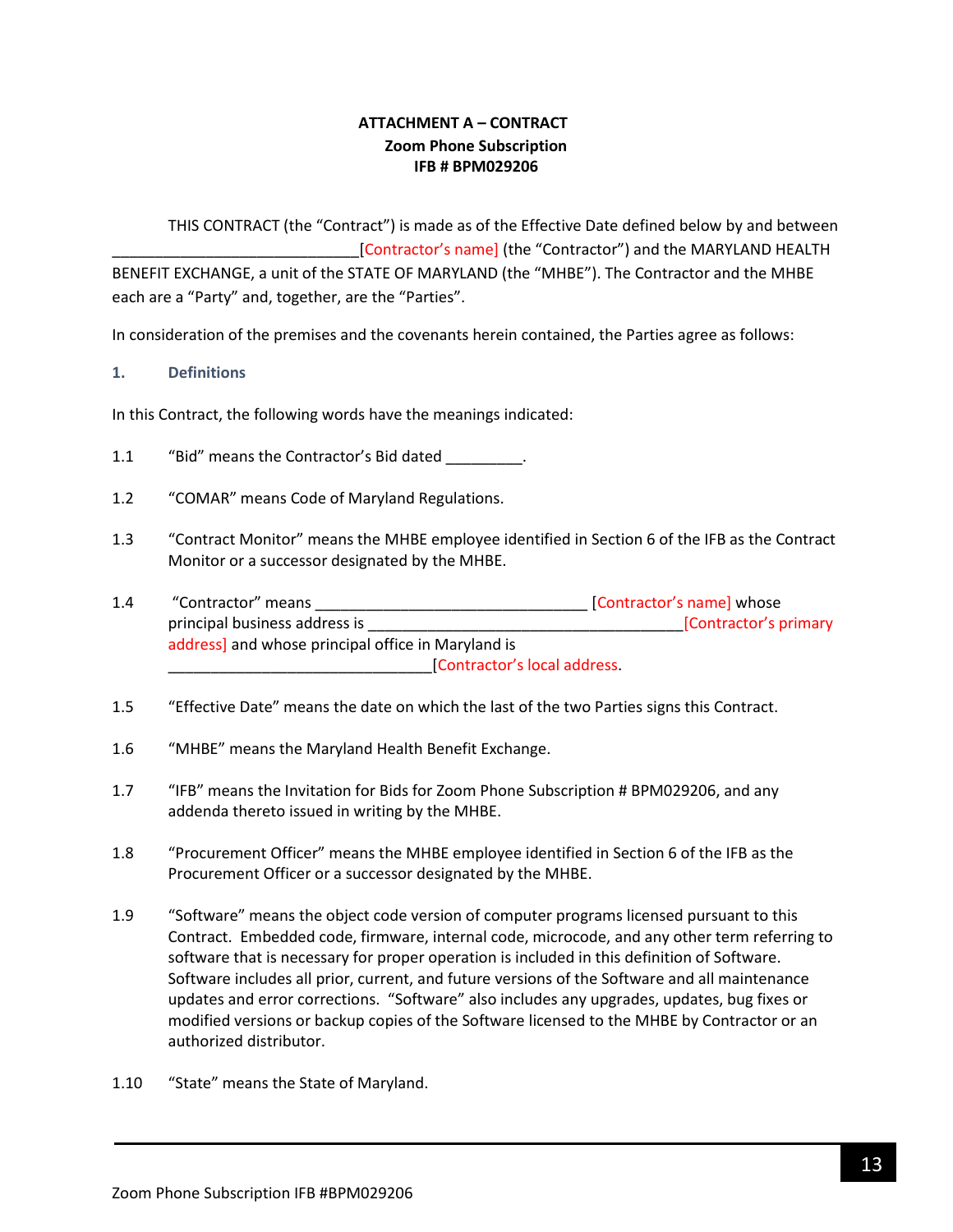#### **2. Scope of Contract**

2.1 The Contractor shall provide products and services as described in the IFB for Zoom Phone Subscription awarded in accordance with Exhibits A-D listed in this section and hereby incorporated as part of this Contract. If there is any conflict between this Contract and the Exhibits, the terms of the Contract shall govern. If there is any conflict among the Exhibits, the following order of precedence shall determine the prevailing provision:

Exhibit A – The IFB Exhibit B – State Contract Affidavit, executed by the Contractor and dated Exhibit C – The Federal Funds Attachment (Attachment E to the IFB, including E-1 and E-2) Exhibit D – The Bid (Attachment D to the IFB)

- 2.2 The Procurement Officer may, at any time, by written order, make changes in the work within the general scope of the Contract or the IFB. No other order, statement, or conduct of the Procurement Officer or any other person shall be treated as a change or entitle the Contractor to an equitable adjustment under this section. Except as otherwise provided in this Contract, if any change under this section causes an increase or decrease in the Contractor's cost of, or the time required for, the performance of any part of the work, whether or not changed by the order, an equitable adjustment in the Contract price shall be made and the Contract modified in writing accordingly. The Contractor must assert in writing its right to an adjustment under this section within thirty (30) days of receipt of written change order and shall include a written statement setting forth the nature and cost of such claim. No claim by the Contractor shall be allowed if asserted after final payment under this Contract. Failure to agree to an adjustment under this section shall be a dispute under the Disputes clause. Nothing in this section shall excuse the Contractor from proceeding with the Contract as changed.
- 2.3 While the Procurement Officer may, at any time, by written change order, make unilateral changes in the work within the general scope of the Contract as provided in Section 2.2 above, the Contract may be modified by mutual agreement of the parties, provided: (a) the modification is made in writing; (b) all parties sign the modification; and (c) all required approvals are obtained.
- 2.4 Contracts awarded in violation of the MHBE Procurement Policies and Procedures are voidable at the election of MHBE.
- **3. Period of Performance.**
- 3.1 The Contract shall start as of the date of full execution by the Parties. From this date, the Contract shall be for a period of 12 months, or through June 15, 2023, whichever is later.
- 3.2 Audit, confidentiality, document retention, patents, copyrights and intellectual property, warranty and indemnification obligations under this Contract and any other obligations specifically identified shall survive expiration or termination of the Contract.
- **4. Consideration and Payment**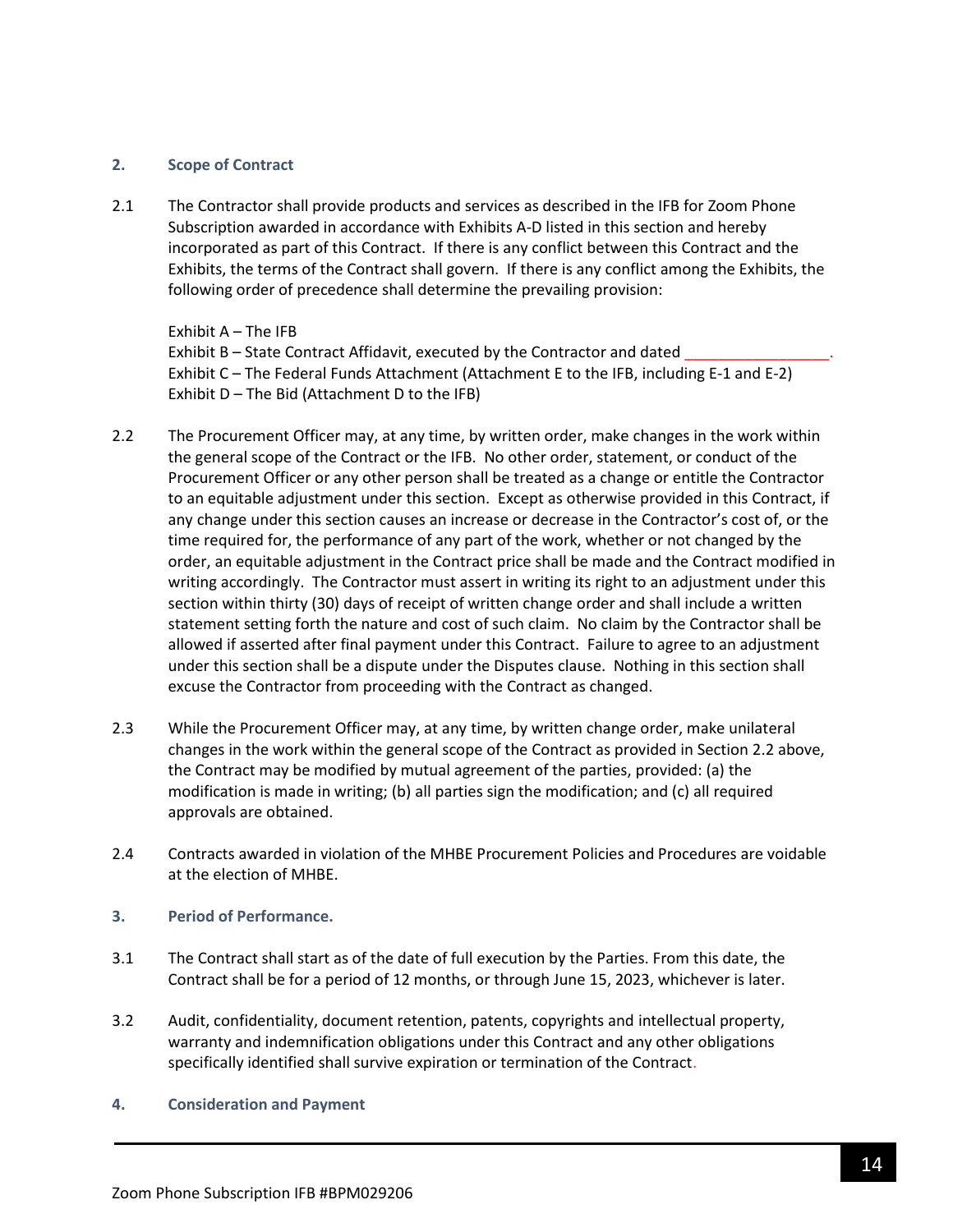- 4.1 In consideration of the satisfactory performance of the work set forth in this Contract, the MHBE shall pay the Contractor in accordance with the terms of this Contract and at the prices quoted in the Bid.
- 4.2 Payments to the Contractor shall be made no later than thirty (30) days after the MHBE's receipt of a proper invoice for services provided by the Contractor, acceptance by the MHBE of services provided by the Contractor, and pursuant to the conditions outlined in Section 4 of this Contract. Each invoice must include the Contractor's Federal Tax Identification or Social Security Number for a Contractor who is an individual which is [Contractor's FEIN or SSN-]. Charges for late payment of invoices other than as prescribed at Md. Code Ann., State Finance and Procurement Article, §15-104 are prohibited. Invoices shall be submitted to the Contract Monitor at hbe.finance@maryland.gov. Electronic funds transfer shall be used by the MHBE to pay Contractor pursuant to this Contract and any other State payments due Contractor unless the State Comptroller's Office grants Contractor an exemption.
- 4.3 In addition to any other available remedies, if, in the opinion of the Procurement Officer, the Contractor fails to perform in a satisfactory and timely manner, the Procurement Officer may refuse or limit approval of any invoice for payment and may cause payments to the Contractor to be reduced or withheld until such time as the Contractor meets performance standards as established by the Procurement Officer.
- 4.4 Payment of an invoice by the MHBE is not evidence that services were rendered as required under this Contract.
- 4.5 Contractor's eMaryland Marketplace Advantage vendor ID number is \_\_\_\_\_\_\_\_\_\_\_ (Contractor's eMMA number).
- **5. Patents, Copyrights, and Intellectual Property**
- 5.1 If the Contractor furnishes any design, device, material, process, or other item, which is covered by a patent, trademark or service mark, or copyright or which is proprietary to, or a trade secret of, another, the Contractor shall obtain the necessary permission or license to permit the State to use such item or items.
- 5.2 Except as provided in Section 5.4 of this Contract, the Contractor agrees that all documents and materials, including but not limited to, reports, drawings, studies, specifications, estimates, tests, maps, photographs, designs, software, equipment, graphics, mechanical, artwork, computations and data prepared by or for the Contractor for purposes of this Contract (Work Product) shall become and remain the sole and exclusive property of the State and shall be available to the MHBE at any time. The MHBE shall have the right to use the same without restriction and without compensation to the Contractor other than that specifically provided by this Contract.
- 5.3 Except as provided in Section 5.4 of this Contract, the Contractor agrees that at all times during the term of this Contract and thereafter, the Work Product shall be "works made for hire" as that term is interpreted under U.S. copyright law and shall be owned by the State. Ownership includes the right to copyright, patent, register and the ability to transfer these rights and all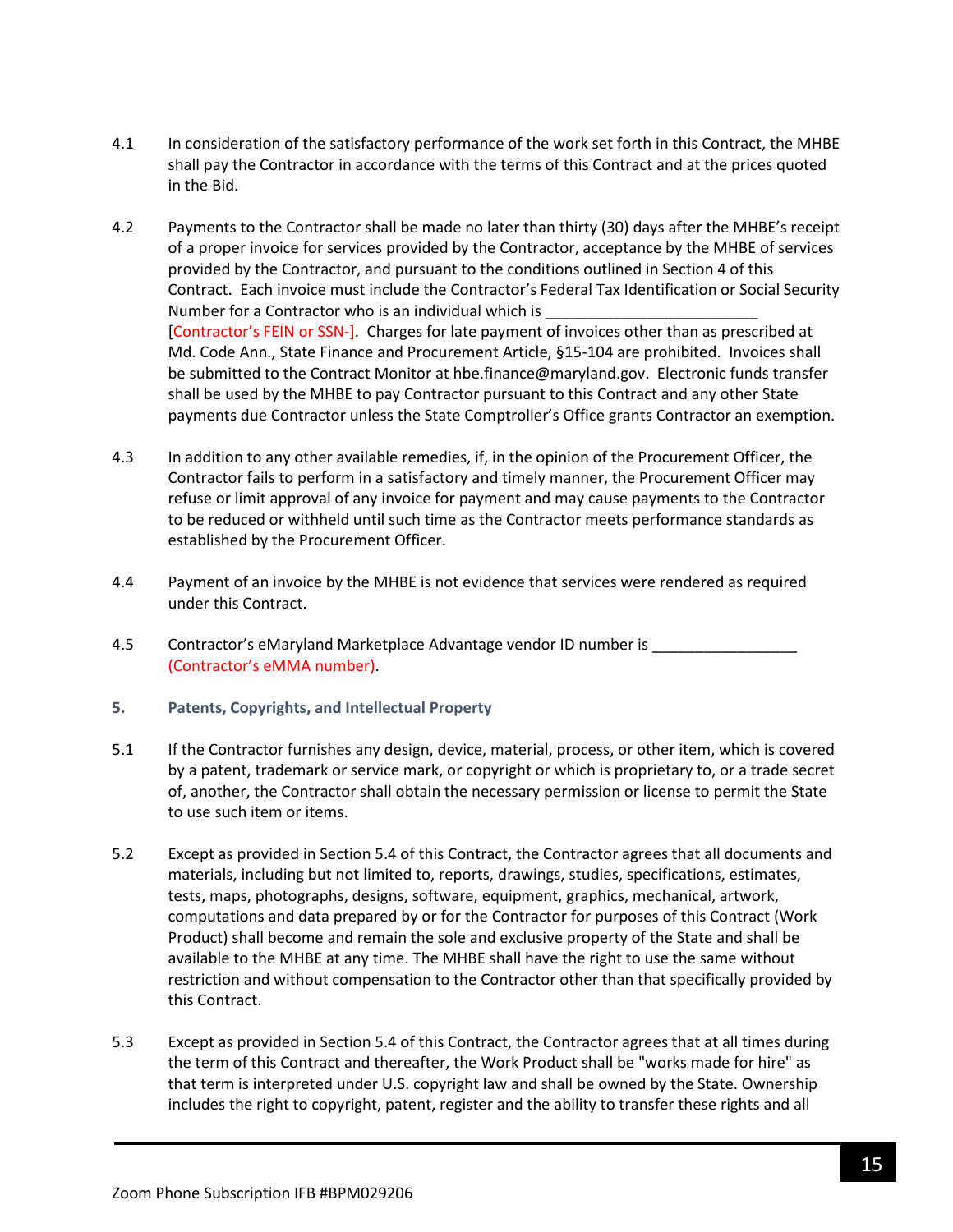information used to formulate such Work Product. In the event any Work Product is or may not be considered a work made for hire under applicable law, Contractor assigns and transfers to the State the entire right, title and interest in and to all rights in the Work Product and any registrations and copyright applications relating thereto and any renewals and extensions thereof. Contractor shall execute all documents and perform such other proper acts as the State may deem necessary to secure for it the rights pursuant to this section.

- 5.4 Notwithstanding anything to the contrary in this Contract, to the extent (i) the Work Product incorporates any commercial-off-the shelf software (COTS) and/or any Pre-Existing Intellectual Property or (ii) any COTS and/or Pre-Existing Intellectual Property (other than a computer's operating system, supported internet browser, browser accessibility software or hardware if needed by the user, and software required to access a commonly-available data transmission tool or export format) is required to access, install, build, compile or otherwise use the Work Product (such COTS and Pre-Existing Intellectual Property individually and collectively referred to herein as "Third-party Intellectual Property," which shall be the sole property of Contractor or its third-party licensors, as applicable), Contractor hereby grants, on behalf of itself and any third-party licensors, to the State a royalty-free, paid-up, non-exclusive, unrestricted, unconditional, irrevocable, worldwide right and license, with the right to use, execute, reproduce, display, perform, distribute copies of internally, modify and prepare derivative works based upon, such Third-party Intellectual Property as may be necessary for the State to use the Work Product for the purposes for which such Work Product was designed and intended. "Pre-Existing Intellectual Property" means any program, utility or tool owned by Contractor or its third-party licensors that was created by Contractor or its third-party licensors independently from its performance of this Contract and not solely using funds from this Contract.
- 5.5 Subject to the terms of Section 6, Contractor shall defend, indemnify, and hold harmless the State, including, but not limited to, the Agency and its agents, officers, and employees, from and against any and all claims, costs, losses, damages, liabilities, judgments and expenses (including without limitation reasonable attorneys' fees) arising out of or in connection with any claim the Work Product or any Third-party Intellectual Property infringes, misappropriates or otherwise violates any Third-party Intellectual Property rights. Contractor shall not enter into any settlement involving third party claims that contains any admission of or stipulation to any guilt, fault, liability or wrongdoing by the State or that adversely affects the State's rights or interests, without the State's prior written consent, which consent may be withheld in the State's sole and absolute discretion. Contractor shall be entitled to control the defense or settlement of such claim (with counsel reasonably satisfactory to the State), provided that the State will, upon requesting indemnification hereunder: (a) provide reasonable cooperation to Contractor in connection with the defense or settlement of any such claim, at Contractor's expense; and (b) be entitled to participate in the defense of any such claim. Contractor's obligations under this section will not apply to the extent any Third-party Intellectual Property infringes, misappropriates or otherwise violates any third-party intellectual rights as a result of modifications made by the State in violation of the license granted to the State pursuant to section 5.4; provided that such infringement, misappropriation or violation would not have occurred absent such modification.
- 5.6 Without limiting Contractor's obligations under Section 5.5, if all or any part of the Work Product or any Third Party Intellectual Property is held, or Contractor or the State reasonably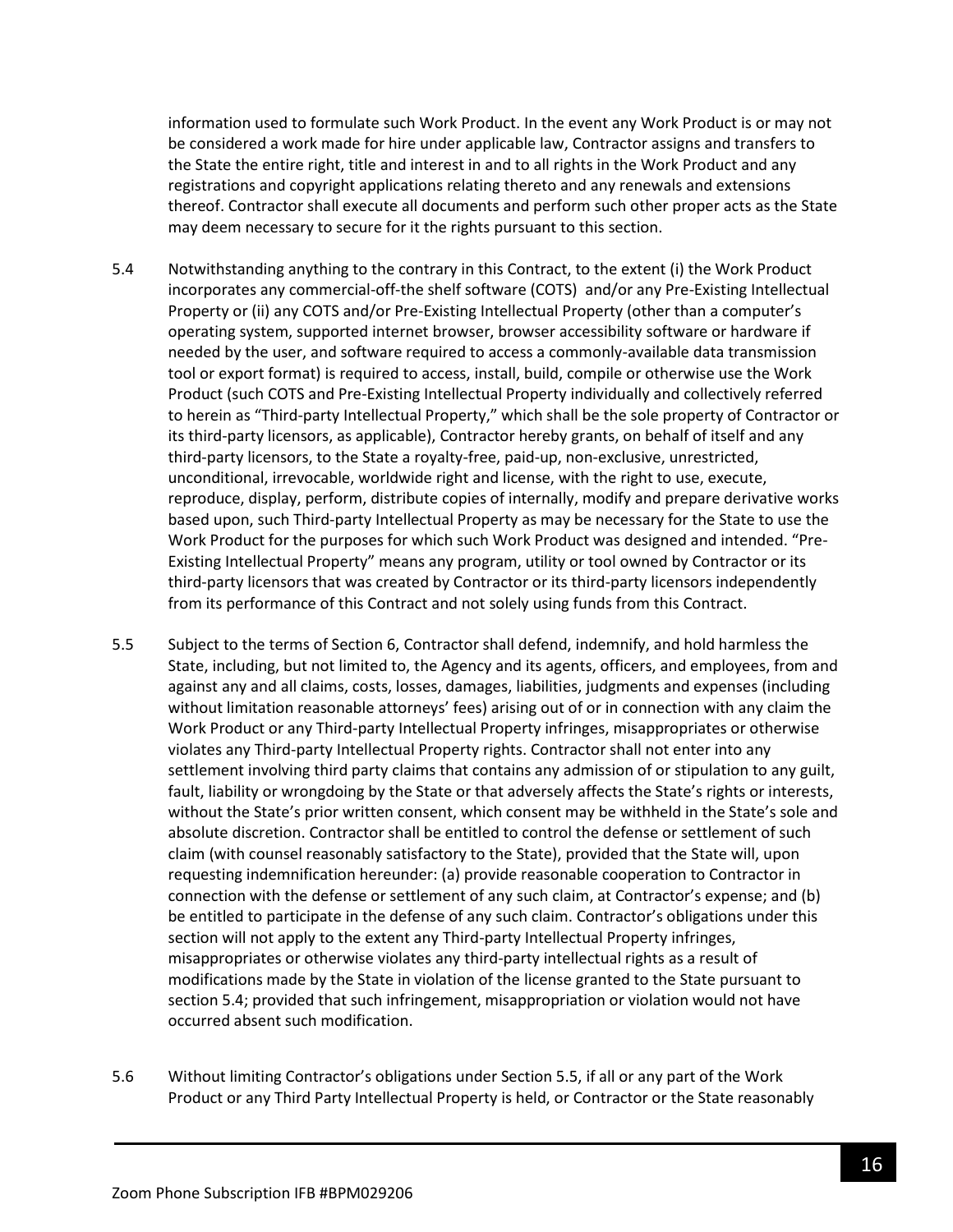determines that it could be held, to infringe, misappropriate or otherwise violate any third party intellectual property right, Contractor (after consultation with the State and at no cost to the State): (a) shall procure for the State the right to continue using the item in accordance with its rights under this Contract; (b) replace the item with an item that does not infringe, misappropriate or otherwise violate any third party intellectual property rights and, in the State's sole and absolute determination, complies with the item's specifications, and all rights of use and/or ownership set forth in this Contract; or (c) modify the item so that it no longer infringes, misappropriates or otherwise violates any third party intellectual property right and, in the State's sole and absolute determination, complies with the item's specifications and all rights of use and/or ownership set forth in this Contract.

- 5.7 Except for any Pre-Existing Intellectual Property and Third-Party Intellectual Property, Contractor shall not acquire any right, title or interest (including any intellectual property rights subsisting therein) in or to any goods, software, technical information, specifications, drawings, records, documentation, data or any other materials (including any derivative works thereof) provided by the State to the Contractor. Notwithstanding anything to the contrary herein, the State may, in its sole and absolute discretion, grant the Contractor a license to such materials, subject to the terms of a separate writing executed by the Contractor and an authorized representative of the State.
- 5.8 Contractor, on behalf of itself and its subcontractors, hereby agrees not to incorporate, link, distribute or use any Third-party Intellectual Property in such a way that: (a) creates, purports to create or has the potential to create, obligations with respect to any State software (including any deliverable hereunder), including without limitation the distribution or disclosure of any source code; or (b) grants, purports to grant, or has the potential to grant to any third-party any rights to or immunities under any State intellectual property or proprietary rights. Without limiting the generality of the foregoing, neither Contractor nor any of its subcontractors shall incorporate, link, distribute or use, in conjunction with the Work Product, any code or software licensed under the GNU General Public License ("GPL"), Lesser General Public License ("LGPL"), Affero GPL ("AGPL"), European Community Public License ("ECPL"), Mozilla, or any other open source license, in any manner that could cause or could be interpreted or asserted to cause any State software (or any modifications thereto) to become subject to the terms of the GPL, LGPL, AGPL, ECPL, Mozilla or such other open source software.
- 5.9 Without limiting the generality of the foregoing, neither Contractor nor any of its subcontractors shall use any software or technology in a manner that will cause any patents, copyrights or other intellectual property which are owned or controlled by the State or any of its affiliates (or for which the State or any of its subcontractors has received license rights) to become subject to any encumbrance or terms and conditions of any third-party or open source license (including, without limitation, any open source license listed on http://www.opensource.org/licenses/alphabetical) (each an "Open Source License"). These restrictions, limitations, exclusions and conditions shall apply even if the State or any of its subcontractors becomes aware of or fails to act in a manner to address any violation or failure to comply therewith. No act by the State or any of its subcontractors that is undertaken under this Contract as to any software or technology shall be construed as intending to cause any patents, copyrights or other intellectual property that are owned or controlled by the State (or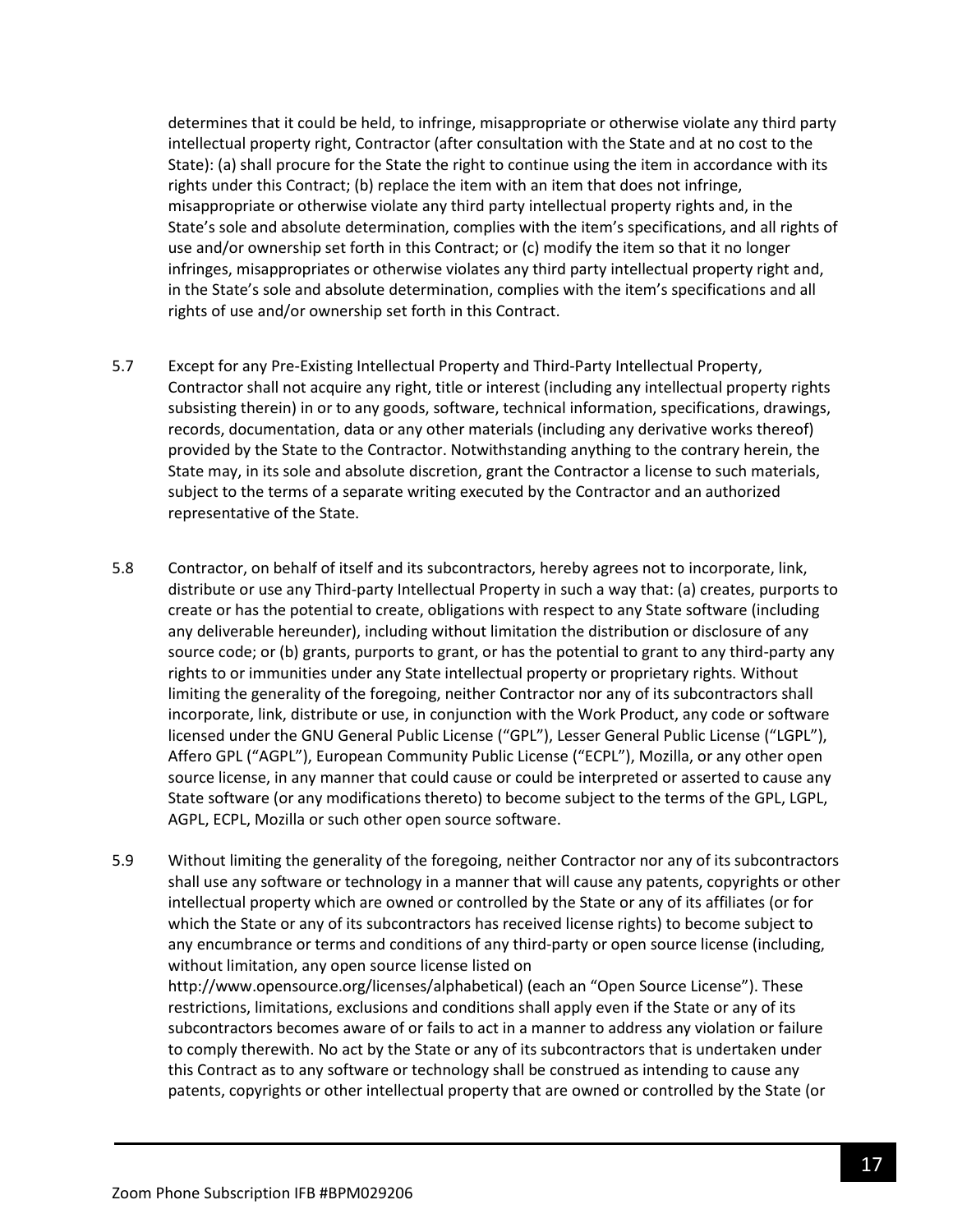for which the State has received license rights) to become subject to any encumbrance or terms and conditions of any Open-Source License.

5.10 The Contractor shall report to the MHBE, promptly and in written detail, each notice or claim of copyright infringement received by the Contractor with respect to all Work Product delivered under this Contract.

#### **6. Indemnification**

- 6.1 Contractor shall indemnify, defend, and hold the State, its directors, officers, employees and agents harmless from third-party liability for tangible property damage, bodily injury and death, and for fraud or willful misconduct of Contractor, including all related defense costs and expenses (including reasonable attorneys' fees and costs of investigation, litigation, settlement, judgments, interest and penalties) arising from or relating to the performance of the Contractor or its subcontractors under this Contract.
- 6.2 The State has no obligation to provide legal counsel or defense to the Contractor or its subcontractors in the event that a suit, claim or action of any character is brought by any person not party to this Contract against the Contractor or its subcontractors as a result of or relating to the Contractor's obligations under this Contract.
- 6.3 The State has no obligation for the payment of any judgments or the settlement of any claims against the Contractor or its subcontractors as a result of or relating to the Contractor's obligations under this Contract.
- 6.4 The Contractor shall immediately notify the Procurement Officer of any claim or suit made or filed against the Contractor or its subcontractors regarding any matter resulting from or relating to the Contractor's obligations under the Contract, and will cooperate, assist, and consult with the State in the defense or investigation of any claim, suit, or action made or filed against the State as a result of or relating to the Contractor's performance under this Contract.
- 6.5 Section 6 shall survive expiration of this Contract.

### **7. Confidential or Proprietary Information and Documentation**

7.1 Subject to the Maryland Public Information Act and any other applicable laws and the implementation of regulations promulgated pursuant thereto, all confidential or proprietary information and documentation relating to either party (including without limitation, any information or data stored within the Contractor's computer systems) shall be held in absolute confidence by the other party. Each party shall, however, be permitted to disclose relevant confidential information to its officers, agents, and employees to the extent that such disclosure is necessary for the performance of their duties under this Contract, provided that the data may be collected, used, disclosed, stored, and disseminated only as provided by and consistent with the law. The provisions of this section shall not apply to information that: (a) is lawfully in the public domain; (b) has been independently developed by the other party without violation of this Contract; (c) was already in the possession of such party; (d) was supplied to such party by a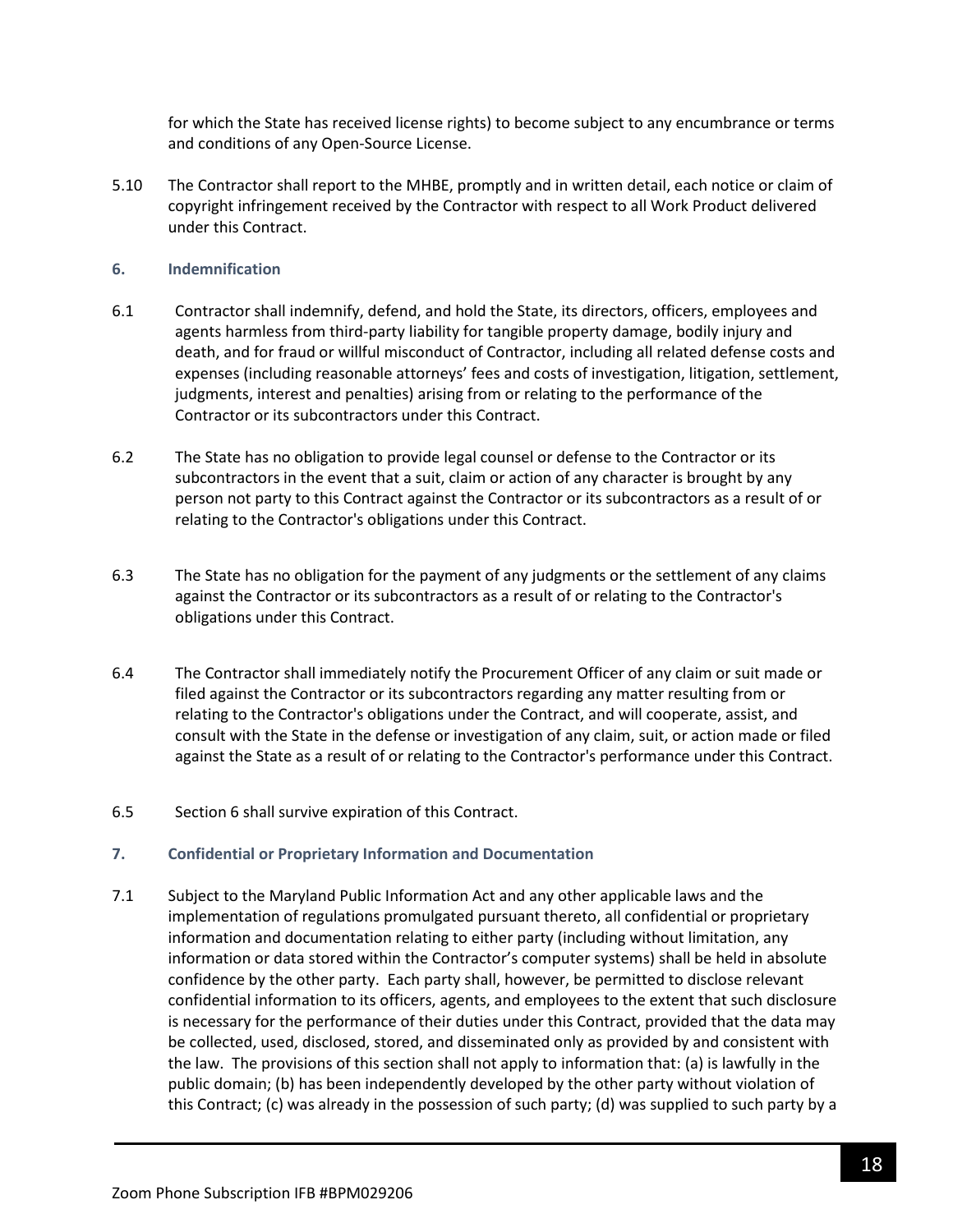third party lawfully in possession thereof and legally permitted to further disclose the information; or (e) which such party is required to disclose by law.

7.2 This Section 7 shall survive expiration or termination of this Contract.

## **8. Loss of Data**

In the event of loss of any State data or records where such loss is due to the intentional act or omission (any failures to act when Contractor has a duty to act) or negligence of the Contractor or any of its subcontractors or agents, the Contractor shall be responsible for recreating such lost data in the manner and on the schedule set by the Contract Monitor. The Contractor shall ensure that all data is backed up and recoverable by the Contractor. Contractor shall use its best efforts to assure that at no time shall any actions undertaken by the Contractor under this Contract, or any failures to act when Contractor has a duty to act, damage or create any vulnerabilities in data bases, systems, platforms, and/or applications with which the Contractor is working hereunder.

## **9. Non-Hiring of Employees**

No official or employee of the State, as defined under Md. Code Ann., General Provisions Article, § 5- 101, whose duties as such official or employee include matters relating to or affecting the subject matter of this Contract, shall, during the pendency and term of this Contract and while serving as an official or employee of the State, become or be an employee of the Contractor or any entity that is a subcontractor on this Contract.

### **10. Disputes**

- 10.1 As used herein, a "claim" means a written demand or assertion by one of the parties seeking, as a legal right, the payment of money, adjustment, or interpretation of contract terms, or other relief, arising under or relating to this Contract. A voucher, invoice, or request for payment that is not in dispute when submitted is not a claim. However, if the submission subsequently is not acted upon in a reasonable time, or is disputed as to liability or amount, it may be converted to claim for the purpose of this clause.
- 10.2 Within thirty (30) days of when the Contractor knows or should have known of the basis for a claim relating to the Contract, it shall file a written notice of claim on its letterhead to the Procurement Officer. Contemporaneously with, or within thirty (30) days after filing the notice of claim, the Contractor shall submit the written claim to the Procurement Officer. The claim shall be in writing and shall contain: a) An explanation of the claim, including reference to all contract provisions upon which it is based; b) The amount of the claim; c) The facts upon which the claim is based; d) All pertinent data and correspondence that the Contractor relies upon to substantiate the claim; and e) a certification by a senior official, officer, or general partner of the Contractor or the subcontractor, as applicable, that, to the best of the person's knowledge and belief, the claim is made in good faith, supporting data are accurate and complete, and the amount requested accurately reflects the contract adjustment for which the person believes the MHBE is liable. The Procurement Officer shall issue a final, written decision on the claim as expeditiously as possible. Any final decision of the Procurement Officer may award a Contract claim only for those expenses incurred not more than thirty (30) days before the Contractor initially filed its notice of claim.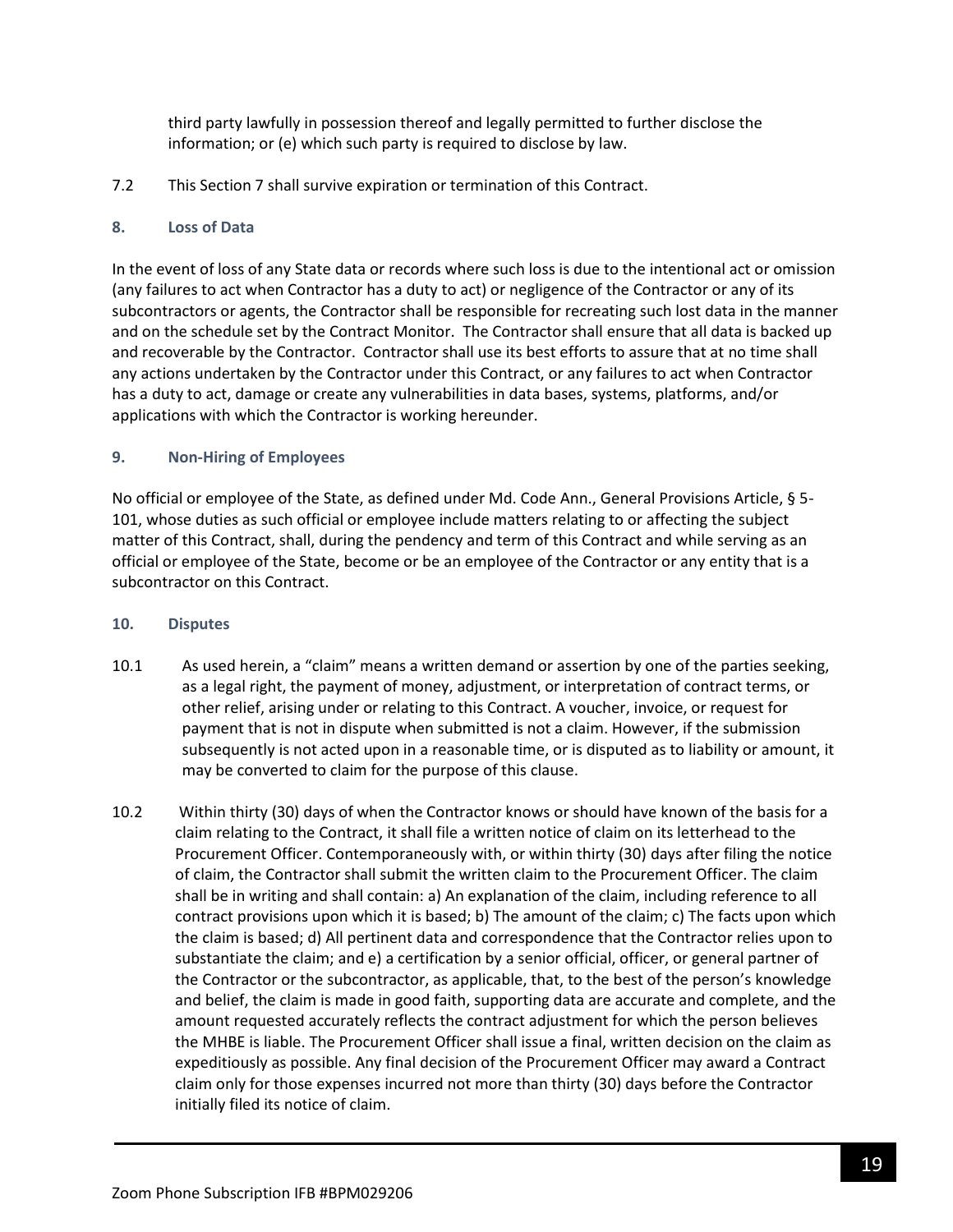- 10.3 If the final decision of the Procurement Officer grants the claim in part and denies the claim in part, the MHBE shall pay the Contractor the undisputed amount. Payment of the partial claim will not be construed as an admission of liability by the MHBE and does not preclude the MHBE from recovering the amount paid if a subsequent determination modifies the final decision.
- 10.4 Within ten (10) days pf receipt of final decision of the Procurement Officer, the Contractor may file an appeal to the MHBE Executive Director for claims for monetary amounts less than \$50,000, and to the Board of Trustees for either claims for monetary amounts of \$50,000 or greater or for claims involving non-monetary relief. Contemporaneously with, or within twenty (20) days after filing the notice of appeal, the Contractor shall submit its written appeal to the MHBE Executive Director or Board of Trustees as applicable. The Executive Director shall issue a final decision resolving the appeal of claims for monetary amounts less than \$50,000. The Board of Trustees shall issue a final decision resolving appeals of claims for \$50,000 or more and those for non-monetary relief. The Contractor's timely appeal to the Executive Director or the Board of Trustees shall be a strict condition precedent to the Contractor pursuing any legal rights which it alleges, or which may exist in any other forum.
- 10.5 Pending resolution of a claim, the Contractor shall proceed diligently with the performance of the Contract in accordance with the procurement officer's decision.
- 10.6 Nothing in this section shall be construed to limit the MHBE's right to withhold payments from the Contractor, assess liquidated damages against the Contractor, direct the Contractor to perform pursuant to the terms of the Contract or any written change order, or to exercise any other rights allowed by Contract or at law.

### **11. Maryland Law**

- 11.1 This Contract shall be construed, interpreted, and enforced according to the laws of the State of Maryland.
- 11.2 The Md. Code Ann., Commercial Law Article, Title 22, Maryland Uniform Computer Information Transactions Act, does not apply to this Contract or to any purchase order or Notice to Proceed issued under this Contract.
- 11.3 Any and all references to the Maryland Code Annotated contained in this Contract shall be construed to refer to such Code sections as are from time to time amended.

### **12. Nondiscrimination in Employment**

The Contractor agrees: (a) not to discriminate in any manner against an employee or applicant for employment because of race, color, religion, creed, age, sex, marital status, national origin, sexual orientation, sexual identity, ancestry, or disability of a qualified individual with a disability; (b) to include a provision similar to that contained in subsection (a), above, in any underlying subcontract except a subcontract for standard commercial supplies or raw materials; and (c) to post and to cause subcontractors to post in conspicuous places available to employees and applicants for employment, notices setting forth the substance of this clause.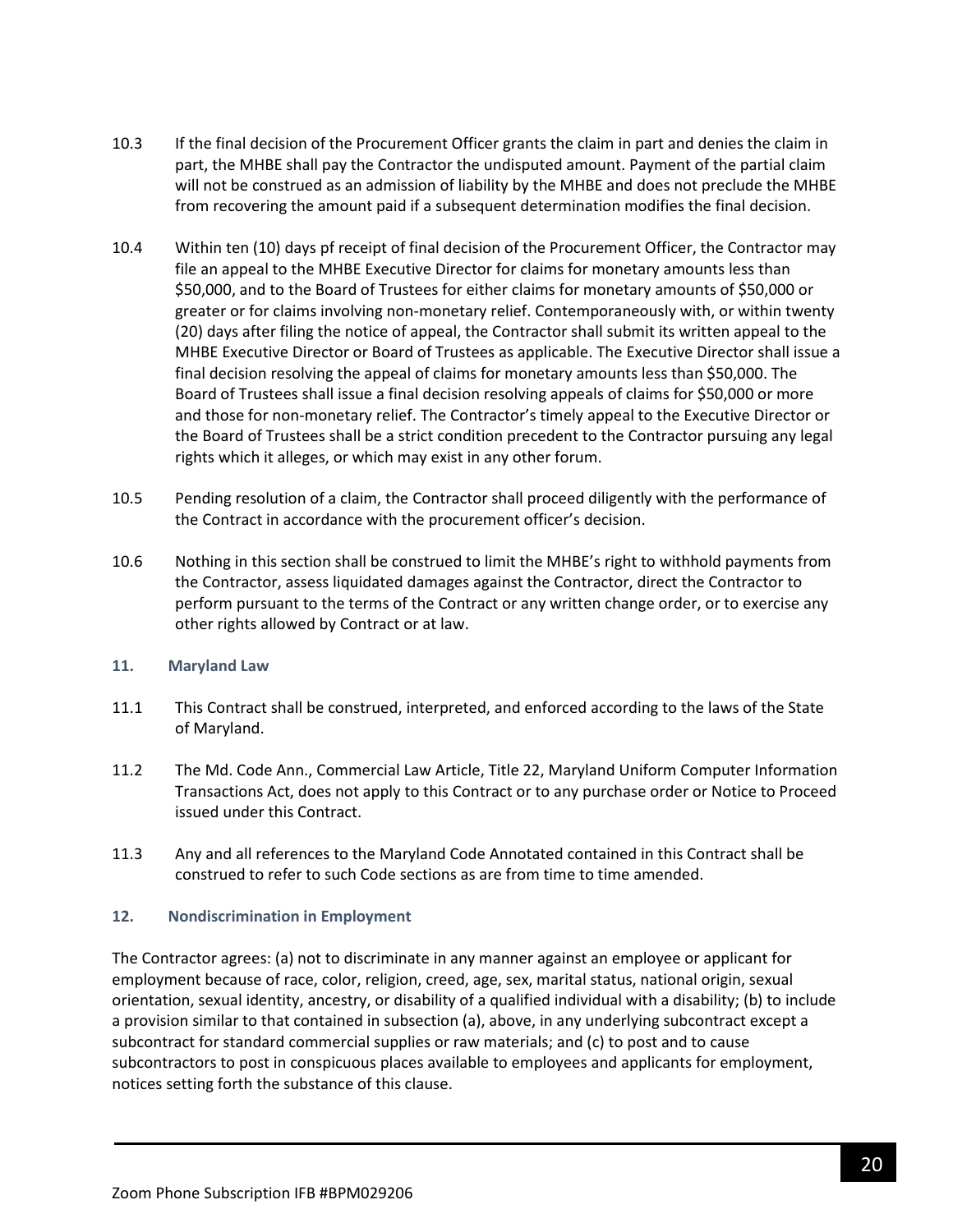### **13. Contingent Fee Prohibition**

The Contractor warrants that it has not employed or retained any person, partnership, corporation, or other entity, other than a bona fide employee, bona fide agent, bona fide salesperson, or commercial selling agency working for the business, to solicit or secure the Contract, and that the business has not paid or agreed to pay any person, partnership, corporation, or other entity, other than a bona fide employee, bona fide agent, bona fide salesperson, or commercial selling agency, any fee or any other consideration contingent on the making of this Contract.

## **14. Non-availability of Funding**

If the General Assembly fails to appropriate funds or if funds are not otherwise made available for continued performance for any fiscal period of this Contract succeeding the first fiscal period, this Contract shall be canceled automatically as of the beginning of the fiscal year for which funds were not appropriated or otherwise made available; provided, however, that this will not affect either the State's rights or the Contractor's rights under any termination clause in this Contract. The effect of termination of the Contract hereunder will be to discharge both the Contractor and the State from future performance of the Contract, but not from their rights and obligations existing at the time of termination. The Contractor shall be reimbursed for the reasonable value of any nonrecurring costs incurred but not amortized in the price of the Contract. The State shall notify the Contractor as soon as it has knowledge that funds may not be available for the continuation of this Contract for each succeeding fiscal period beyond the first.

## **15. Termination for Cause**

If the Contractor fails to fulfill its obligations under this Contract properly and on time, or otherwise violates any provision of the Contract, the State may terminate the Contract by written notice to the Contractor. The notice shall specify the acts or omissions relied upon as cause for termination. All finished or unfinished work provided by the Contractor shall, at the State's option, become the State's property. The State shall pay the Contractor fair and equitable compensation for satisfactory performance prior to receipt of notice of termination, less the amount of damages caused by the Contractor's breach. If the damages are more than the compensation payable to the Contractor, the Contractor will remain liable after termination and the State can affirmatively collect damages. Termination hereunder, including the termination of the rights and obligations of the parties, shall be governed by the provisions of COMAR 21.07.01.11B.

### **16. Termination for Convenience**

The performance of work under this Contract may be terminated by the State in accordance with this clause in whole, or from time to time in part, whenever the State shall determine that such termination is in the best interest of the State. The State will pay all reasonable costs associated with this Contract that the Contractor has incurred up to the date of termination, and all reasonable costs associated with termination of the Contract; provided, however, the Contractor shall not be reimbursed for any anticipatory profits that have not been earned up to the date of termination. Termination hereunder, including the determination of the rights and obligations of the parties, shall be governed by the provisions of COMAR 21.07.01.12A(2).

### **17. Delays and Extensions of Time**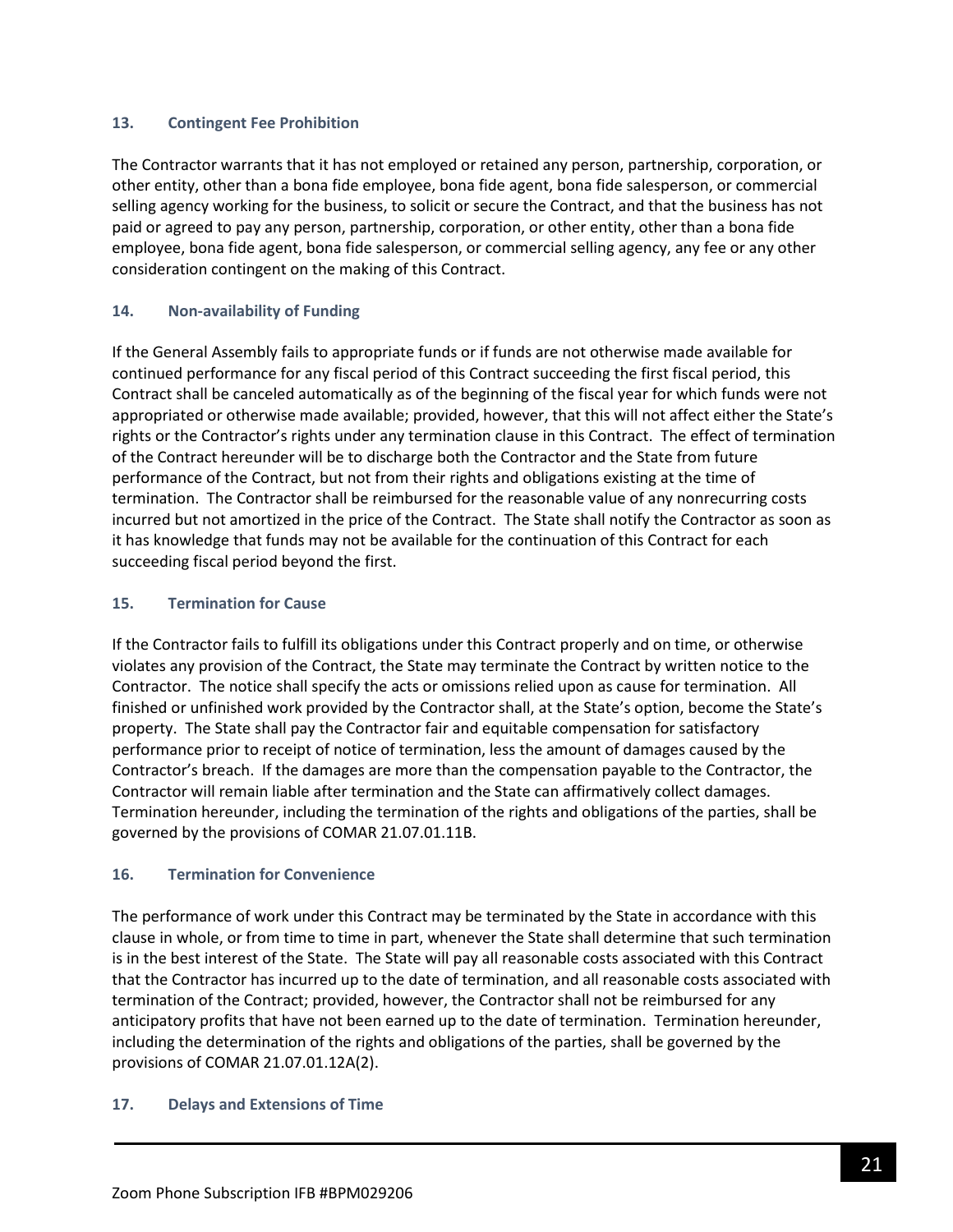- 17.1 The Contractor agrees to prosecute the work continuously and diligently and no charges or claims for damages shall be made by it for any delays, interruptions, interferences, or hindrances from any cause whatsoever during the progress of any portion of the work specified in this Contract.
- 17.2 Time extensions will be granted only for excusable delays that arise from unforeseeable causes beyond the control and without the fault or negligence of the Contractor, including but not restricted to, acts of God, acts of the public enemy, acts of the State in either its sovereign or contractual capacity, acts of another Contractor in the performance of a contract with the State, fires, floods, epidemics, quarantine restrictions, strikes, freight embargoes, or delays of subcontractors or suppliers arising from unforeseeable causes beyond the control and without the fault or negligence of either the Contractor or the subcontractors or suppliers.

## **18. Suspension of Work**

The State unilaterally may order the Contractor in writing to suspend, delay, or interrupt all or any part of its performance for such period of time as the Procurement Officer may determine to be appropriate for the convenience of the State.

## **19. Pre-Existing Regulations**

In accordance with the provisions of Md. Code Ann., State Finance and Procurement Article, § 11-206, the regulations set forth in Title 21 of the Code of Maryland Regulations (COMAR 21) in effect on the date of execution of this Contract are applicable to this Contract, where made applicable by this Contract.

### **20. Financial Disclosure**

The Contractor shall comply with the provisions of Md. Code Ann., State Finance and Procurement Article, § 13-221, which requires that every person that enters into contracts, leases, or other agreements with the State or its agencies during a calendar year under which the business is to receive in the aggregate, \$100,000 or more, shall within thirty (30) days of the time when the aggregate value of these contracts, leases or other agreements reaches \$100,000, file with the Secretary of the State certain specified information to include disclosure of beneficial ownership of the business.

# **21. Political Contribution Disclosure**

The Contractor shall comply with Md. Code Ann., Election Law Article, Title 14, which requires that every person that enters into a contract for a procurement with the State, a county, or a municipal corporation, or other political subdivision of the State, during a calendar year in which the person receives a contract with a governmental entity in the amount of \$200,000 or more, shall, file with the State Board of Elections statements disclosing: (a) any contributions made during the reporting period to a candidate for elective office in any primary or general election; and (b) the name of each candidate to whom one or more contributions in a cumulative amount of \$500 or more were made during the reporting period. The statement shall be filed with the State Board of Elections: (a) before execution of a contract by the State, a county, a municipal corporation, or other political subdivision of the State, and shall cover the 24 months prior to when a contract was awarded; and (b) if the contribution is made after the execution of a contract, then twice a year, throughout the contract term, on: (i) February 5, to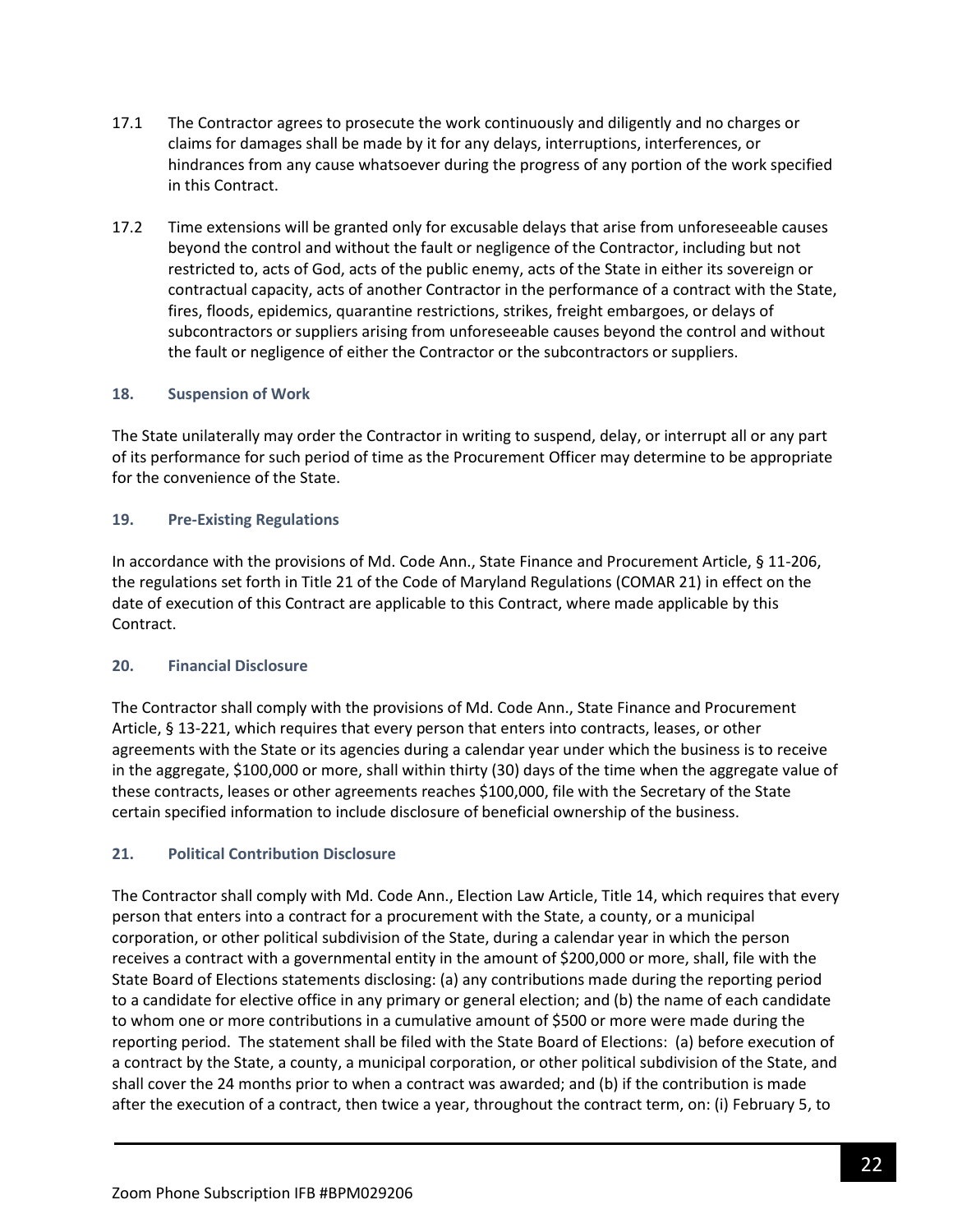cover the six (6) month period ending January 31; and (ii) August 5, to cover the six (6) month period ending July 31. Additional information is available on the State Board of Elections website: http://www.elections.state.md.us/campaign\_finance/index.html.

# **22. Documents Retention and Inspection Clause**

The Contractor and subcontractors shall retain and maintain all records and documents relating to this Contract for a period of ten (10) years after final payment by the State hereunder or any applicable statute of limitations or federal retention requirements, whichever is longer, and shall make them available for inspection and audit by authorized representatives of the State, including the Procurement Officer or designee, at all reasonable times. All records related in any way to the Contract are to be retained for the entire time provided under this section. In the event of any audit, the Contractor shall provide assistance to the State, without additional compensation, to identify, investigate, and reconcile any audit discrepancies and/or variances. This Section 24 shall survive expiration or termination of the Contract.

# **23. Compliance with Laws**

The Contractor hereby represents and warrants that:

- 23.1 It is qualified to do business in the State and that it will take such action as, from time-to-time hereafter, may be necessary to remain so qualified;
- 23.2 It is not in arrears with respect to the payment of any monies due and owing the State, or any department or unit thereof, including but not limited to the payment of taxes and employee benefits, and that it shall not become so in arrears during the term of this Contract;
- 23.3 It shall comply with all federal, State and local laws, regulations, and ordinances applicable to its activities and obligations under this Contract; and
- 23.4 It shall obtain, at its expense, all licenses, permits, insurance, and governmental approvals, if any, necessary to the performance of its obligations under this Contract.

# **24. Cost and Price Certification**

By submitting cost or price information, the Contractor certifies to the best of its knowledge that the information submitted is accurate, complete, and current as of the date of its Bid/Proposal.

The price under this Contract and any change order or modification hereunder, including profit or fee, shall be adjusted to exclude any significant price increases occurring because the Contractor furnished cost or price information which, as of the date of its Bid/Proposal, was inaccurate, incomplete, or not current.

# **25. Subcontracting; Assignment**

The Contractor may not subcontract any portion of the services provided under this Contract without obtaining the prior written approval of the Procurement Officer, nor may the Contractor assign this Contract or any of its rights or obligations hereunder, without the prior written approval of the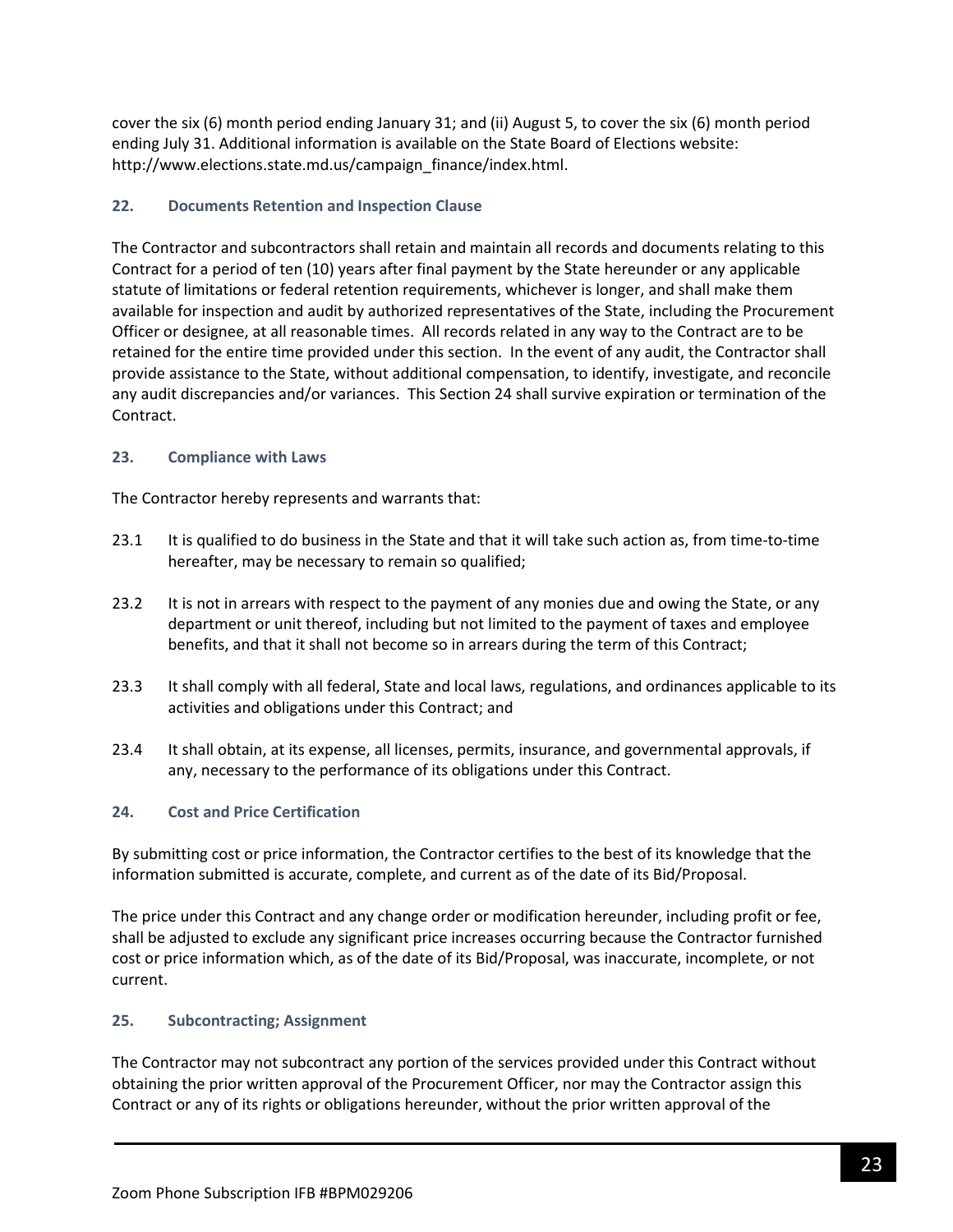Procurement Officer provided, however, that a contractor may assign monies receivable under a contract after due notice to the State. Any subcontracts shall include such language as may be required in various clauses contained within this Contract, exhibits, and attachments. The Contract shall not be assigned until all approvals, documents, and affidavits are completed and properly registered. The State shall not be responsible for fulfillment of the Contractor's obligations to its subcontractors.

# **26. Liability**

For breach of this Contract, negligence, misrepresentation, or any other contract or tort claim, Contractor shall be liable as follows:

- 26.1 For infringement of patents, copyrights, trademarks, service marks, and/or trade secrets, as provided in Section 5 of this Contract;
- 26.2 Without limitation for damages for bodily injury (including death) and damage to real property and tangible personal property; and
- 26.3 For all other claims, damages, losses, costs, expenses, suits, or actions in any way related to this Contract where liability is not otherwise set forth as being "without limitation", and regardless of the basis on which the claim is made, Contractor's liability shall not exceed 3 times the value of the Contract. Third-party claims arising under Section 6 ("Indemnification") of this Contract are included in this limitation of liability only if the State is immune from liability. Contractor's liability for third-party claims arising under Section 6 of this Contract, including for intellectual property infringement, bodily injury, damage to real property, and damage tangible personal property, shall be unlimited if the State is not immune from liability for claims arising under Section 6.

### **27. Commercial Nondiscrimination**

- 27.1 As a condition of entering into this Contract, Contractor represents and warrants that it will comply with the State's Commercial Nondiscrimination Policy, as described at Md. Code Ann., State Finance and Procurement Article, Title 19. As part of such compliance, Contractor may not discriminate on the basis of race, color, religion, ancestry or national origin, sex, age, marital status, sexual orientation, sexual identity, or on the basis of disability or other unlawful forms of discrimination in the solicitation, selection, hiring, or commercial treatment of subcontractors, vendors, suppliers, or commercial customers, nor shall Contractor retaliate against any person for reporting instances of such discrimination. Contractor shall provide equal opportunity for subcontractors, vendors, and suppliers to participate in all of its public sector and private sector subcontracting and supply opportunities, provided that this clause does not prohibit or limit lawful efforts to remedy the effects of marketplace discrimination that have occurred or are occurring in the marketplace. Contractor understands that a material violation of this clause shall be considered a material breach of this Contract and may result in termination of this Contract, disqualification of Contractor from participating in State contracts, or other sanctions. This clause is not enforceable by or for the benefit of, and creates no obligation to, any third party.
- 27.2 The Contractor shall include the above Commercial Nondiscrimination clause, or similar clause approved by the Department, in all subcontracts.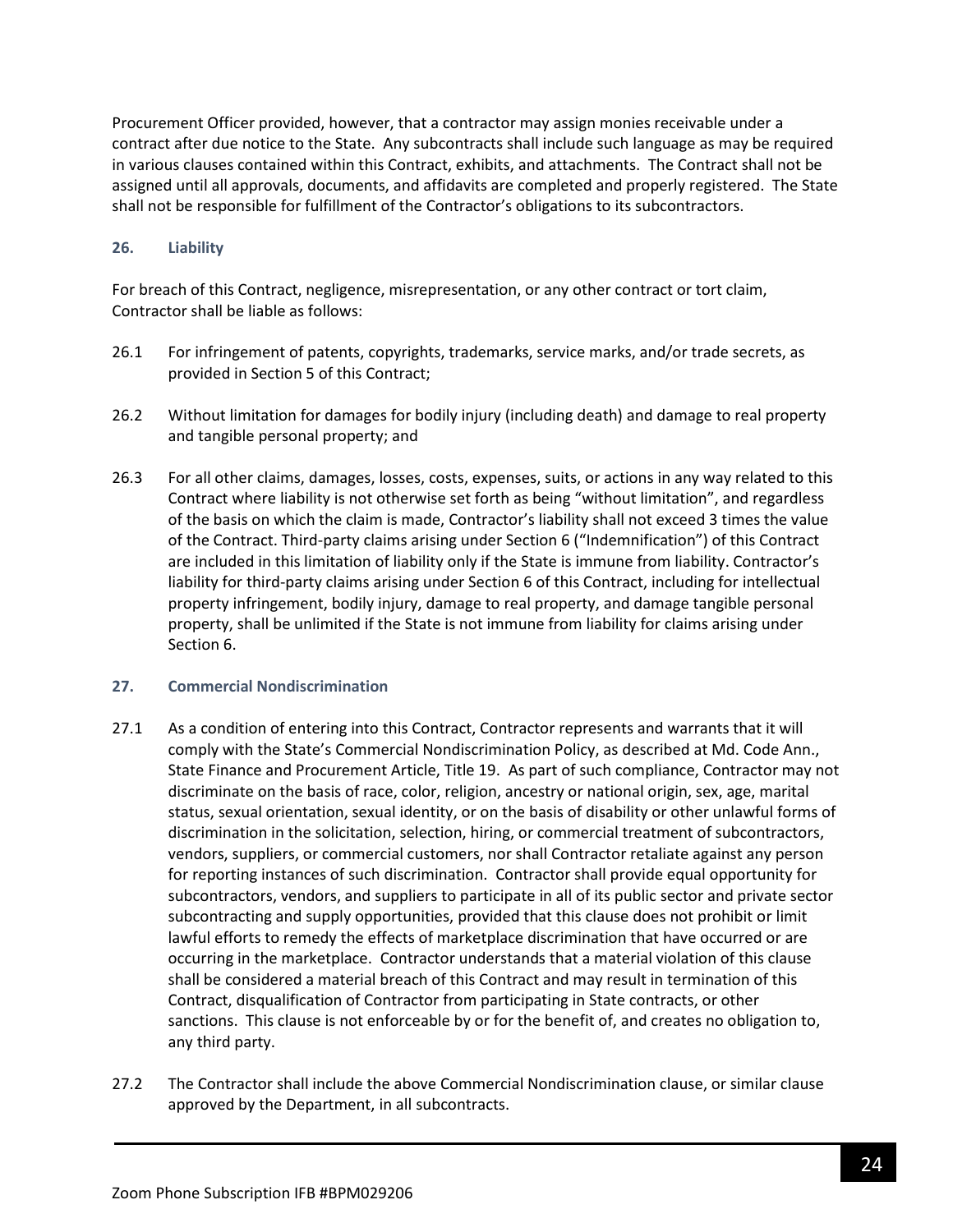27.3 As a condition of entering into this Contract, upon the request of the Commission on Civil Rights, and only after the filing of a complaint against Contractor under Md. Code Ann., State Finance and Procurement Article, Title 19, as amended from time to time, Contractor agrees to provide within sixty (60) days after the request a complete list of the names of all subcontractors, vendors, and suppliers that Contractor has used in the past four (4) years on any of its contracts that were undertaken within the State of Maryland, including the total dollar amount paid by Contractor on each subcontract or supply contract. Contractor further agrees to cooperate in any investigation conducted by the State pursuant to the State's Commercial Nondiscrimination Policy as set forth at Md. Code Ann., State Finance and Procurement Article, Title 19, and to provide any documents relevant to any investigation that are requested by the State. Contractor understands that violation of this clause is a material breach of this Contract and may result in contract termination, disqualification by the State from participating in State contracts, and other sanctions.

#### **28. Contract Monitor and Procurement Officer**

The work to be accomplished under this Contract shall be performed under the direction of the Contract Monitor. All matters relating to the interpretation of this Contract shall be referred to the Procurement Officer for determination.

#### **29. Notices**

All notices hereunder shall be in writing and either delivered personally or sent by certified or registered mail, postage prepaid, as follows:

> \_\_\_\_\_\_\_\_\_\_\_\_\_\_\_\_\_\_\_\_\_\_\_\_\_\_\_\_\_\_\_\_\_\_\_\_\_\_\_\_\_ \_\_\_\_\_\_\_\_\_\_\_\_\_\_\_\_\_\_\_\_\_\_\_\_\_\_\_\_\_\_\_\_\_\_\_\_\_\_\_\_\_ \_\_\_\_\_\_\_\_\_\_\_\_\_\_\_\_\_\_\_\_\_\_\_\_\_\_\_\_\_\_\_\_\_\_\_\_\_\_\_\_\_

If to the State: Tracey D. Gamble Procurement Officer 750 E. Pratt Street, 6th Floor, Baltimore, MD 21202 410-547-8152 hix.procurement@maryland.gov

If to the Contractor:

#### **30. Federal Funds Requirements and Restrictions**

This Contract contains federal funds from the following source: Medicaid Funds, CFDA number 93.778. Execution of this Contract indicates Contractor's agreement with all federal funding terms and conditions that apply to contractors receiving federal funds from the above referenced source, including but not limited to those required by 45 C.F.R. § 75.335 and appendix II to Part 75 of Title 45 of the Code of Federal Regulations and Attachment E of the IFB. Attachment E of the IFB is incorporated into this Contract pursuant to Section 2.1, above.

#### **31. Miscellaneous**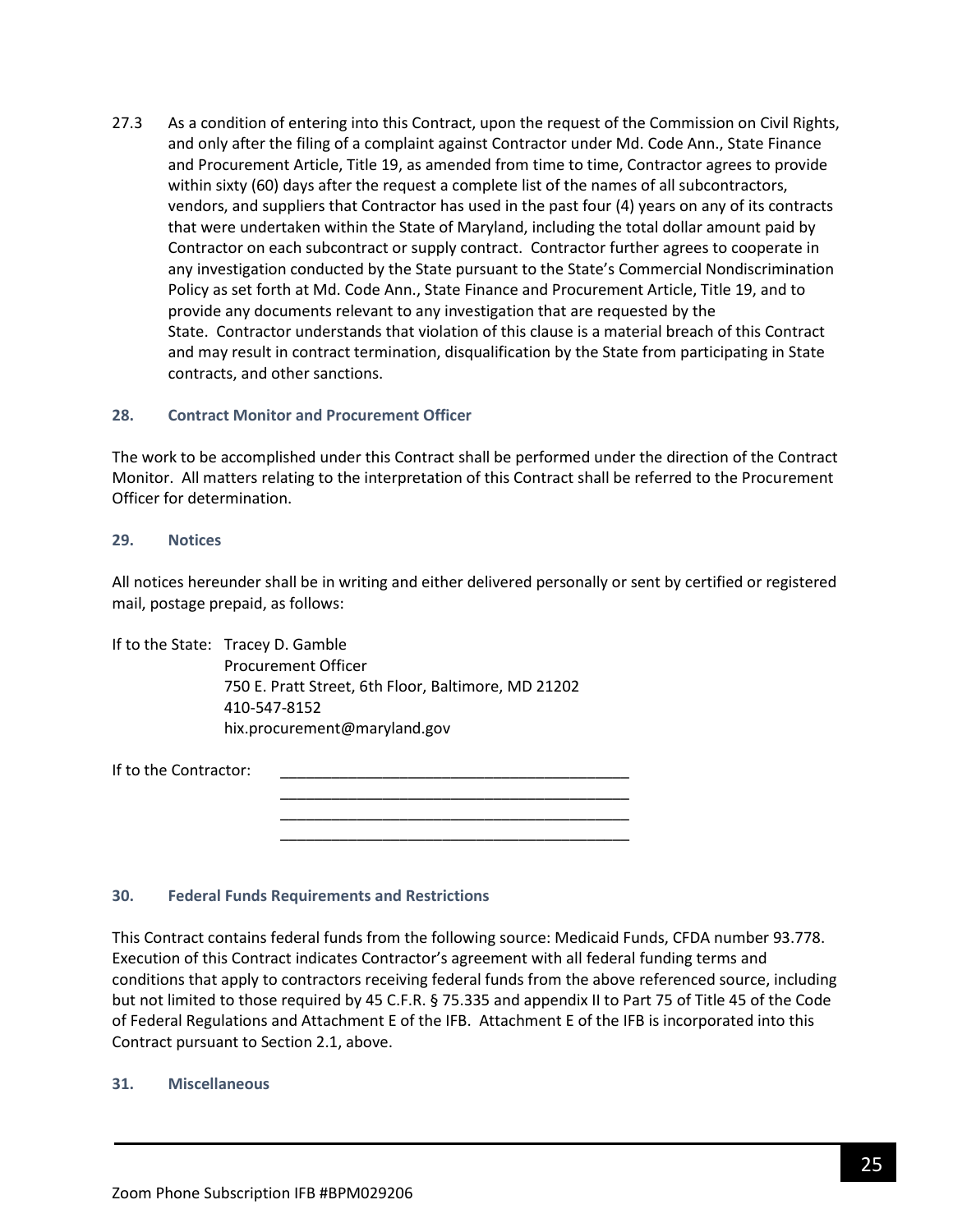- 31.1 Any provision of this Contract which contemplates performance or observance subsequent to any termination or expiration of this contract shall survive termination or expiration of this contract and continue in full force and effect.
- 31.2 If any term contained in this contract is held or finally determined to be invalid, illegal, or unenforceable in any respect, in whole or in part, such term shall be severed from this contract, and the remaining terms contained herein shall continue in full force and effect, and shall in no way be affected, prejudiced, or disturbed thereby.

[Signatures on next page(s)]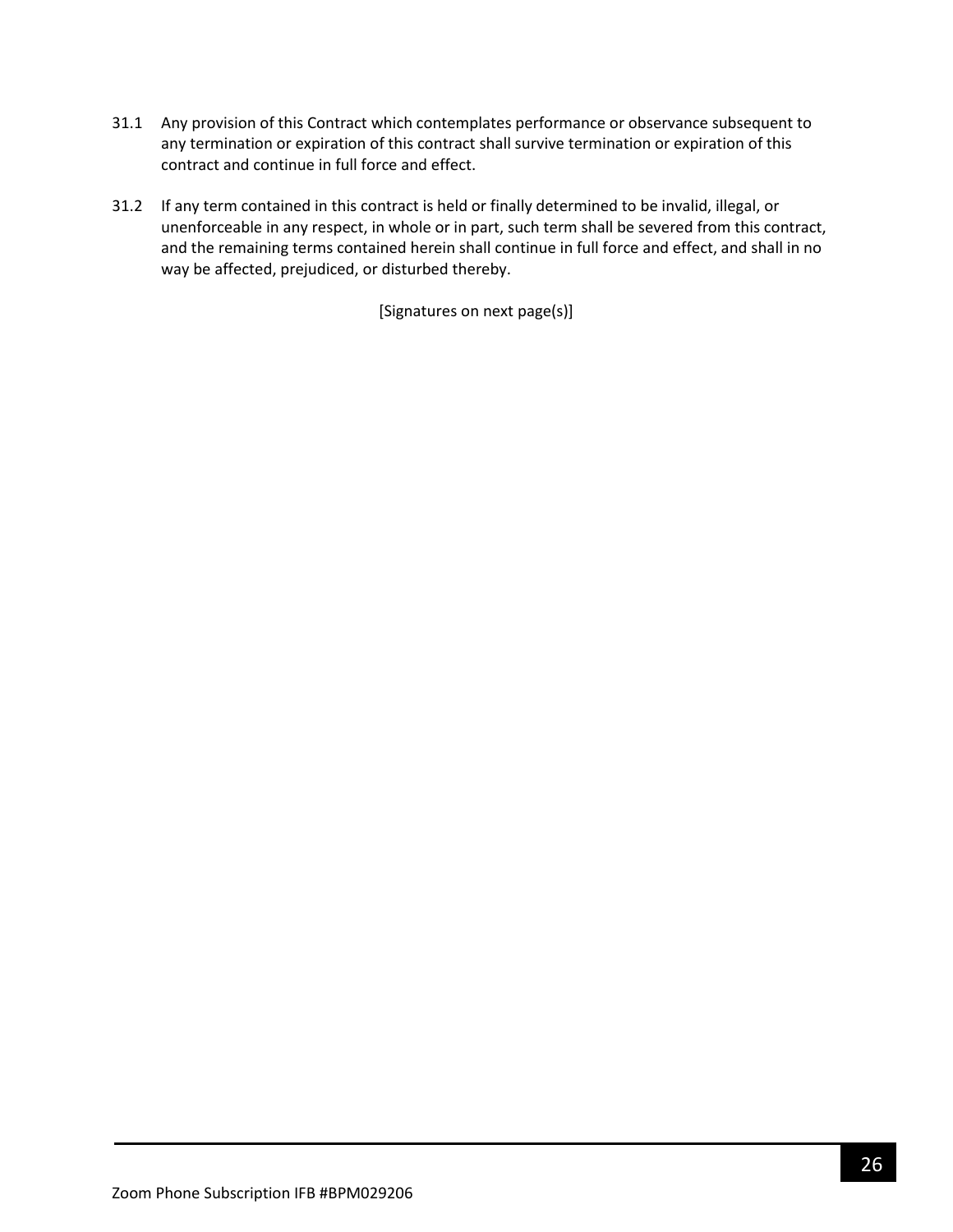# [Signature page to Zoom Phone Subscription]

**IN WITNESS THEREOF**, the parties have executed this Contract as of the date hereinabove set forth.

| <b>CONTRACTOR</b>                                                            | MARYLAND HEALTH BENEFIT EXCHANGE       |  |  |
|------------------------------------------------------------------------------|----------------------------------------|--|--|
| By                                                                           | By: Michele Eberle, Executive Director |  |  |
| <b>Title</b>                                                                 | Or designee:                           |  |  |
| Date                                                                         | Date                                   |  |  |
| Approved for form and legal sufficiency<br>this $\_\_$ day of $\_\_$ , 2022. |                                        |  |  |

Assistant Attorney General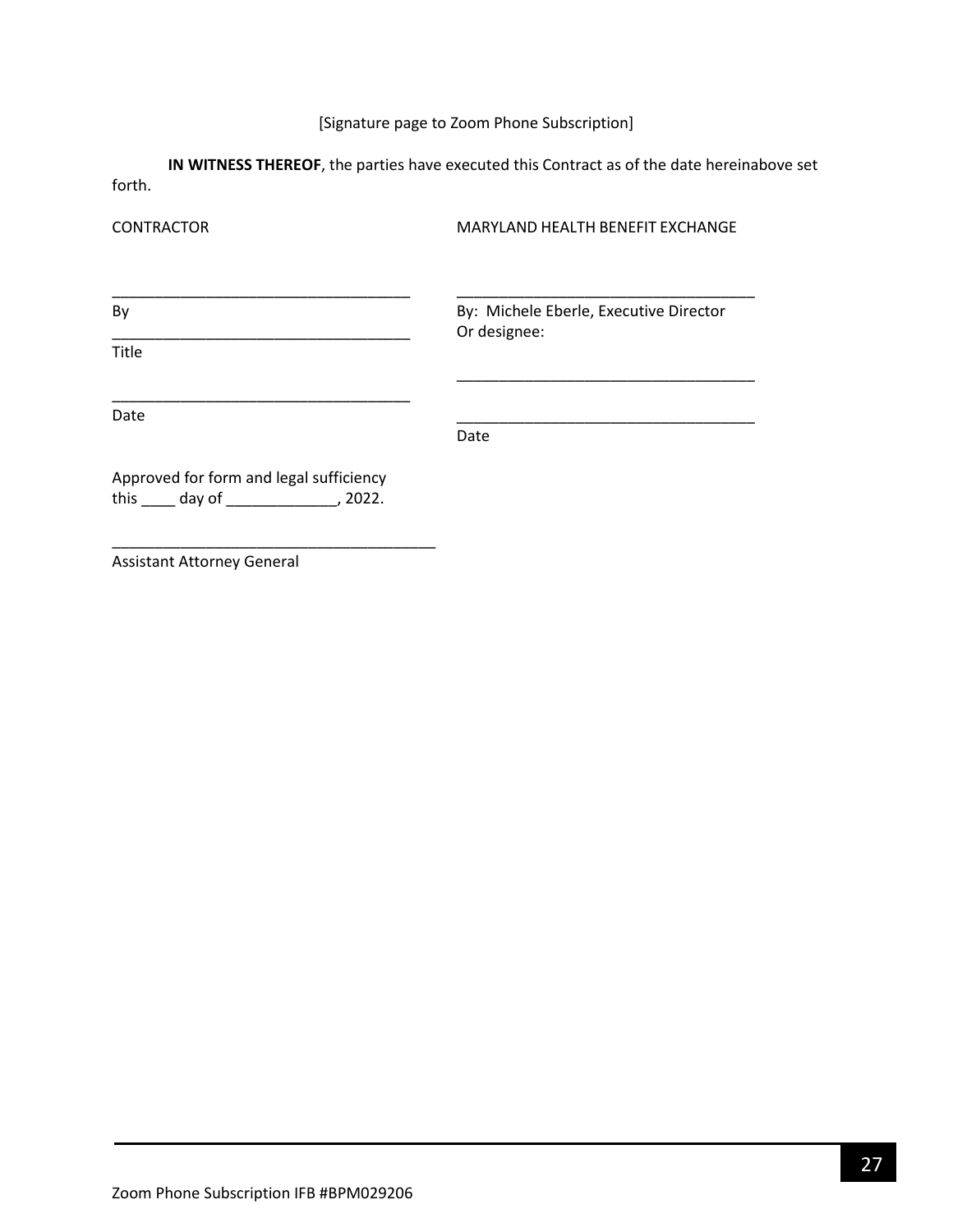## **ATTACHMENT B – BID/PROPOSAL AFFIDAVIT**

### <span id="page-27-0"></span>A. AUTHORITY

I hereby affirm that I, \_\_\_\_\_\_\_\_\_\_\_\_\_\_\_\_\_\_(name of affiant) am the \_\_\_\_\_\_\_\_\_\_\_\_\_\_(title) and duly authorized representative of \_\_\_\_\_\_\_\_\_\_\_\_\_(name of business entity) and that I possess the legal authority to make this affidavit on behalf of the business for which I am acting.

## B. CERTIFICATION REGARDING COMMERCIAL NONDISCRIMINATION

The undersigned Bidder/Offeror hereby certifies and agrees that the following information is correct: In preparing its Bid/Proposal on this project, the Bidder/Offeror has considered all Proposals submitted from qualified, potential subcontractors and suppliers, and has not engaged in "discrimination" as defined in § 19-103 of the State Finance and Procurement Article of the Annotated Code of Maryland. "Discrimination" means any disadvantage, difference, distinction, or preference in the solicitation, selection, hiring, or commercial treatment of a vendor, subcontractor, or commercial customer on the basis of race, color, religion, ancestry, or national origin, sex, age, marital status, sexual orientation, sexual identity, or on the basis of disability or any otherwise unlawful use of characteristics regarding the vendor's, supplier's, or commercial customer's employees or owners. "Discrimination" also includes retaliating against any person or other entity for reporting any incident of "discrimination". Without limiting any other provision of the solicitation on this project, it is understood that, if the certification is false, such false certification constitutes grounds for the State to reject the Bid/Proposal submitted by the Bidder/Offeror on this project, and terminate any contract awarded based on the Bid/Proposal. As part of its Bid/Proposal, the Bidder/Offeror herewith submits a list of all instances within the past 4 years where there has been a final adjudicated determination in a legal or administrative proceeding in the State of Maryland that the Bidder/Offeror discriminated against subcontractors, vendors, suppliers, or commercial customers, and a description of the status or resolution of that determination, including any remedial action taken. Bidder/Offeror agrees to comply in all respects with the State's Commercial Nondiscrimination Policy as described under Title 19 of the State Finance and Procurement Article of the Annotated Code of Maryland.

### B-1. CERTIFICATION REGARDING MINORITY BUSINESS ENTERPRISES.

The undersigned Bidder/Offeror hereby certifies and agrees that it has fully complied with the State Minority Business Enterprise Law, State Finance and Procurement Article, § 14-308(a)(2), Annotated Code of Maryland, which provides that, except as otherwise provided by law, a contractor may not identify a certified minority business enterprise in a Bid/Proposal and:

(1) Fail to request, receive, or otherwise obtain authorization from the certified minority business enterprise to identify the certified minority Proposal;

(2) Fail to notify the certified minority business enterprise before execution of the contract of its inclusion in the Bid/Proposal;

(3) Fail to use the certified minority business enterprise in the performance of the contract; or

(4) Pay the certified minority business enterprise solely for the use of its name in the Bid/Proposal.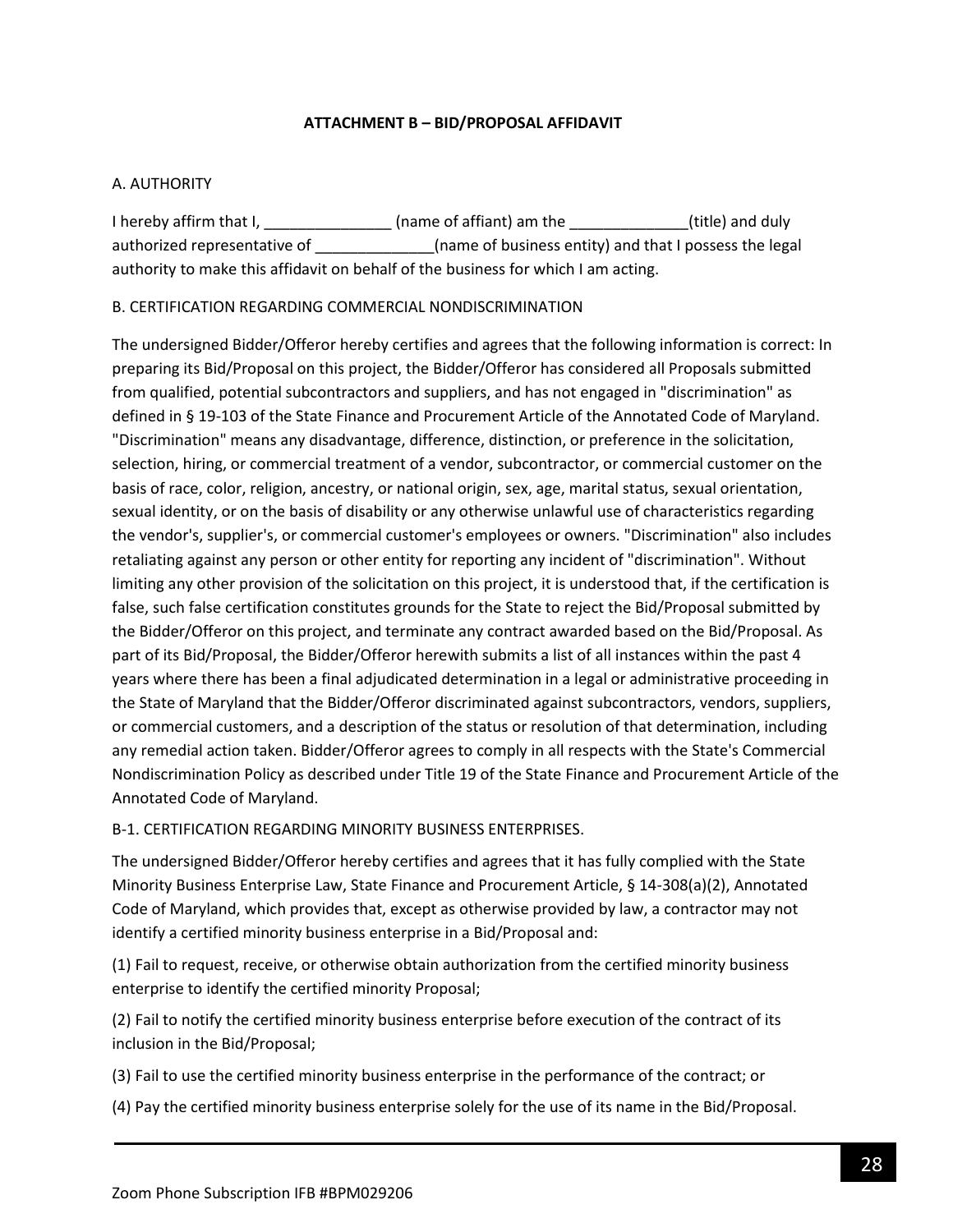Without limiting any other provision of the solicitation on this project, it is understood that if the certification is false, such false certification constitutes grounds for the State to reject the Bid/Proposal submitted by the Bidder/Offeror on this project, and terminate any contract awarded based on the Bid/Proposal.

B-2. CERTIFICATION REGARDING VETERAN-OWNED SMALL BUSINESS ENTERPRISES.

The undersigned Bidder/Offeror hereby certifies and agrees that it has fully complied with the State veteran-owned small business enterprise law, State Finance and Procurement Article, § 14-605, Annotated Code of Maryland, which provides that a person may not:

(1) Knowingly and with intent to defraud, fraudulently obtain, attempt to obtain, or aid another person in fraudulently obtaining or attempting to obtain public money, procurement contracts, or funds expended under a procurement contract to which the person is not entitled under this title;

(2) Knowingly and with intent to defraud, fraudulently represent participation of a veteran–owned small business enterprise in order to obtain or retain a Bid/Proposal preference or a procurement contract;

(3) Willfully and knowingly make or subscribe to any statement, declaration, or other document that is fraudulent or false as to any material matter, whether or not that falsity or fraud is committed with the knowledge or consent of the person authorized or required to present the declaration, statement, or document;

(4) Willfully and knowingly aid, assist in, procure, counsel, or advise the preparation or presentation of a declaration, statement, or other document that is fraudulent or false as to any material matter, regardless of whether that falsity or fraud is committed with the knowledge or consent of the person authorized or required to present the declaration, statement, or document;

(5) Willfully and knowingly fail to file any declaration or notice with the unit that is required by COMAR 21.11.12; or

(6) Establish, knowingly aid in the establishment of, or exercise control over a business found to have violated a provision of  $\S$  B-2(1)-(5) of this regulation.

C. AFFIRMATION REGARDING BRIBERY CONVICTIONS

I FURTHER AFFIRM THAT:

Neither I, nor to the best of my knowledge, information, and belief, the above business (as is defined in Section 16-101(b) of the State Finance and Procurement Article of the Annotated Code of Maryland), or any of its officers, directors, partners, controlling stockholders, or any of its employees directly involved in the business's contracting activities including obtaining or performing contracts with public bodies has been convicted of, or has had probation before judgment imposed pursuant to Criminal Procedure Article, § 6-220, Annotated Code of Maryland, or has pleaded nolo contendere to a charge of, bribery, attempted bribery, or conspiracy to bribe in violation of Maryland law, or of the law of any other state or federal law, except as follows (indicate the reasons why the affirmation cannot be given and list any conviction, plea, or imposition of probation before judgment with the date, court, official or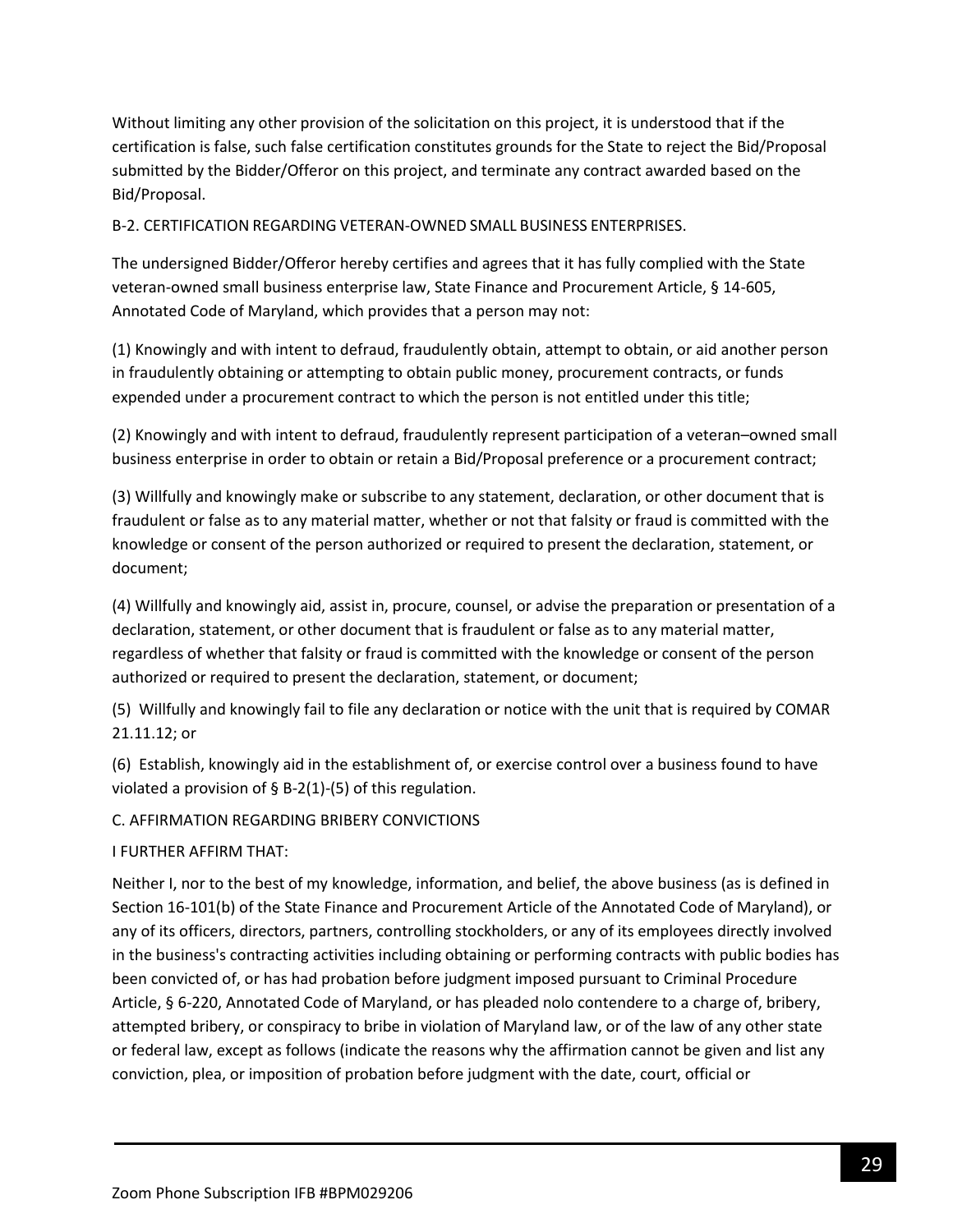administrative body, the sentence or disposition, the name(s) of person(s) involved, and their current positions and responsibilities with the business):

D. AFFIRMATION REGARDING OTHER CONVICTIONS

\_\_\_\_\_\_\_\_\_\_\_\_\_\_\_\_\_\_\_\_\_\_\_\_\_\_\_\_\_\_\_\_\_\_\_\_\_\_\_\_\_\_\_\_\_\_\_\_\_\_\_\_\_\_\_\_\_\_\_\_

\_\_\_\_\_\_\_\_\_\_\_\_\_\_\_\_\_\_\_\_\_\_\_\_\_\_\_\_\_\_\_\_\_\_\_\_\_\_\_\_\_\_\_\_\_\_\_\_\_\_\_\_\_\_\_\_\_\_\_\_

\_\_\_\_\_\_\_\_\_\_\_\_\_\_\_\_\_\_\_\_\_\_\_\_\_\_\_\_\_\_\_\_\_\_\_\_\_\_\_\_\_\_\_\_\_\_\_\_\_\_\_\_\_\_\_\_\_\_\_.

I FURTHER AFFIRM THAT:

Neither I, nor to the best of my knowledge, information, and belief, the above business, or any of its officers, directors, partners, controlling stockholders, or any of its employees directly involved in the business's contracting activities including obtaining or performing contracts with public bodies, has:

(1) Been convicted under state or federal statute of:

(a) A criminal offense incident to obtaining, attempting to obtain, or performing a public or private contract; or

(b) Fraud, embezzlement, theft, forgery, falsification or destruction of records or receiving stolen property;

(2) Been convicted of any criminal violation of a state or federal antitrust statute;

(3) Been convicted under the provisions of Title 18 of the United States Code for violation of the Racketeer Influenced and Corrupt Organization Act, 18 U.S.C. § 1961 et seq., or the Mail Fraud Act, 18 U.S.C. § 1341 et seq., for acts in connection with the submission of Bids/Proposals for a public or private contract;

(4) Been convicted of a violation of the State Minority Business Enterprise Law, § 14-308 of the State Finance and Procurement Article of the Annotated Code of Maryland;

(5) Been convicted of a violation of § 11-205.1 of the State Finance and Procurement Article of the Annotated Code of Maryland;

(6) Been convicted of conspiracy to commit any act or omission that would constitute grounds for conviction or liability under any law or statute described in subsections (1)—(5) above;

(7) Been found civilly liable under a state or federal antitrust statute for acts or omissions in connection with the submission of Bids/Proposals for a public or private contract;

(8) Been found in a final adjudicated decision to have violated the Commercial Nondiscrimination Policy under Title 19 of the State Finance and Procurement Article of the Annotated Code of Maryland with regard to a public or private contract;

(9) Been convicted of a violation of one or more of the following provisions of the Internal Revenue Code:

(a) §7201, Attempt to Evade or Defeat Tax;

(b) §7203, Willful Failure to File Return, Supply Information, or Pay Tax,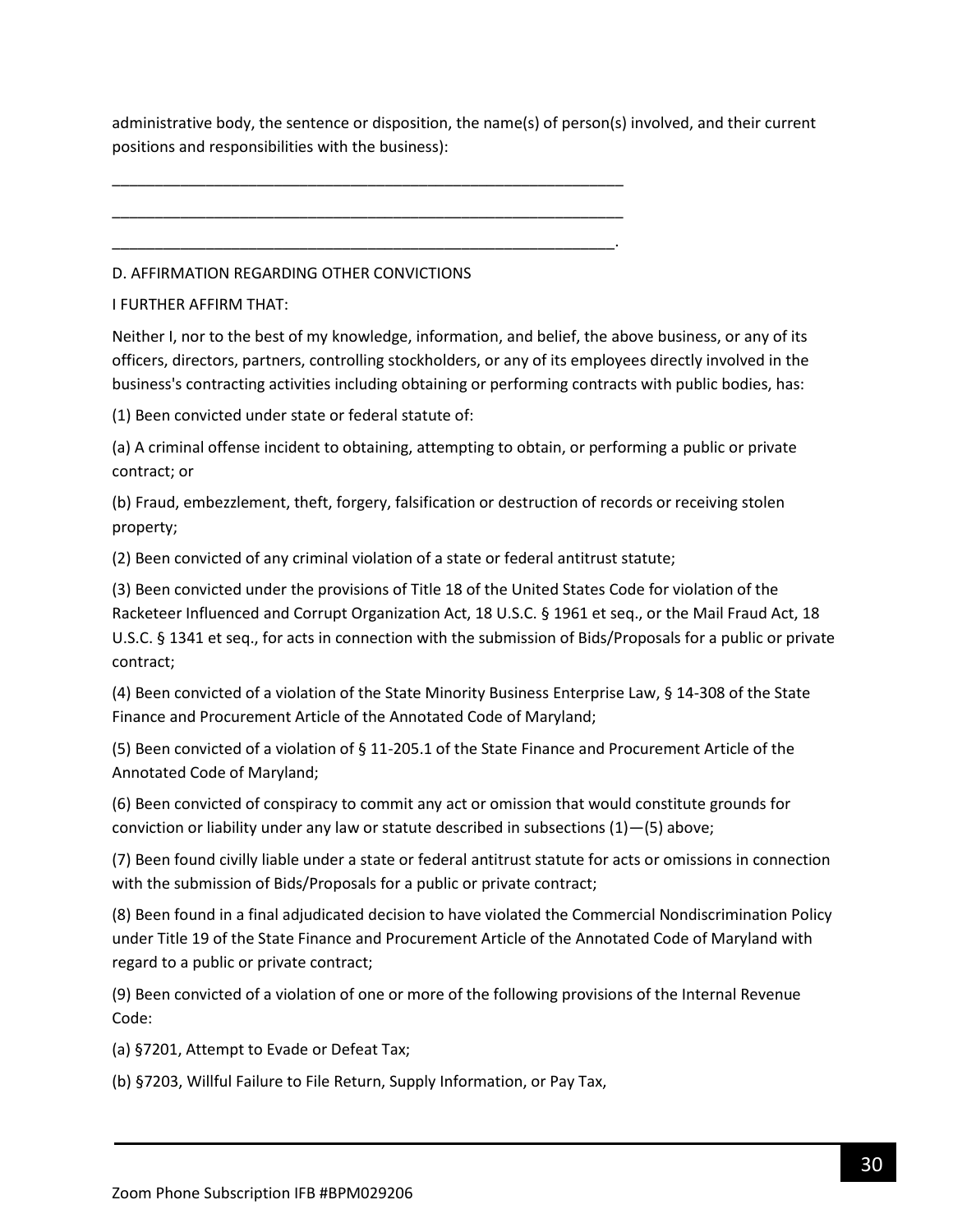(c) §7205, Fraudulent Withholding Exemption Certificate or Failure to Supply Information,

(d) §7205, Fraud and False Statements, or

(e) §7207, Fraudulent Returns, Statements, or Other Documents;

(10) Been convicted of a violation of 18 U.S.C. §286, Conspiracy to Defraud the Government with Respect to Claims, 18 U.S.C. §287, False, Fictitious, or Fraudulent Claims, or 18 U.S.C. §371, Conspiracy to Defraud the United States;

(11) Been convicted of a violation of the Tax-General Article, Title 13, Subtitle 7 or Subtitle 10, Annotated Code of Maryland;

(12) Been found to have willfully or knowingly violated State Prevailing Wage Laws as provided in the State Finance and Procurement Article, Title 17, Subtitle 2, Annotated Code of Maryland, if:

- (a) A court:
- (i) Made the finding; and
- (ii) Decision became final; or
- (b) The finding was:
- (i) Made in a contested case under the Maryland Administrative Procedure Act; and
- (ii) Not overturned on judicial review;

(13) Been found to have willfully or knowingly violated State Living Wage Laws as provided in the State Finance and Procurement Article, Title 18, Annotated Code of Maryland, if:

- (a) A court:
- (i) Made the finding; and
- (ii) Decision became final; or
- (b) The finding was:
- (i) Made in a contested case under the Maryland Administrative Procedure Act; and
- (ii) Not overturned on judicial review;

(14) Been found to have willfully or knowingly violated the Labor and Employment Article, Title 3, Subtitles 3, 4, or 5, or Title 5, Annotated Code of Maryland, if:

- (a) A court:
- (i) Made the finding; and
- (ii) Decision became final; or
- (b) The finding was:
- (i) Made in a contested case under the Maryland Administrative Procedure Act; and
- (ii) Not overturned on judicial review; or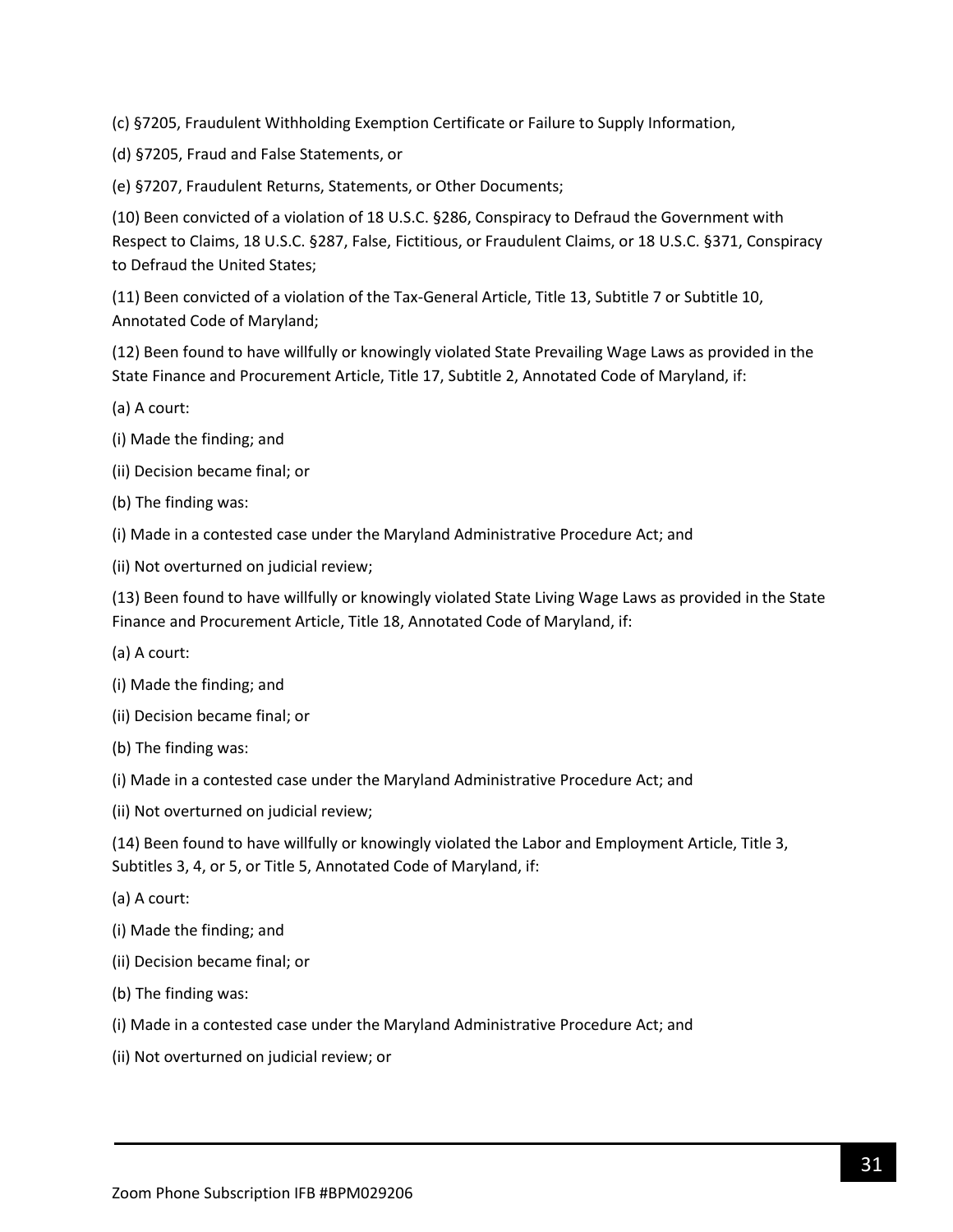(15) Admitted in writing or under oath, during the course of an official investigation or other proceedings, acts or omissions that would constitute grounds for conviction or liability under any law or statute described in §§ B and C and subsections  $D(1)$ — $(14)$  above, except as follows (indicate reasons why the affirmations cannot be given, and list any conviction, plea, or imposition of probation before judgment with the date, court, official or administrative body, the sentence or disposition, the name(s) of the person(s) involved and their current positions and responsibilities with the business, and the status of any debarment):

\_\_\_\_\_\_\_\_\_\_\_\_\_\_\_\_\_\_\_\_\_\_\_\_\_\_\_\_\_\_\_\_\_\_\_\_\_\_\_\_\_\_\_\_\_\_\_\_\_\_\_\_\_\_\_\_\_\_\_\_

\_\_\_\_\_\_\_\_\_\_\_\_\_\_\_\_\_\_\_\_\_\_\_\_\_\_\_\_\_\_\_\_\_\_\_\_\_\_\_\_\_\_\_\_\_\_\_\_\_\_\_\_\_\_\_\_\_\_\_\_

\_\_\_\_\_\_\_\_\_\_\_\_\_\_\_\_\_\_\_\_\_\_\_\_\_\_\_\_\_\_\_\_\_\_\_\_\_\_\_\_\_\_\_\_\_\_\_\_\_\_\_\_\_\_\_\_\_\_\_.

## E. AFFIRMATION REGARDING DEBARMENT

### I FURTHER AFFIRM THAT:

Neither I, nor to the best of my knowledge, information, and belief, the above business, or any of its officers, directors, partners, controlling stockholders, or any of its employees directly involved in the business's contracting activities, including obtaining or performing contracts with public bodies, has ever been suspended or debarred (including being issued a limited denial of participation) by any public entity, except as follows (list each debarment or suspension providing the dates of the suspension or debarment, the name of the public entity and the status of the proceedings, the name(s) of the person(s) involved and their current positions and responsibilities with the business, the grounds of the debarment or suspension, and the details of each person's involvement in any activity that formed the grounds of the debarment or suspension).

### F. AFFIRMATION REGARDING DEBARMENT OF RELATED ENTITIES

\_\_\_\_\_\_\_\_\_\_\_\_\_\_\_\_\_\_\_\_\_\_\_\_\_\_\_\_\_\_\_\_\_\_\_\_\_\_\_\_\_\_\_\_\_\_\_\_\_\_\_\_\_\_\_\_\_\_\_\_

\_\_\_\_\_\_\_\_\_\_\_\_\_\_\_\_\_\_\_\_\_\_\_\_\_\_\_\_\_\_\_\_\_\_\_\_\_\_\_\_\_\_\_\_\_\_\_\_\_\_\_\_\_\_\_\_\_\_\_\_

\_\_\_\_\_\_\_\_\_\_\_\_\_\_\_\_\_\_\_\_\_\_\_\_\_\_\_\_\_\_\_\_\_\_\_\_\_\_\_\_\_\_\_\_\_\_\_\_\_\_\_\_\_\_\_\_\_\_\_.

\_\_\_\_\_\_\_\_\_\_\_\_\_\_\_\_\_\_\_\_\_\_\_\_\_\_\_\_\_\_\_\_\_\_\_\_\_\_\_\_\_\_\_\_\_\_\_\_\_\_\_\_\_\_\_\_\_\_\_\_

\_\_\_\_\_\_\_\_\_\_\_\_\_\_\_\_\_\_\_\_\_\_\_\_\_\_\_\_\_\_\_\_\_\_\_\_\_\_\_\_\_\_\_\_\_\_\_\_\_\_\_\_\_\_\_\_\_\_\_\_

\_\_\_\_\_\_\_\_\_\_\_\_\_\_\_\_\_\_\_\_\_\_\_\_\_\_\_\_\_\_\_\_\_\_\_\_\_\_\_\_\_\_\_\_\_\_\_\_\_\_\_\_\_\_\_\_\_\_\_.

I FURTHER AFFIRM THAT:

(1) The business was not established, and it does not operate in a manner designed to evade the application of or defeat the purpose of debarment pursuant to Sections 16-101, et seq., of the State Finance and Procurement Article of the Annotated Code of Maryland; and

(2) The business is not a successor, assignee, subsidiary, or affiliate of a suspended or debarred business, except as follows (you must indicate the reasons why the affirmations cannot be given without qualification):

#### G. SUBCONTRACT AFFIRMATION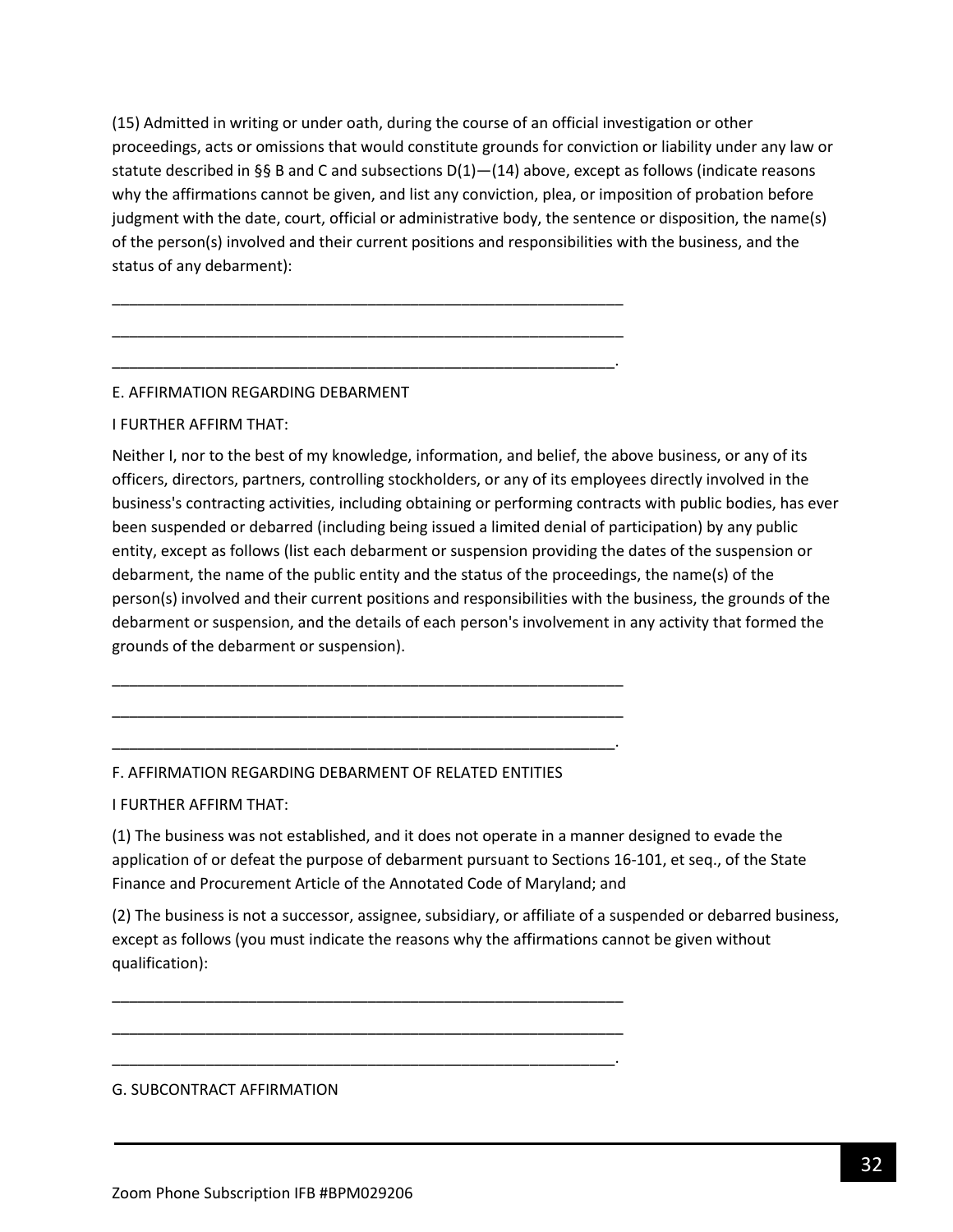## I FURTHER AFFIRM THAT:

Neither I, nor to the best of my knowledge, information, and belief, the above business, has knowingly entered into a contract with a public body under which a person debarred or suspended under Title 16 of the State Finance and Procurement Article of the Annotated Code of Maryland will provide, directly or indirectly, supplies, services, architectural services, construction related services, leases of real property, or construction.

# H. AFFIRMATION REGARDING COLLUSION

## I FURTHER AFFIRM THAT:

Neither I, nor to the best of my knowledge, information, and belief, the above business has:

(1) Agreed, conspired, connived, or colluded to produce a deceptive show of competition in the compilation of the accompanying Bid/Proposal that is being submitted;

(2) In any manner, directly or indirectly, entered into any agreement of any kind to fix the Bid/Proposal price of the Bidder/Offeror or of any competitor, or otherwise taken any action in restraint of free competitive bidding in connection with the contract for which the accompanying Bid/Proposal is submitted.

## I. CERTIFICATION OF TAX PAYMENT

### I FURTHER AFFIRM THAT:

Except as validly contested, the business has paid, or has arranged for payment of, all taxes due the State of Maryland and has filed all required returns and reports with the Comptroller of the Treasury, the State Department of Assessments and Taxation, and the Department of Labor, Licensing, and Regulation, as applicable, and will have paid all withholding taxes due the State of Maryland prior to final settlement.

### J. CONTINGENT FEES

# I FURTHER AFFIRM THAT:

The business has not employed or retained any person, partnership, corporation, or other entity, other than a bona fide employee, bona fide agent, bona fide salesperson, or commercial selling agency working for the business, to solicit or secure the Contract, and that the business has not paid or agreed to pay any person, partnership, corporation, or other entity, other than a bona fide employee, bona fide agent, bona fide salesperson, or commercial selling agency, any fee or any other consideration contingent on the making of the Contract.

# K. CERTIFICATION REGARDING INVESTMENTS IN IRAN

(1) The undersigned certifies that, in accordance with State Finance and Procurement Article, §17-705, Annotated Code of Maryland: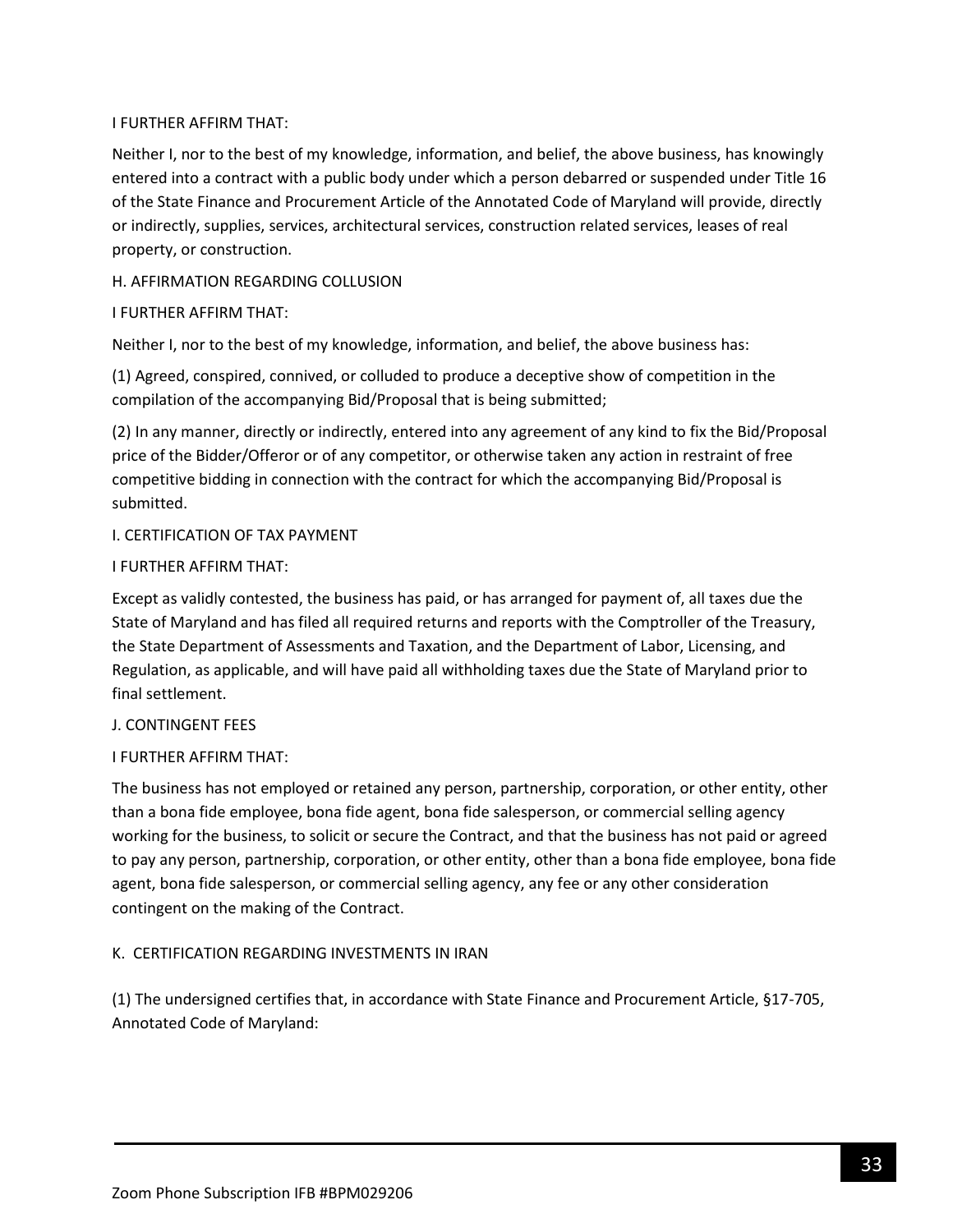(a) It is not identified on the list created by the Board of Public Works as a person engaging in investment activities in Iran as described in State Finance and Procurement Article, §17-702, Annotated Code of Maryland; and

(b) It is not engaging in investment activities in Iran as described in State Finance and Procurement Article, §17-702, Annotated Code of Maryland.

2. The undersigned is unable to make the above certification regarding its investment activities in Iran due to the following activities:

L. CONFLICT MINERALS ORIGINATED IN THE DEMOCRATIC REPUBLIC OF CONGO (FOR SUPPLIES AND SERVICES CONTRACTS)

# I FURTHER AFFIRM THAT:

The business has complied with the provisions of State Finance and Procurement Article, §14-413, Annotated Code of Maryland governing proper disclosure of certain information regarding conflict minerals originating in the Democratic Republic of Congo or its neighboring countries as required by federal law.

### M. I FURTHER AFFIRM THAT:

Any claims of environmental attributes made relating to a product or service included in the Bid or Proposal are consistent with the Federal Trade Commission's Guides for the Use of Environmental Marketing Claims as provided in 16 CFR §260, that apply to claims about the environmental attributes of a product, package, or service in connection with the marketing, offering for sale, or sale of such item or service.

# N. ACKNOWLEDGEMENT

I ACKNOWLEDGE THAT this Affidavit is to be furnished to the Procurement Officer and may be distributed to units of: (1) the State of Maryland; (2) counties or other subdivisions of the State of Maryland; (3) other states; and (4) the federal government. I further acknowledge that this Affidavit is subject to applicable laws of the United States and the State of Maryland, both criminal and civil, and that nothing in this Affidavit or any contract resulting from the submission of this Bid/Proposal shall be construed to supersede, amend, modify or waive, on behalf of the State of Maryland, or any unit of the State of Maryland having jurisdiction, the exercise of any statutory right or remedy conferred by the Constitution and the laws of Maryland with respect to any misrepresentation made or any violation of the obligations, terms and covenants undertaken by the above business with respect to (1) this Affidavit, (2) the contract, and (3) other Affidavits comprising part of the contract.

I DO SOLEMNLY DECLARE AND AFFIRM UNDER THE PENALTIES OF PERJURY THAT THE CONTENTS OF THIS AFFIDAVIT ARE TRUE AND CORRECT TO THE BEST OF MY KNOWLEDGE, INFORMATION, AND BELIEF.

Date:  $\frac{1}{\sqrt{2\pi}}$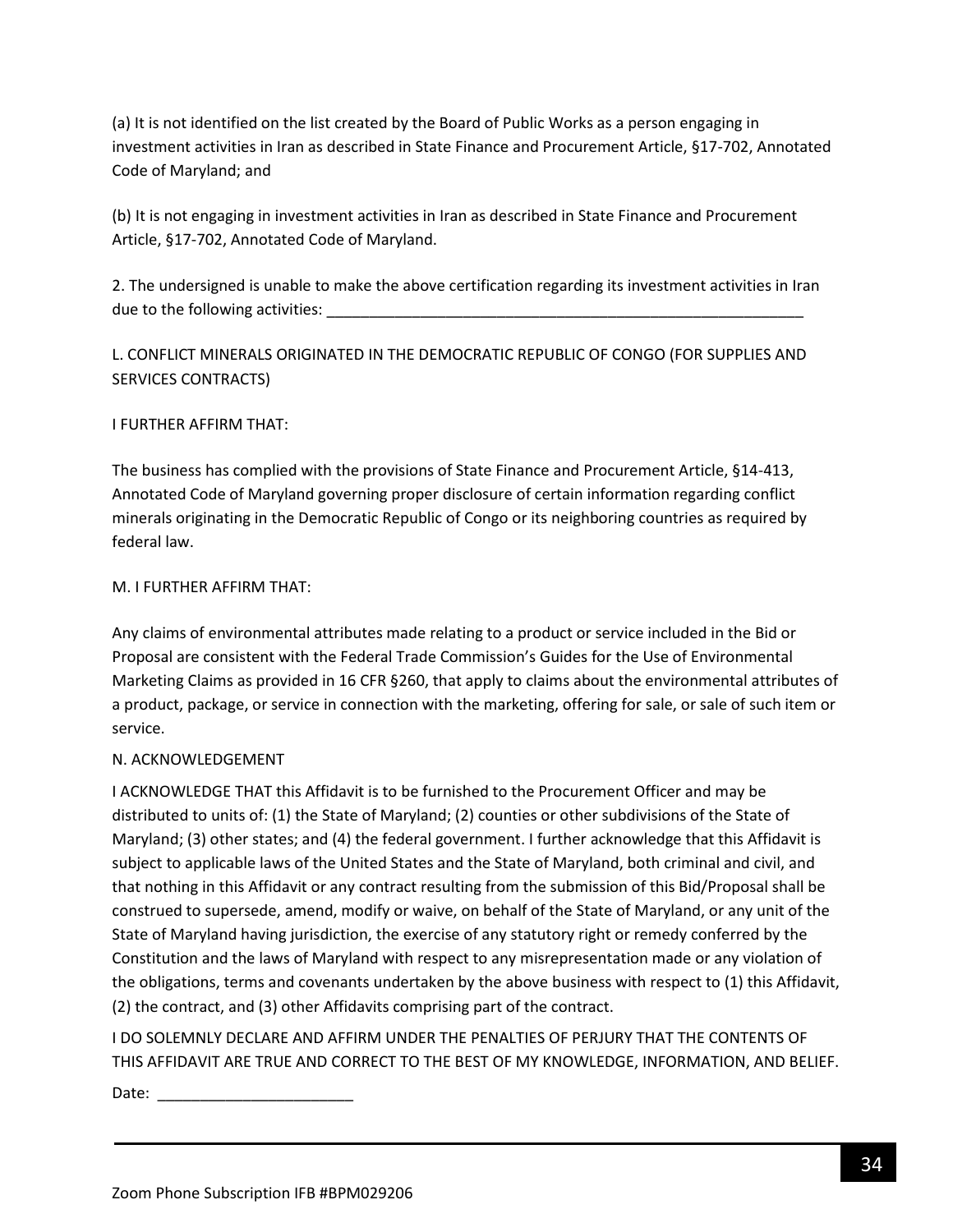By: \_\_\_\_\_\_\_\_\_\_\_\_\_\_\_\_\_\_\_\_\_\_\_\_\_\_\_\_\_\_\_\_\_\_ (print name of Authorized Representative and Affiant)

\_\_\_\_\_\_\_\_\_\_\_\_\_\_\_\_\_\_\_\_\_\_\_\_\_\_\_\_\_\_\_\_\_\_\_ (signature of Authorized Representative and Affiant)

**SUBMIT THIS AFFIDAVIT WITH BID**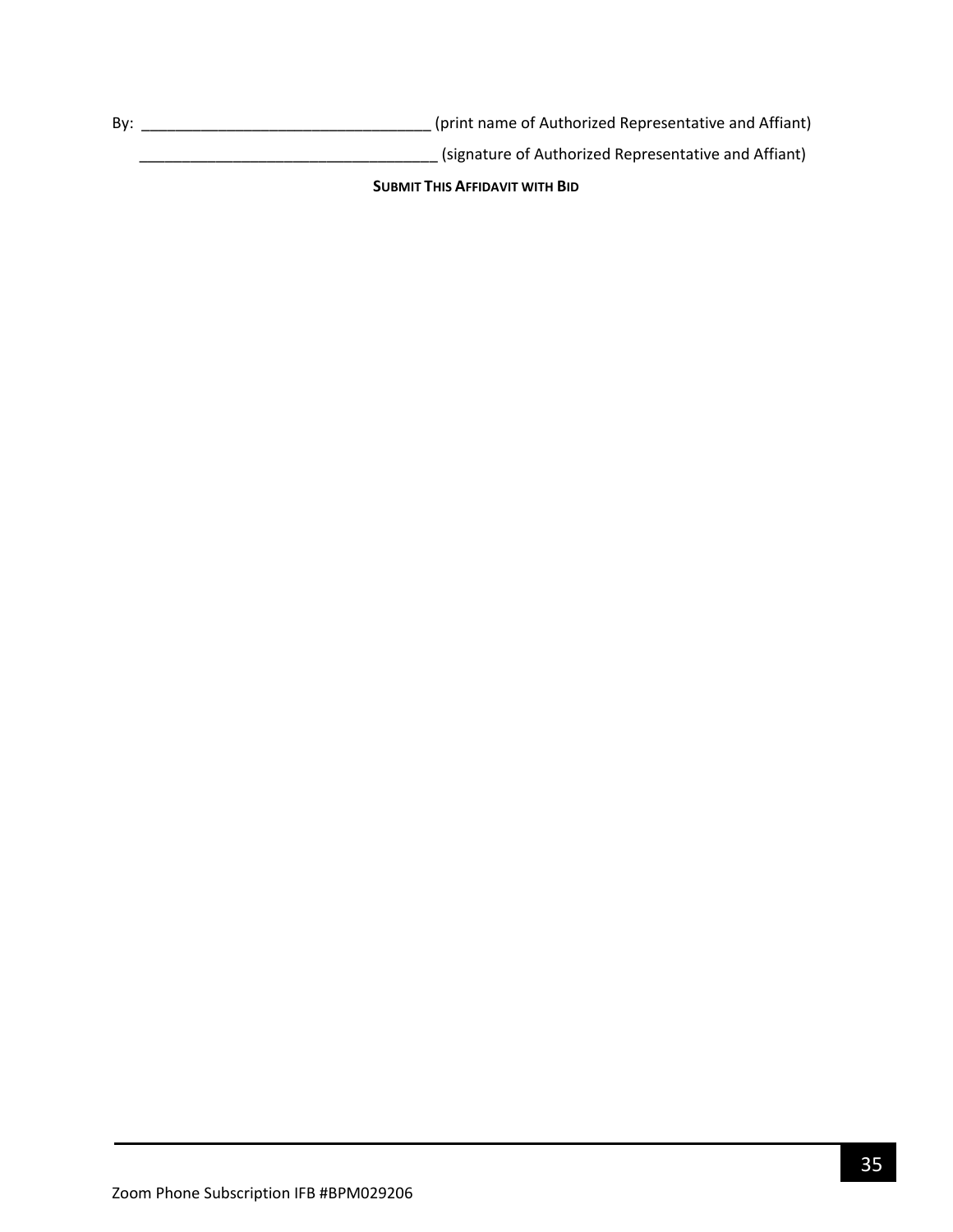### **ATTACHMENT C – CONTRACT AFFIDAVIT**

### <span id="page-35-0"></span>A. AUTHORITY

I hereby affirm that I, \_\_\_\_\_\_\_\_\_\_\_\_\_\_\_\_\_(name of affiant) am the \_\_\_\_\_\_\_\_\_\_\_\_\_\_(title) and duly authorized representative of \_\_\_\_\_\_\_\_\_\_\_\_\_\_\_\_(name of business entity) and that I possess the legal authority to make this affidavit on behalf of the business for which I am acting.

# B. CERTIFICATION OF REGISTRATION OR QUALIFICATION WITH THE STATE DEPARTMENT OF ASSESSMENTS AND TAXATION

I FURTHER AFFIRM THAT:

The business named above is a (check applicable box):

- (1) Corporation  $\Box$  domestic or  $\Box$  foreign;
- (2) Limited Liability Company  $-\Box$  domestic or  $\Box$  foreign;
- (3) Partnership  $\Box$  domestic or  $\Box$  foreign;
- (4) Statutory Trust  $-\Box$  domestic or  $\Box$  foreign;
- $(5)$   $\Box$  Sole Proprietorship.

and is registered or qualified as required under Maryland Law. I further affirm that the above business is in good standing both in Maryland and (IF APPLICABLE) in the jurisdiction where it is presently organized, and has filed all of its annual reports, together with filing fees, with the Maryland State Department of Assessments and Taxation. The name and address of its resident agent (IF APPLICABLE) filed with the State Department of Assessments and Taxation is:

| Name and Department ID |          |
|------------------------|----------|
| Number:                | Address: |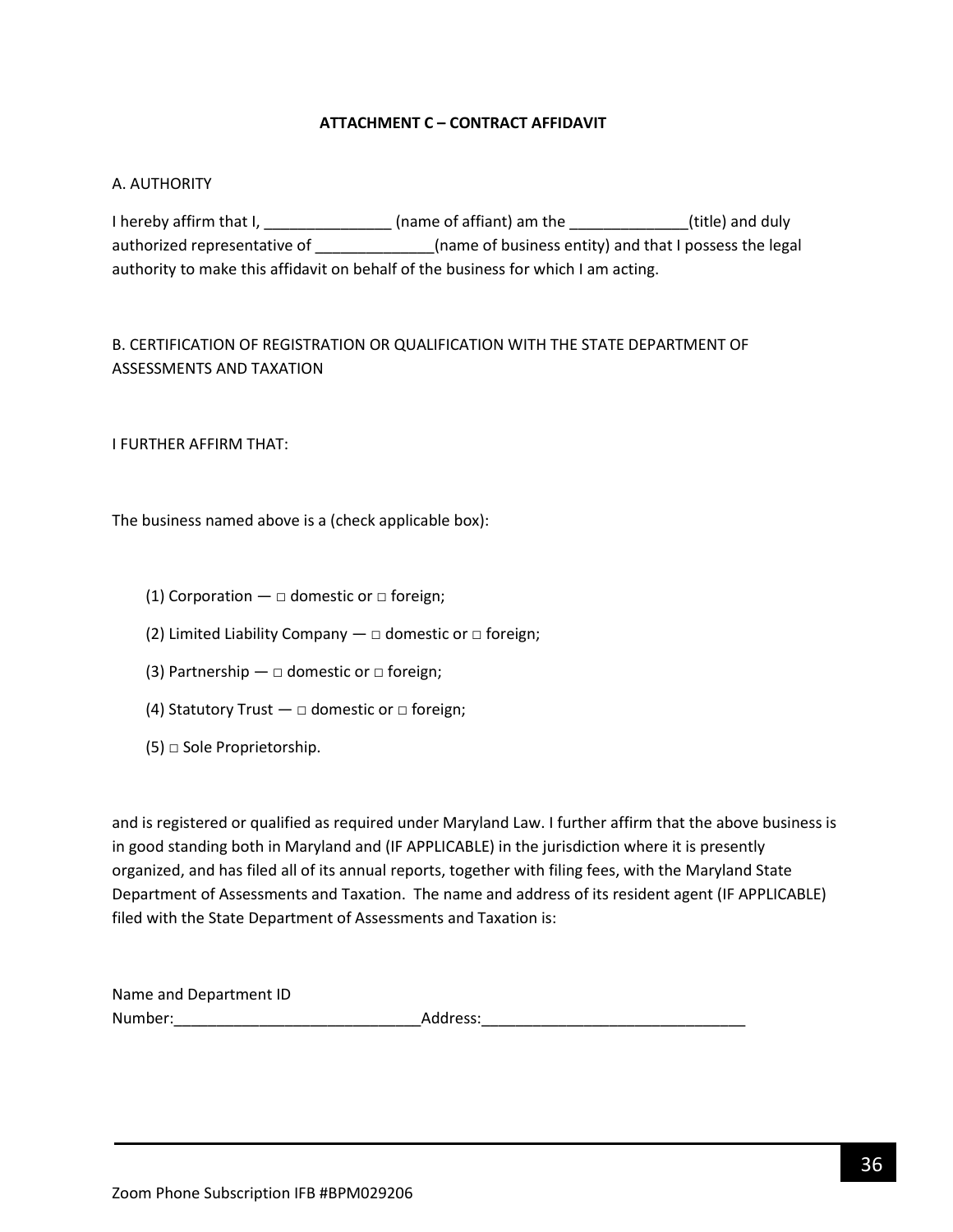and that if it does business under a trade name, it has filed a certificate with the State Department of Assessments and Taxation that correctly identifies that true name and address of the principal or owner as:

| Name and Department ID |          |
|------------------------|----------|
| Number:                | Address: |

### C. FINANCIAL DISCLOSURE AFFIRMATION

### I FURTHER AFFIRM THAT:

I am aware of, and the above business will comply with, the provisions of State Finance and Procurement Article, §13221, Annotated Code of Maryland, which require that every business that enters into contracts, leases, or other agreements with the State of Maryland or its agencies during a calendar year under which the business is to receive in the aggregate \$100,000 or more shall, within 30 days of the time when the aggregate value of the contracts, leases, or other agreements reaches \$100,000, file with the Secretary of State of Maryland certain specified information to include disclosure of beneficial ownership of the business.

## D. POLITICAL CONTRIBUTION DISCLOSURE AFFIRMATION

## I FURTHER AFFIRM THAT:

I am aware of, and the above business will comply with, Election Law Article, Title 14, Annotated Code of Maryland, which requires that every person that enters into a contract for a procurement with the State, a county, or a municipal corporation, or other political subdivision of the State, during a calendar year in which the person receives a contract with a governmental entity in the amount of \$200,000 or more, shall file with the State Board of Elections statements disclosing: (a) any contributions made during the reporting period to a candidate for elective office in any primary or general election; and (b) the name of each candidate to whom one or more contributions in a cumulative amount of \$500 or more were made during the reporting period. The statement shall be filed with the State Board of Elections: (a) before execution of a contract by the State, a county, a municipal corporation, or other political subdivision of the State, and shall cover the 24 months prior to when a contract was awarded; and (b) if the contribution is made after the execution of a contract, then twice a year, throughout the contract term, on: (i) February 5, to cover the six (6) month period ending January 31; and (ii) August 5, to cover the six (6) month period ending July 31.

# E. DRUG AND ALCOHOL-FREE WORKPLACE

(Applicable to all contracts unless the contract is for a law enforcement agency and the agency head or the agency head's designee has determined that application of COMAR 21.11.08 and this certification would be inappropriate in connection with the law enforcement agency's undercover operations.)

I CERTIFY THAT: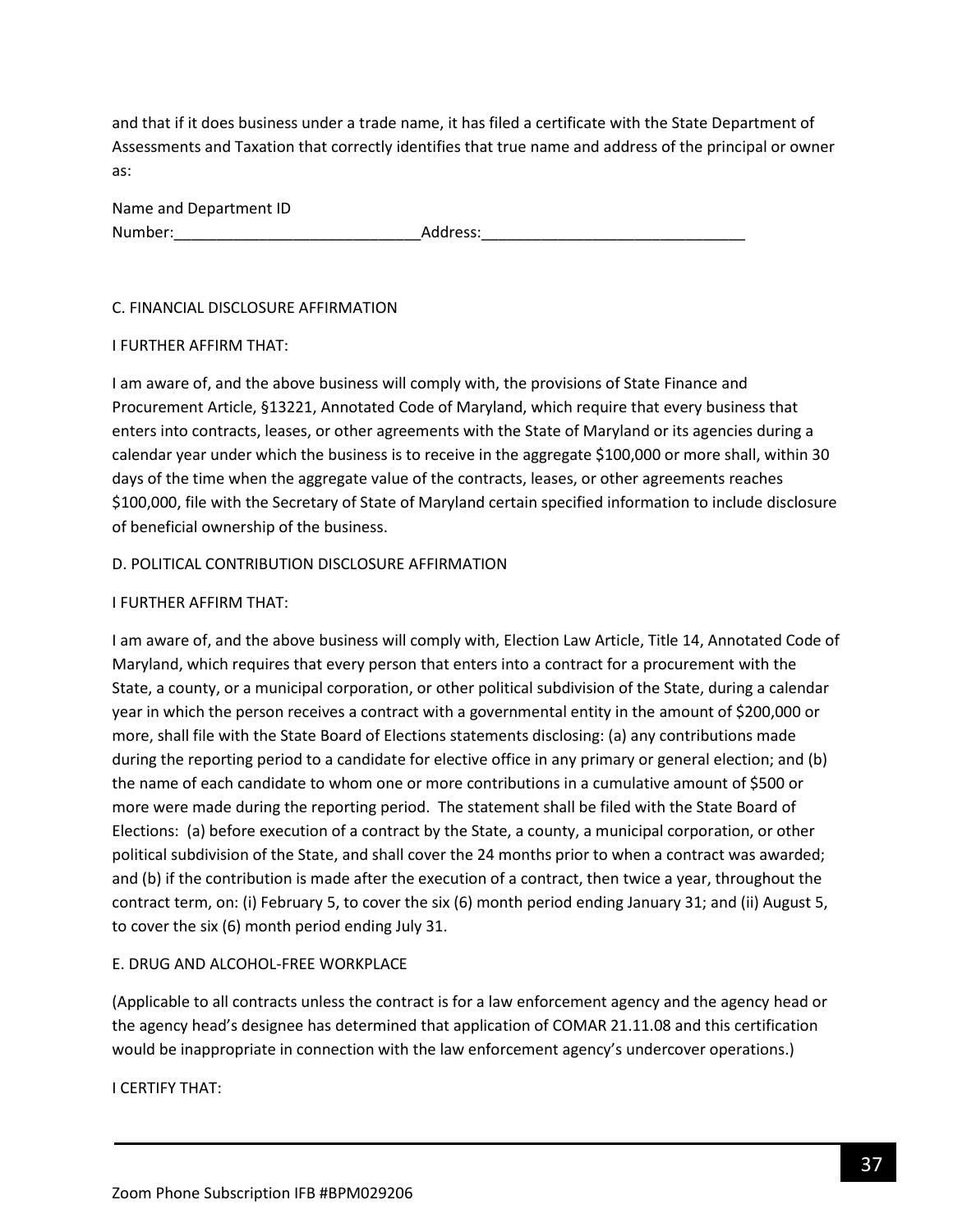(1) Terms defined in COMAR 21.11.08 shall have the same meanings when used in this certification.

(2) By submission of its Bid/Proposal, the business, if other than an individual, certifies and agrees that, with respect to its employees to be employed under a contract resulting from this solicitation, the business shall:

(a) Maintain a workplace free of drug and alcohol abuse during the term of the contract;

(b) Publish a statement notifying its employees that the unlawful manufacture, distribution, dispensing, possession, or use of drugs, and the abuse of drugs or alcohol is prohibited in the business' workplace and specifying the actions that will be taken against employees for violation of these prohibitions;

(c) Prohibit its employees from working under the influence of drugs or alcohol;

(d) Not hire or assign to work on the contract anyone who the business knows, or in the exercise of due diligence should know, currently abuses drugs or alcohol and is not actively engaged in a bona fide drug or alcohol abuse assistance or rehabilitation program;

(e) Promptly inform the appropriate law enforcement agency of every drug-related crime that occurs in its workplace if the business has observed the violation or otherwise has reliable information that a violation has occurred;

(f) Establish drug and alcohol abuse awareness programs to inform its employees about:

- (i) The dangers of drug and alcohol abuse in the workplace;
- (ii) The business's policy of maintaining a drug and alcohol-free workplace;
- (iii) Any available drug and alcohol counseling, rehabilitation, and employee assistance programs; and
- (iv) The penalties that may be imposed upon employees who abuse drugs and alcohol in the workplace;

(g) Provide all employees engaged in the performance of the contract with a copy of the statement required by §E(2)(b), above;

(h) Notify its employees in the statement required by  $\Sigma(2)(b)$ , above, that as a condition of continued employment on the contract, the employee shall:

- (i) Abide by the terms of the statement; and
- (ii) Notify the employer of any criminal drug or alcohol abuse conviction for an offense occurring in the workplace not later than 5 days after a conviction;

(i) Notify the procurement officer within 10 days after receiving notice under  $\Sigma(2)(h)(ii)$ , above, or otherwise receiving actual notice of a conviction;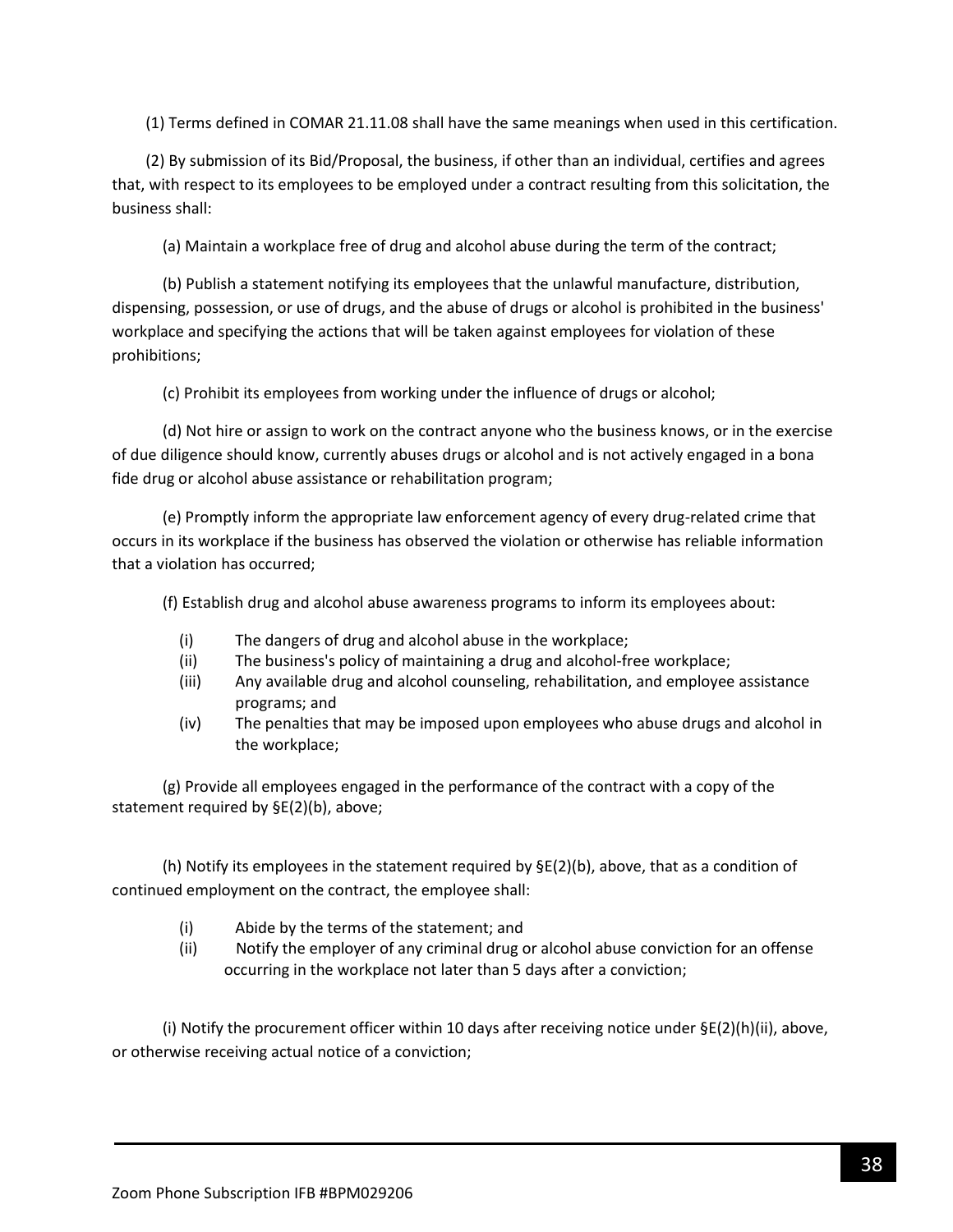(j) Within 30 days after receiving notice under §E(2)(h)(ii), above, or otherwise receiving actual notice of a conviction, impose either of the following sanctions or remedial measures on any employee who is convicted of a drug or alcohol abuse offense occurring in the workplace:

- (i) Take appropriate personnel action against an employee, up to and including termination; or
- (ii) Require an employee to satisfactorily participate in a bona fide drug or alcohol abuse assistance or rehabilitation program; and

(k) Make a good faith effort to maintain a drug and alcohol-free workplace through implementation of §E(2)(a)—(j), above.

(3) If the business is an individual, the individual shall certify and agree as set forth in  $\S E(4)$ , below, that the individual shall not engage in the unlawful manufacture, distribution, dispensing, possession, or use of drugs or the abuse of drugs or alcohol in the performance of the contract.

(4) I acknowledge and agree that:

(a) The award of the contract is conditional upon compliance with COMAR 21.11.08 and this certification;

(b) The violation of the provisions of COMAR 21.11.08 or this certification shall be cause to suspend payments under, or terminate the contract for default under COMAR 21.07.01.11 or 21.07.03.15, as applicable; and

(c) The violation of the provisions of COMAR 21.11.08 or this certification in connection with the contract may, in the exercise of the discretion of the Board of Public Works, result in suspension and debarment of the business under COMAR 21.08.03.

# F. CERTAIN AFFIRMATIONS VALID

# I FURTHER AFFIRM THAT:

To the best of my knowledge, information, and belief, each of the affirmations, certifications, or acknowledgements contained in that certain Bid/Proposal Affidavit dated \_\_\_\_\_\_\_\_ , 2022\_\_\_ , and executed by me for the purpose of obtaining the contract to which this Exhibit is attached remains true and correct in all respects as if made as of the date of this Contract Affidavit and as if fully set forth herein.

I DO SOLEMNLY DECLARE AND AFFIRM UNDER THE PENALTIES OF PERJURY THAT THE CONTENTS OF THIS AFFIDAVIT ARE TRUE AND CORRECT TO THE BEST OF MY KNOWLEDGE, INFORMATION, AND BELIEF.

Date: \_\_\_\_\_\_\_\_\_\_\_\_\_\_\_

By: example and the state of authorized Representative and Affiant)

\_\_\_\_\_\_\_\_\_\_\_\_\_\_\_\_\_\_\_\_\_\_\_\_\_\_\_\_\_\_\_\_\_ (signature of Authorized Representative and Affiant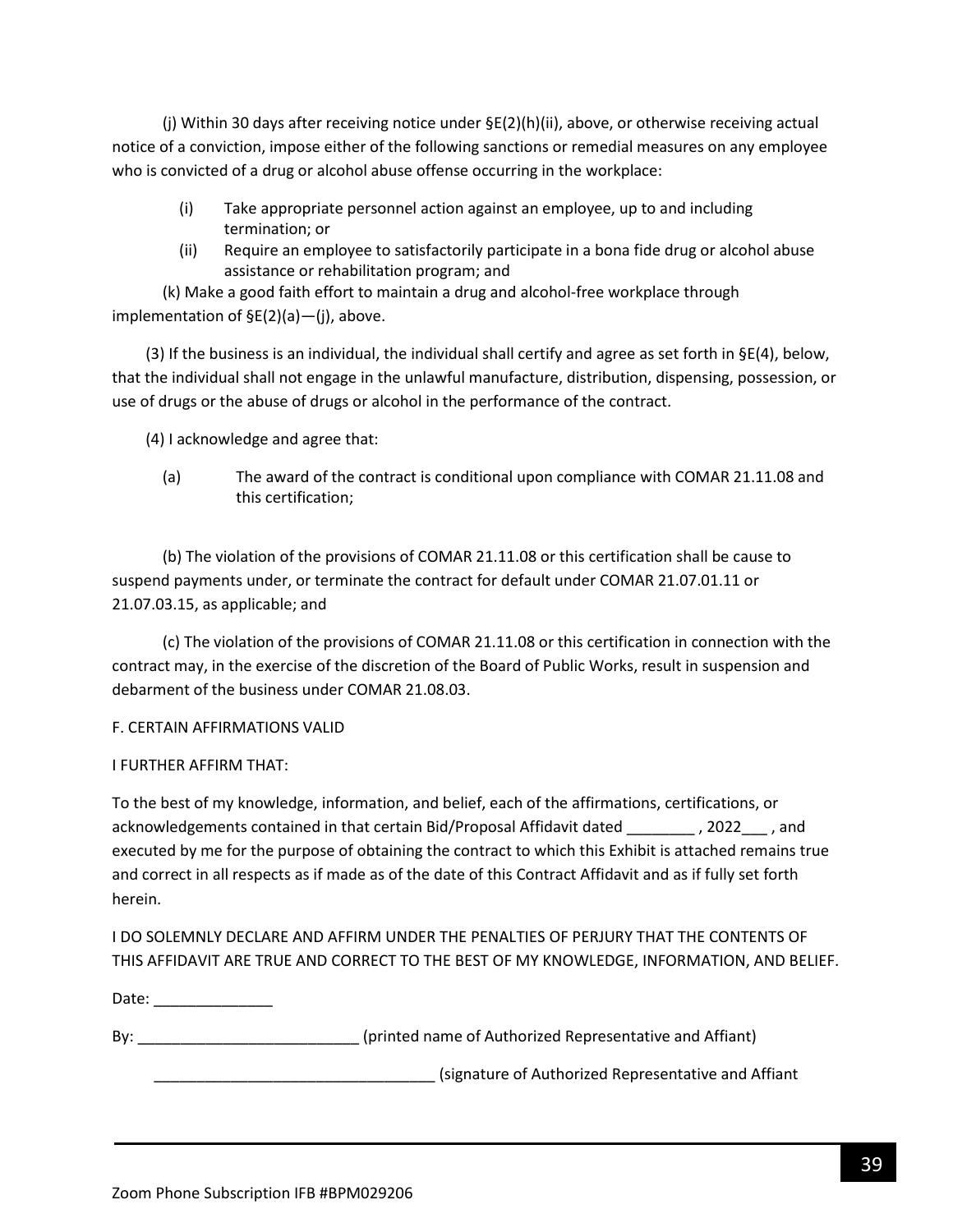### **ATTACHMENT D – BID PRICING INSTRUCTIONS**

In order to assist Bidders in the preparation of their Bid and to comply with the requirements of this solicitation, Bid Pricing Instructions and a Bid Form have been prepared. Bidders shall submit their Bid on the Bid Form in accordance with the instructions on the Bid Form and as specified herein. Do not alter the Bid Form or the Bid Form may be rejected. The Bid Form is to be signed and dated, where requested, by an individual who is authorized to bind the Bidder to the prices entered on the Bid Form. The Bid Form is used to calculate the Bidder's TOTAL BID PRICE. Follow these instructions carefully when completing your Bid Form:

- A) All Unit and Extended Prices must be clearly entered in dollars and cents, e.g., \$24.15. Make your decimal points clear and distinct.
- B) All Unit Prices must be the actual price per unit the State will pay for the specific item or service identified in this IFB and may not be contingent on any other factor or condition in any manner.
- C) All calculations shall be rounded to the nearest cent, i.e., .344 shall be .34 and .345 shall be .35.
- D) Any goods or services required through this IFB and proposed by the vendor at **No Cost to the State** must be clearly entered in the Unit Price, if appropriate, and Extended Price with **\$0.00**.
- E) Every blank in every Bid Form shall be filled in. Any blanks may result in the Bid being regarded as non-responsive and thus rejected. Any changes or corrections made to the Bid Form by the Bidder prior to submission shall be initialed and dated.
- F) Except as instructed on the Bid Form, nothing shall be entered on or attached to the Bid Form that alters or proposes conditions or contingencies on the prices. Alterations and/or conditions usually render the Bid non-responsive, which means it will be rejected.
- G) It is imperative that the prices included on the Bid Form have been entered correctly and calculated accurately by the Bidder and that the respective total prices agree with the entries on the Bid Form. Any incorrect entries or inaccurate calculations by the Bidder will be treated as provided in COMAR 21.05.03.03E and 21.05.02.12 and may cause the Bid to be rejected.
- H) If option years are included, Bidders must submit pricing for each option year. Any option to renew will be exercised at the sole discretion of the State and will comply with all terms and conditions in force at the time the option is exercised. If exercised, the option period shall be for a period identified in the IFB at the prices entered in the Bid Form.
- I) All Bid prices entered below are to be fully loaded prices that include all costs/expenses associated with the provision of services as required by the IFB. The Bid price shall include, but is not limited to, all: labor, profit/overhead, general operating, administrative, and all other expenses and costs necessary to perform the work set forth in the solicitation. No other amounts will be paid to the Contractor. If labor rates are requested, those amounts shall be fully loaded rates; no overtime amounts will be paid.
- J) Unless indicated elsewhere in the IFB, sample amounts used for calculations on the Bid Form are typically estimates for bidding purposes only. The Department does not guarantee a minimum or maximum number of units or usage in the performance of this Contract.
- K) Failure to adhere to any of these instructions may result in the Bid being determined non-responsive and rejected by the Department.

The Bid shall contain all price information in the format specified on these pages. Complete the Bid Form only as provided in the Bid Pricing Instructions. Do not amend, alter or leave blank any items on the Bid Form. If option years are included, Bidders must submit Bids for each option year. Failure to adhere to any of these instructions may result in the bid being determined non-responsive and rejected by the Department.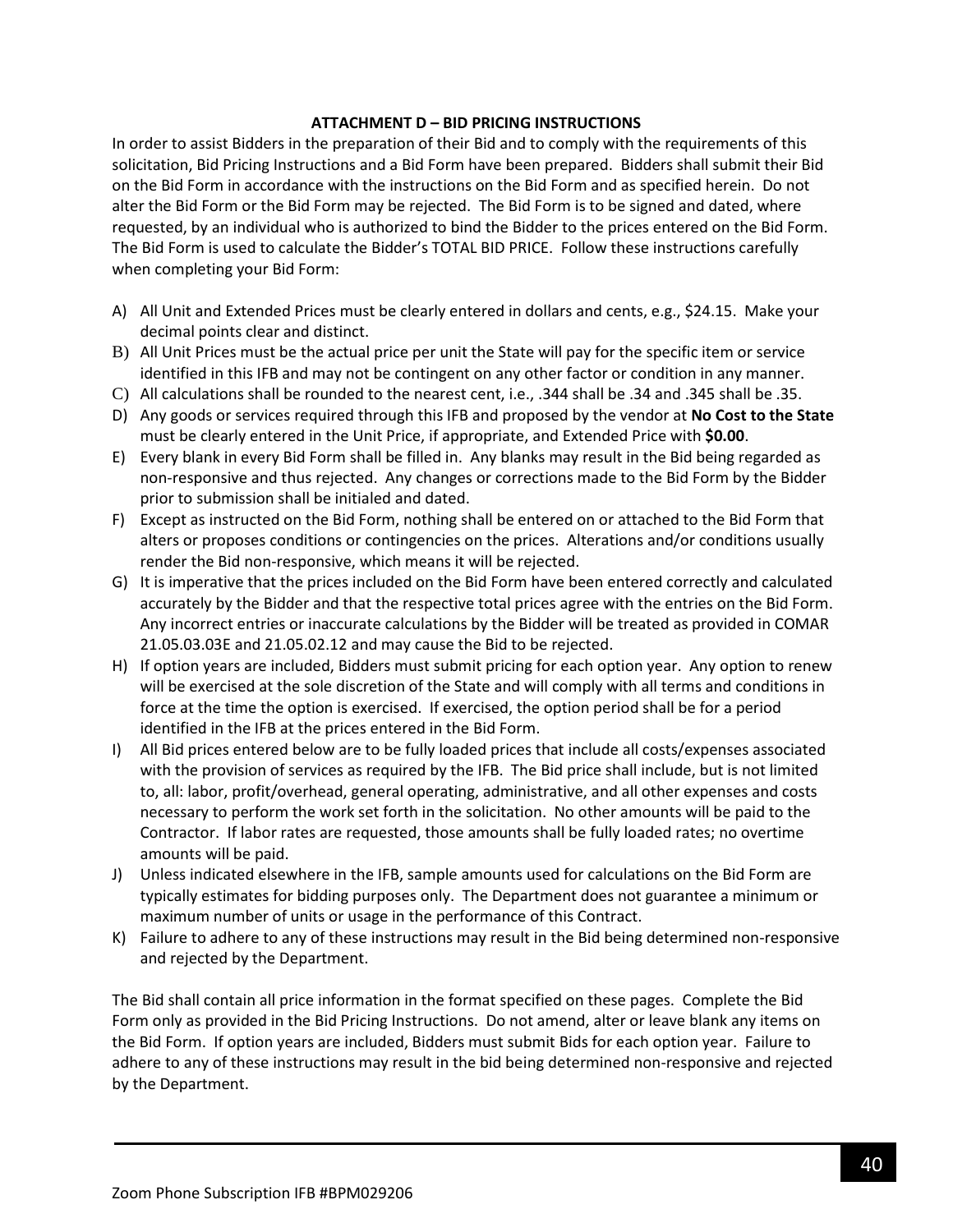# **ATTACHMENT D – BID PRICE FORM Zoom Phone Subscription IFB # BPM029206**

<span id="page-40-0"></span>

| <b>Product Description</b>                                                                                         | Quantity     | <b>Unit Price</b> | <b>Total Price</b> |  |
|--------------------------------------------------------------------------------------------------------------------|--------------|-------------------|--------------------|--|
| FedRAMP Zoom Phone<br>US/Canada Unlimited<br>Calling Annual<br>Subscription<br><b>Twelve Month</b><br>Subscription | 225          | \$                | \$                 |  |
| FedRAMP Zoom Phone<br>Pay As You Go<br>Subscription<br><b>Twelve Month</b>                                         | $\mathbf{1}$ | \$                | \$                 |  |
| Subscription                                                                                                       |              |                   |                    |  |
| FedRAMP TS-Premier<br><b>Annual Subscription</b><br><b>Twelve Month</b><br>Subscription                            | $\mathbf{1}$ | \$                | \$                 |  |
| <b>FedRAMP Zoom Phone</b>                                                                                          | <b>NA</b>    | S.                | \$                 |  |
| <b>Monthly Usage</b><br><b>Overage Fee</b>                                                                         |              |                   |                    |  |
|                                                                                                                    |              |                   |                    |  |
| Total Price for 2022 -<br>2023                                                                                     |              |                   | \$                 |  |
| *BASIS FOR AWARD                                                                                                   |              |                   |                    |  |
| Submitted By:                                                                                                      |              |                   |                    |  |
| Authorized Signature: Authorized Signature:                                                                        |              | Date:             |                    |  |
| <b>Printed Name and Title:</b>                                                                                     |              |                   |                    |  |
|                                                                                                                    |              |                   |                    |  |
|                                                                                                                    |              |                   |                    |  |
|                                                                                                                    |              |                   |                    |  |
|                                                                                                                    |              |                   |                    |  |
|                                                                                                                    |              |                   |                    |  |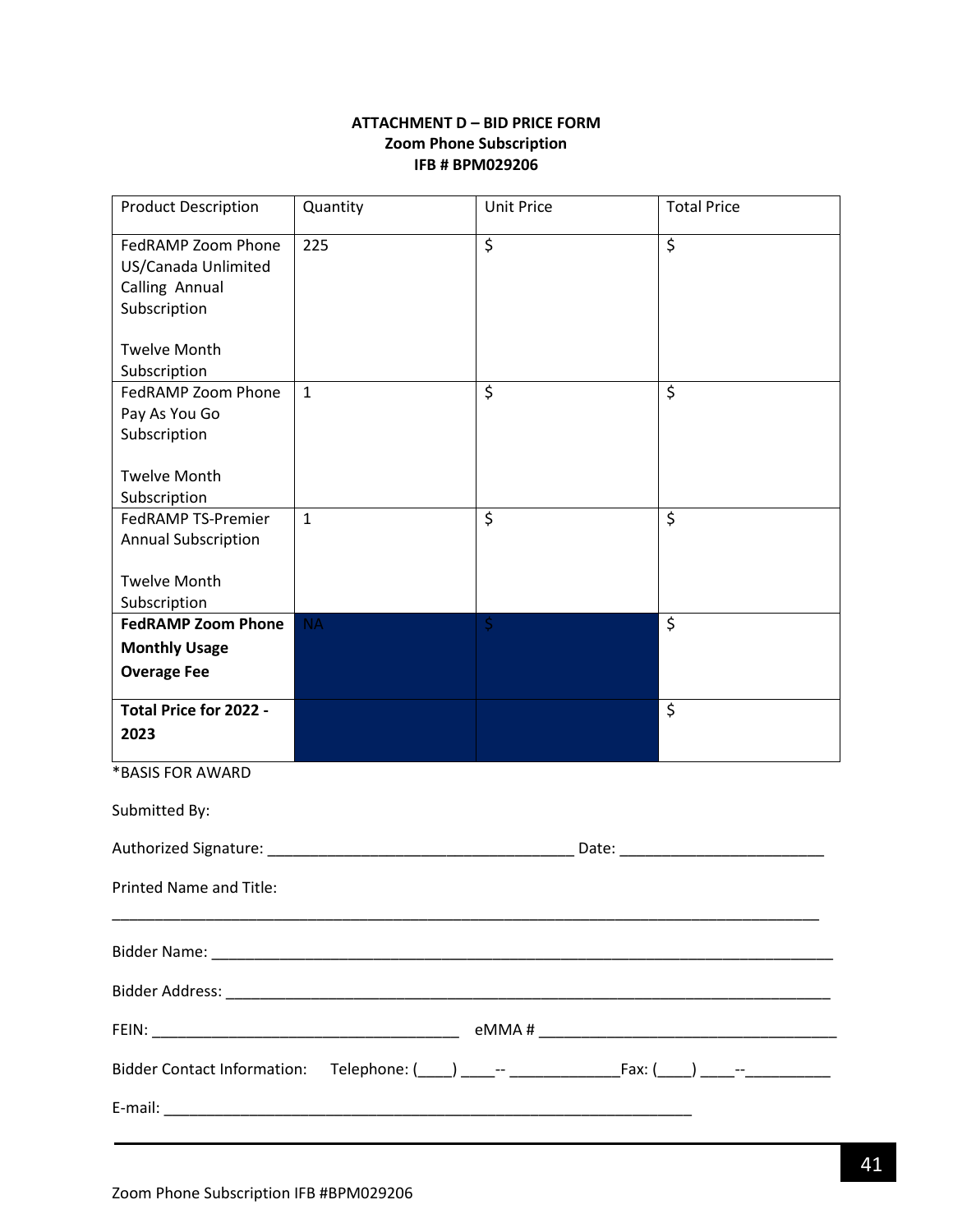#### **ATTACHMENT E – FEDERAL FUNDS ATTACHMENT**

[Reference, among other provisions, 45 C.F.R. § 75.335]

<span id="page-41-0"></span>In addition to other provisions required by the IFB and Contract related to the federal funds that may be included in any Contract to be awarded as a result of this IFB, the following provisions are applicable:

A. Contracts for more than the simplified acquisition threshold currently set at \$150,000, which is the inflation adjusted amount determined by the Civilian Agency Acquisition Council and the Defense Acquisition Regulations Council (Councils) as authorized by 41 U.S.C. 1908, must address administrative, contractual, or legal remedies in instances where contractors violate or breach contract terms, and provide for such sanctions and penalties as appropriate.

B. All contracts in excess of \$10,000 must address termination for cause and for convenience by the non-Federal entity including the manner by which it will be affected and the basis for settlement.

C. Debarment and Suspension (Executive Orders 12549 and 12689) (see 2 CFR 180.220 and 45 CFR 75.212) A party listed on the government-wide exclusions in the System for Award Management (SAM), in accordance with the OMB guidelines at 2 CFR part 180 that implement Executive Orders 12549 (3 CFR part 1986 Comp., p. 189) and 12689 (3 CFR part 1989 Comp., p. 235), "Debarment and Suspension" is not eligible for award under this IFB. SAM Exclusions contains the names of parties debarred, suspended, or otherwise excluded by agencies, as well as parties declared ineligible under statutory or regulatory authority other than Executive Order 12549. Any Contractor awarded a Contract as a result of this IFB is responsible for ensuring that any party with which it subcontracts is not debarred or suspended and is in full compliance with the executive orders and federal regulations cited in this paragraph.

D. Byrd Anti-Lobbying Amendment (31 U.S.C. 1352)—Contractors that apply or bid for an award exceeding \$100,000 must file the required attached certification. Each tier (including the Contractor and any subcontractor(s)) certifies to the tier above that it will not and has not used federal appropriated funds to pay any person or organization for influencing or attempting to influence an officer or employee of any agency, a member of Congress, officer or employee of Congress, or an employee of a member of Congress in connection with obtaining any federal contract, grant or any other award covered by 31 U.S.C. 1352. Each tier must also disclose any lobbying with non-federal funds that takes place in connection with obtaining any Federal award. Such disclosures are forwarded from tier to tier up to the non-federal awardee (which, in this case, is the State of Maryland).

1. *Form and rule*: All prospective and present contractors and subcontractors (this includes all levels of funding) who receive more than \$100,000 in federal funds must submit the attached form "Certification Against Lobbying." It assures, generally, that contractors and subcontractors receiving federal funds will not lobby federal entities with federal funds, and that, as is required, they will disclose other lobbying on form SF-111.

2. *Form and instructions*: "Form LLL, Disclosure of Lobbying Activities" must be submitted by those receiving more than \$100,000 in federal funds, to disclose any lobbying of federal entities (a) with profits from federal contracts or (b) funded with nonfederal funds.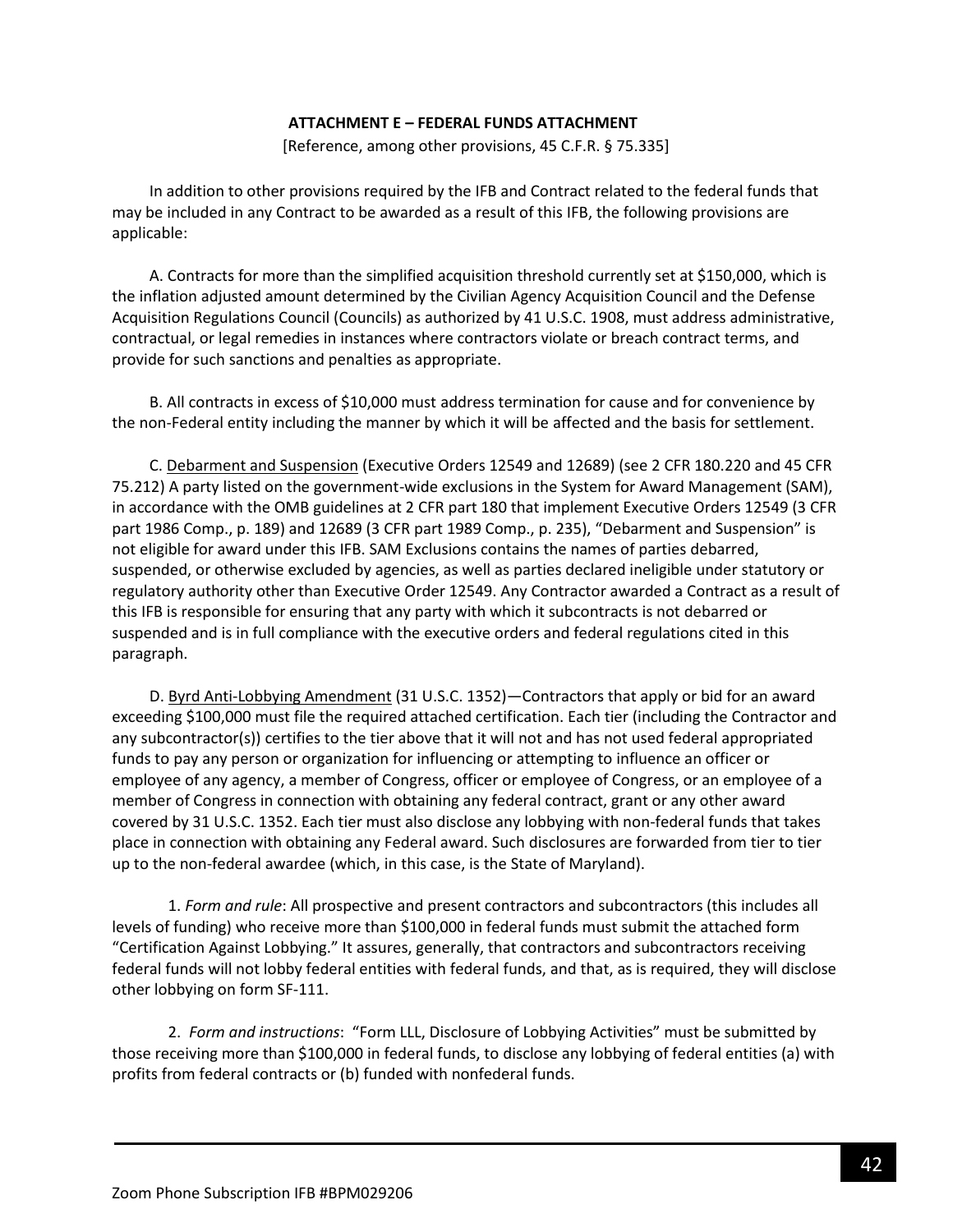E. Section 504 of the Rehabilitation Act of 1973. Any Contractor awarded a Contract as a result of this RFP certifies that it will comply with Section 504 of the Rehabilitation Act of 1973, as amended (29 U.S.C. § 791 *et seq.*), and all regulations promulgated thereunder. Section 504 prohibits discrimination on the basis of handicap in all federally assisted programs and activities. It requires the analysis and making of any changes needed in three general areas of operation— programs, activities, and facilities and employment. It states, among other things, that: *Grantees that provide health ... services should undertake tasks such as ensuring emergency treatment for the hearing impaired and making certain that persons with impaired sensory or speaking skills are not denied effective notice with regard to benefits, services, and waivers of rights or consents to treatments*.

F. Age Discrimination Act of 1975. Any Contractor awarded a Contract as a result of this IFB certifies that it shall not discriminate on the basis of Age, according to the requirements of the Age Discrimination Act of 1975.

G. Title VI of the Civil Rights Act of 1964. Any Contractor awarded a Contract are a result of this IFB certifies that it shall comply with Title VI of the Civil Rights Act of 1964 and shall not discriminate in participation by race, color, or national origin.

H. Section 1557 of the ACA. Any Contractor awarded a Contract as a result of this IFB certifies that it shall comply with Section 1557 of the Affordable Care Act (42 U.S.C. § 18116) and any regulations promulgated thereunder. Section 1557 prohibits discrimination on the basis of race, color, national origin, sex, age, or disability in certain health programs or activities. Section 1557 further provides that, except as provided in Title I or the Patient Protection and Affordable Care Act (as amended, the ACA), an individual shall not, on the grounds prohibited under Title VI of the Civil Rights Act of 1964, Title IX of the Education Amendments of 1972, the Age Discrimination Act of 1975, or Section 504 of the Rehabilitation Act of 1973, be excluded from participation in, be denied the benefits of, or be subjected to discrimination under any health program or activity, any part of which is receiving federal financial assistance or any program or activity that is administered by any entity (such as MHBE) established under Title I of the ACA.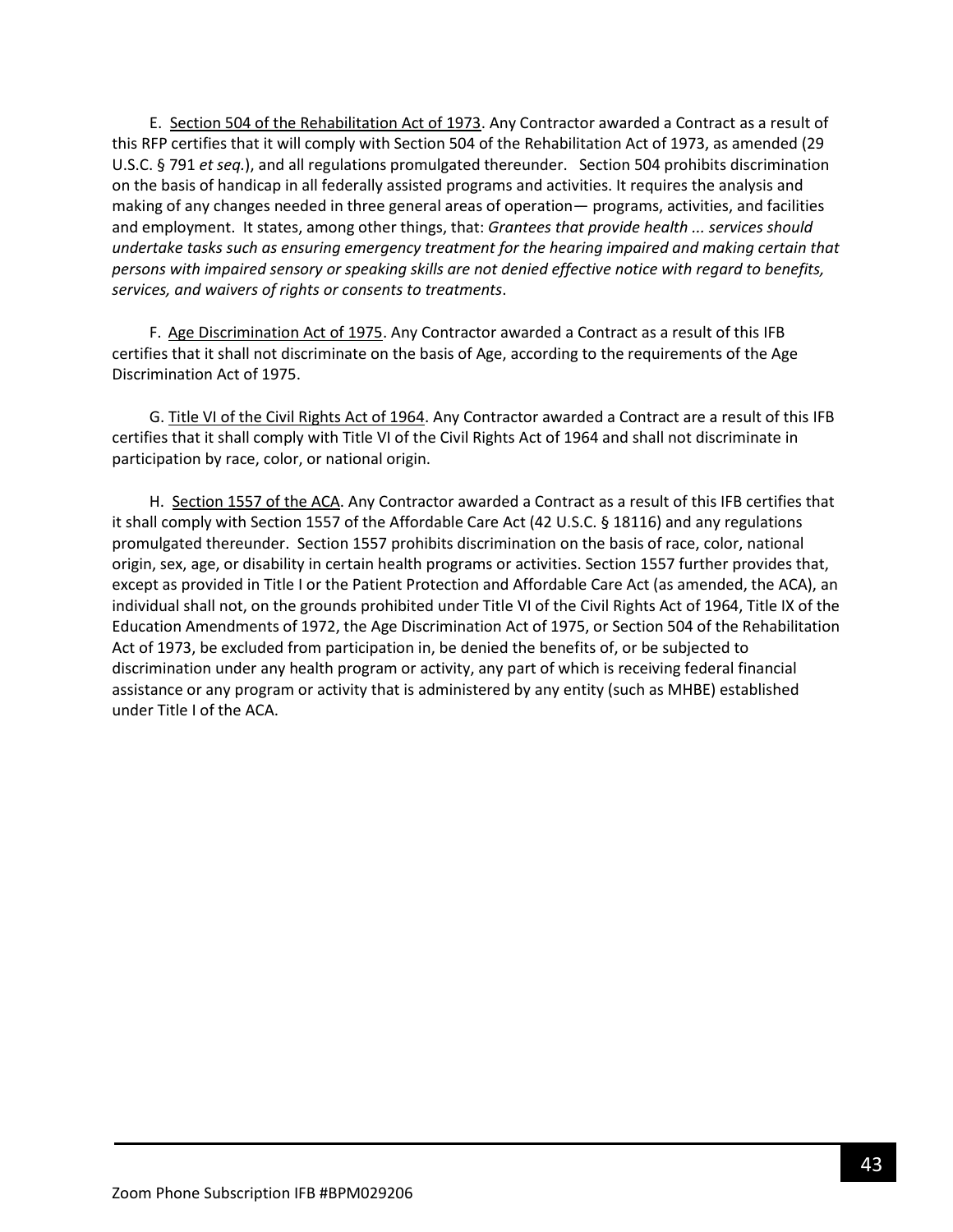## **ATTACHMENT E-1 – CERTIFICATION AGAINST LOBBYING**

### **U.S. Department of Health and Human Services**

# **CERTIFICATION REGARDING LOBBYING**

Certification for Contracts, Grants, Loans, and Cooperative Agreements

<span id="page-43-0"></span>The undersigned certifies, to the best of his or her knowledge and belief, that:

(1) No Federal appropriated funds have been paid or will be paid, by or on behalf of the undersigned, to any person for influencing or attempting to influence an officer or employee of any agency, a Member of Congress, an officer or employee of Congress, or an employee of a Member of Congress in connection with the awarding of any Federal contract, the making of any Federal grant, the making of any Federal loan, the entering into of any cooperative agreement, and the extension, continuation, renewal, amendment, or modification of any Federal contract, grant, loan, or cooperative agreement.

(2) If any funds other than Federal appropriated funds have been paid or will be paid to any person for influencing or attempting to influence an officer or employee of any agency, a Member of Congress, an officer or employee of Congress, or an employee of a Member of Congress in connection with this Federal contract, grant, loan, or cooperative agreement, the undersigned shall complete and submit Standard Form-LLL, "Disclosure Form to Report Lobbying," in accordance with its instructions.

(3) The undersigned shall require that the language of this certification be included in the award documents for all sub-awards at all tiers (including subcontracts, sub-grants, and contracts under grants, loans, and cooperative agreements) and that all sub-recipients shall certify and disclose accordingly.

This certification is a material representation of fact upon which reliance was placed when this transaction was made or entered into. Submission of this certification is a prerequisite for making or entering into this transaction imposed by Section 1352, title 31, U.S. Code. Any person who fails to file the required certification shall be subject to a civil penalty of not less than \$10,000 and not more than \$100,000 for each such failure.

| Award No.                                                   | <b>Organizational Entry</b>       |
|-------------------------------------------------------------|-----------------------------------|
| Name and Title of Official Signing for Organizational Entry | Telephone No. Of Signing Official |
| Signature of Above Official                                 | Date Signed                       |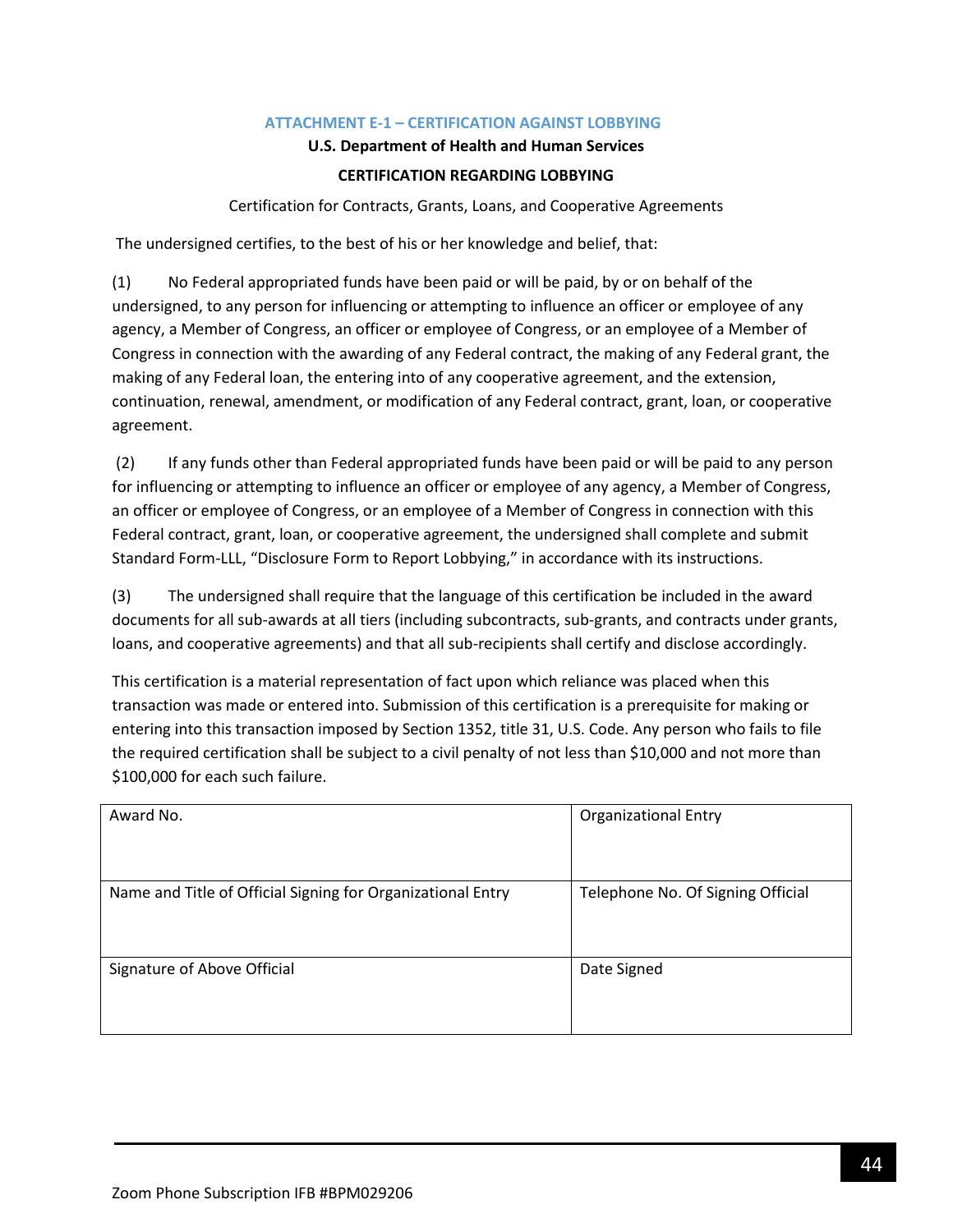## **ATTACHMENT E-2**

# **DISCLOSURE OF LOBBYING ACTIVITIES**

# **Complete this form to disclose lobbying activities pursuant to 31 U.S.C. 1352**

| 1. Type of Federal Action:                                                                       | 2. Status of Federal Action:                                                                                                                                                                                                   |                                                      | 3. Report Type:                            |  |
|--------------------------------------------------------------------------------------------------|--------------------------------------------------------------------------------------------------------------------------------------------------------------------------------------------------------------------------------|------------------------------------------------------|--------------------------------------------|--|
| a. Contract                                                                                      |                                                                                                                                                                                                                                | a. Bid/offer/application                             | a. Initial filing                          |  |
| b. Grant                                                                                         |                                                                                                                                                                                                                                | b. Initial award                                     | b. Material change                         |  |
| c. Cooperative                                                                                   | c. Post-award                                                                                                                                                                                                                  |                                                      |                                            |  |
| Agreement                                                                                        |                                                                                                                                                                                                                                |                                                      | For Material Change Only:                  |  |
| d. Loan                                                                                          |                                                                                                                                                                                                                                |                                                      | Year ________ quarter ________             |  |
| e. Loan guarantee                                                                                |                                                                                                                                                                                                                                |                                                      | Date of last report ________               |  |
| f. Loan insurance                                                                                |                                                                                                                                                                                                                                |                                                      |                                            |  |
| 4. Name and Address of Reporting Entity:                                                         |                                                                                                                                                                                                                                | 5. If Reporting Entity in No. 4 is a Subawardee,     |                                            |  |
|                                                                                                  |                                                                                                                                                                                                                                | <b>Enter Name and Address of Prime:</b>              |                                            |  |
|                                                                                                  |                                                                                                                                                                                                                                |                                                      |                                            |  |
| $\Box$ Prime $\Box$ Subawardee Tier ______, if                                                   |                                                                                                                                                                                                                                |                                                      |                                            |  |
| known:                                                                                           |                                                                                                                                                                                                                                |                                                      | Congressional District, if known:          |  |
| Congressional District, if known:                                                                |                                                                                                                                                                                                                                |                                                      |                                            |  |
| 6. Federal Department/Agency:                                                                    |                                                                                                                                                                                                                                |                                                      | 7. Federal Program Name/Description:       |  |
|                                                                                                  |                                                                                                                                                                                                                                |                                                      |                                            |  |
|                                                                                                  |                                                                                                                                                                                                                                |                                                      |                                            |  |
|                                                                                                  |                                                                                                                                                                                                                                | CFDA Number, if applicable:                          |                                            |  |
| 8. Federal Action Number, if known:                                                              |                                                                                                                                                                                                                                | 9. Award Amount, if known:                           |                                            |  |
|                                                                                                  |                                                                                                                                                                                                                                | \$                                                   |                                            |  |
| 10. a. Name and Address of Lobbying                                                              |                                                                                                                                                                                                                                | b. Individuals Performing Services (including        |                                            |  |
| Registrant                                                                                       |                                                                                                                                                                                                                                | address if different from No. 10a) (last name, first |                                            |  |
|                                                                                                  |                                                                                                                                                                                                                                | name, MI):                                           |                                            |  |
| (if individual, last name, first name, MI):                                                      |                                                                                                                                                                                                                                |                                                      |                                            |  |
|                                                                                                  |                                                                                                                                                                                                                                |                                                      |                                            |  |
|                                                                                                  |                                                                                                                                                                                                                                |                                                      |                                            |  |
| 11. Amount of Payment (check all that apply)                                                     |                                                                                                                                                                                                                                |                                                      | 13. Type of Payment (check all that apply) |  |
|                                                                                                  |                                                                                                                                                                                                                                | $\Box$ a. retainer                                   |                                            |  |
|                                                                                                  |                                                                                                                                                                                                                                | $\Box$ b. one-time                                   |                                            |  |
| 12. Form of Payment (check all that apply)                                                       |                                                                                                                                                                                                                                | $\Box$ c. commission                                 |                                            |  |
|                                                                                                  |                                                                                                                                                                                                                                | $\Box$ d. contingent fee                             |                                            |  |
| $\Box$ a. cash                                                                                   | □ b. in-kind, specify:                                                                                                                                                                                                         |                                                      | $\Box$ e. deferred                         |  |
| nature                                                                                           | $\Box$ f. other; specify:                                                                                                                                                                                                      |                                                      |                                            |  |
|                                                                                                  | value: and the state of the state of the state of the state of the state of the state of the state of the state of the state of the state of the state of the state of the state of the state of the state of the state of the |                                                      |                                            |  |
| 14. Brief Description of Services Performed or to be Performed and Date(s) of Service, including |                                                                                                                                                                                                                                |                                                      |                                            |  |
| officer(s), employee(s), or Member(s) contacted, for Payment Indicated in Item 11:               |                                                                                                                                                                                                                                |                                                      |                                            |  |
|                                                                                                  |                                                                                                                                                                                                                                |                                                      |                                            |  |
|                                                                                                  |                                                                                                                                                                                                                                |                                                      |                                            |  |
|                                                                                                  |                                                                                                                                                                                                                                |                                                      |                                            |  |
|                                                                                                  |                                                                                                                                                                                                                                |                                                      |                                            |  |
|                                                                                                  |                                                                                                                                                                                                                                |                                                      |                                            |  |
| (attach Continuation Sheet(s) SF-LLLA, if necessary)                                             |                                                                                                                                                                                                                                |                                                      |                                            |  |
| 15. Continuation Sheet(s) SF-LLLA attached:                                                      |                                                                                                                                                                                                                                | □ Yes                                                | $\Box$ No                                  |  |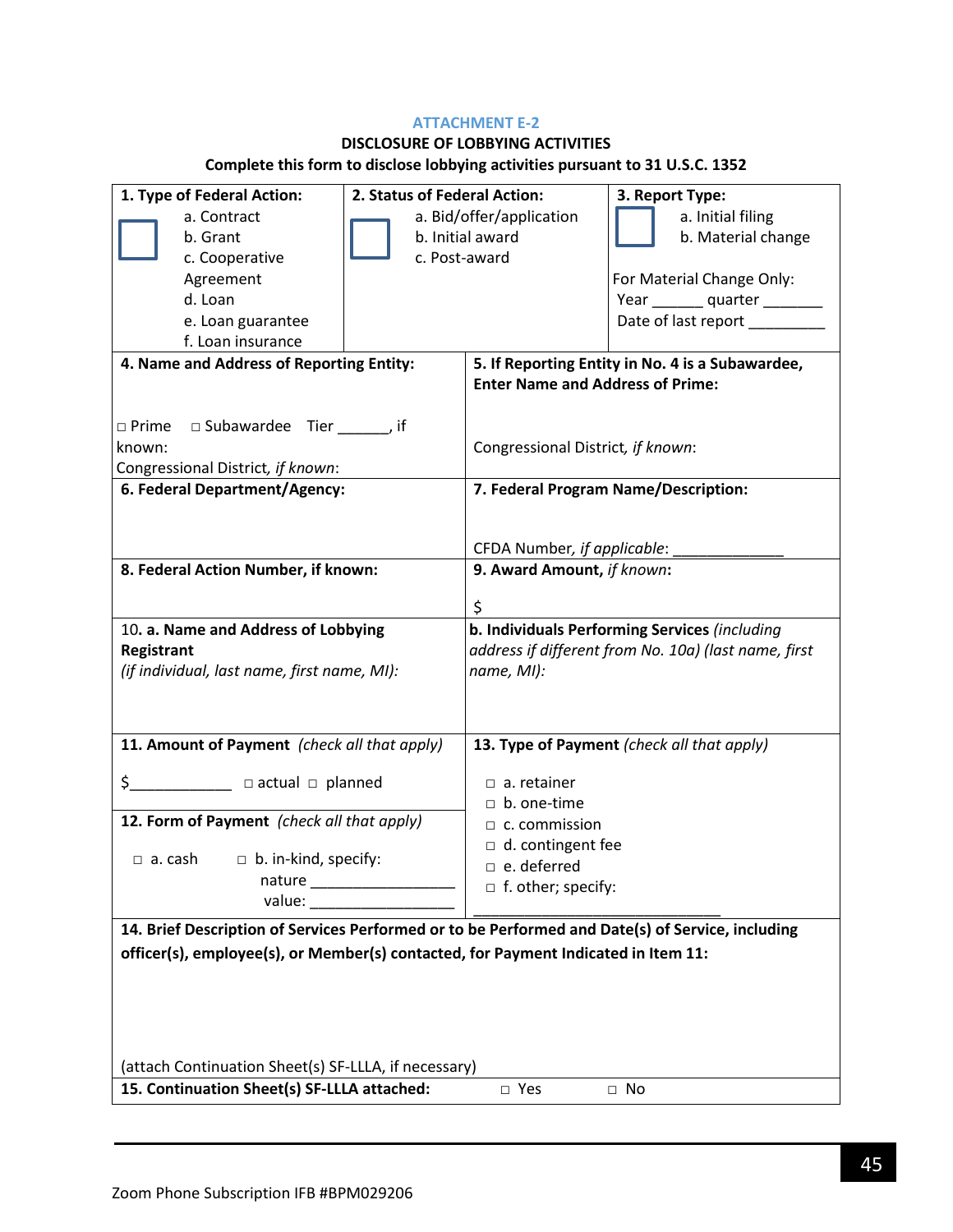| 16. Information requested through this form is<br>authorized by title 31 U.S.C. Section 1352. This<br>disclosure of lobbying activities is a material<br>representation of fact upon which reliance was<br>placed by the tier above when this transaction<br>was made or entered into. This disclosure is<br>required pursuant to 31 U.S.C. 1352. This<br>information will be available for public<br>inspection. Any person who fails to file the<br>required disclosure shall be subject to a civil<br>penalty of not less than\$10,000 and not more<br>than \$100,000 for each such failure. | Signature:                                                         |
|-------------------------------------------------------------------------------------------------------------------------------------------------------------------------------------------------------------------------------------------------------------------------------------------------------------------------------------------------------------------------------------------------------------------------------------------------------------------------------------------------------------------------------------------------------------------------------------------------|--------------------------------------------------------------------|
|                                                                                                                                                                                                                                                                                                                                                                                                                                                                                                                                                                                                 | Print Name:                                                        |
|                                                                                                                                                                                                                                                                                                                                                                                                                                                                                                                                                                                                 | Title:                                                             |
|                                                                                                                                                                                                                                                                                                                                                                                                                                                                                                                                                                                                 | Telephone No.:<br>Date:                                            |
| <b>Federal Use Only</b>                                                                                                                                                                                                                                                                                                                                                                                                                                                                                                                                                                         | Authorized for Local Reproduction<br>Standard Form LLL (Rev. 7-97) |

## **INSTRUCTIONS FOR COMPLETION OF SF-LLL, DISCLOSURE OF LOBBYING ACTIVITIES**

This disclosure form shall be completed by the reporting entity, whether sub-awardee or prime Federal recipient, at the initiation or receipt of a covered Federal action, or a material change to a previous filing, pursuant to title 31 U.S.C. Section 1352. The filing of a form is required for each payment or agreement to make payment to any lobbying entity for influencing or attempting to influence an officer or employee of any agency, a Member of Congress, an officer or employee of Congress, or an employee of a Member of Congress in connection with a covered Federal action. Complete all items that apply for both the initial filing and material change report. Refer to the implementing guidance published by the Office of Management and Budget for additional information.

1. Identify the type of covered Federal action for which lobbying activity is and/or has been secured to influence the outcome of a covered Federal action.

2. Identify the status of the covered Federal action.

3. Identify the appropriate classification of this report. If this is a follow-up report caused by a material change to the information previously reported, enter the year and quarter in which the change occurred. Enter the date of the last previously submitted report by this reporting entity for this covered Federal action.

4. Enter the full name, address, city, State and zip code of the reporting entity. Include Congressional District, if known. Check the appropriate classification of the reporting entity that designates if it is, or expects to be, a prime or sub-award recipient. Identify the tier of the sub-awardee, e.g., the first sub-awardee of the prime is the 1st tier. Sub-awards include but are not limited to subcontracts, sub-grants and contract awards under grants.

5. If the organization filing the report in item 4 checks "Sub-awardee," then enter the full name, address, city, State and zip code of the prime Federal recipient. Include Congressional District, if known.